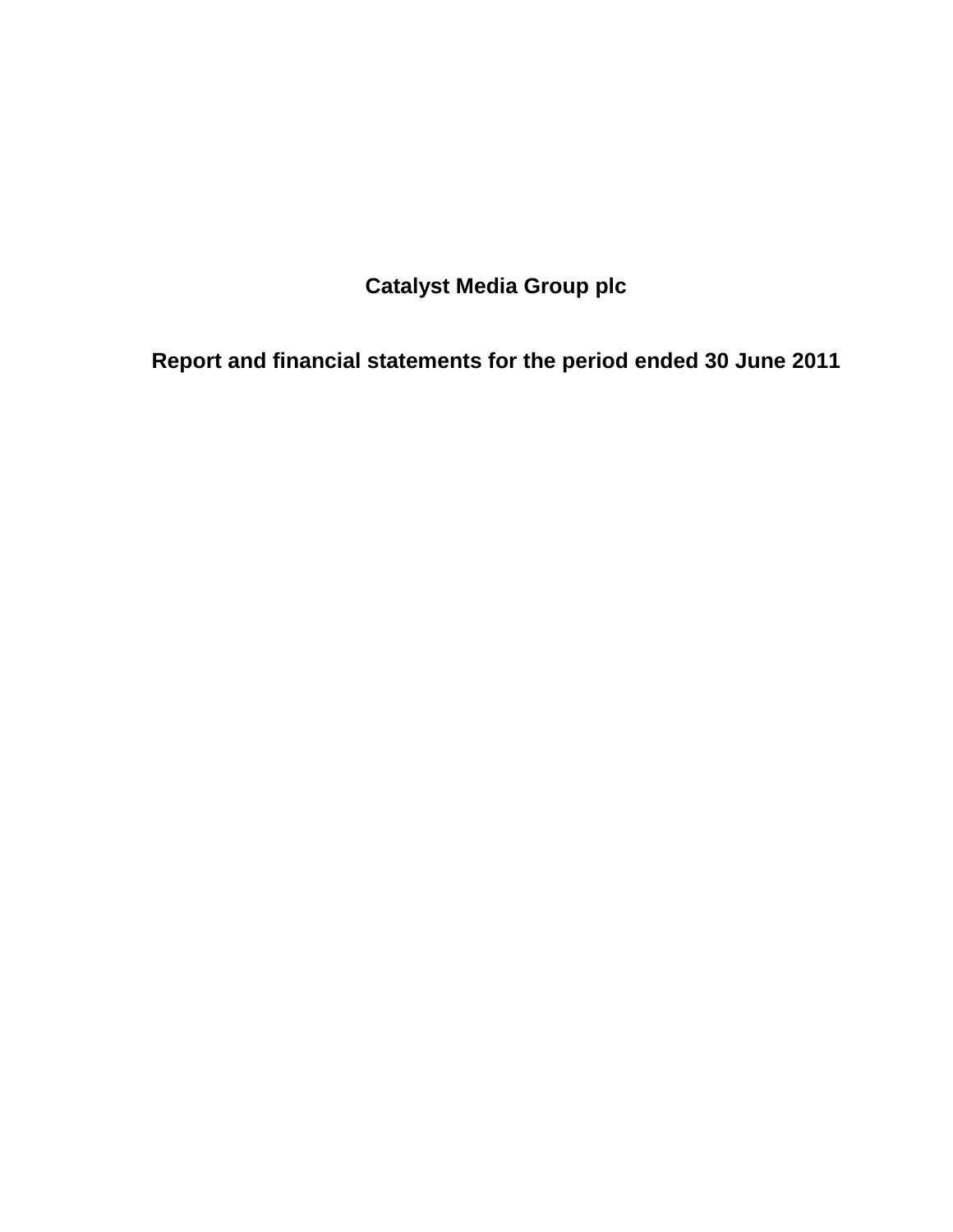#### **CATALYST MEDIA GROUP PLC Report and financial statements for the period ended 30 June 2011 Contents**

|                                                | Page: |
|------------------------------------------------|-------|
| Directors, Secretary and Advisers              | 2     |
| Chairman's statement                           | 3     |
| Directors' report                              | 7     |
| Independent auditors' report                   | 12    |
| Consolidated statement of comprehensive income | 14    |
| Consolidated statement of financial position   | 15    |
| Consolidated statement of cash flows           | 16    |
| Company statement of financial position        | 17    |
| Company statement of cash flows                | 18    |
| Notes forming part of the financial statements | 19    |
| Consolidated statement of changes in equity    | 43    |
| Company statement of changes in equity         | 45    |
| Notice of Annual General Meeting               | 47    |

**\_\_\_\_\_\_\_\_\_\_\_\_\_\_\_\_\_\_\_\_\_\_\_\_\_\_\_\_\_\_\_\_\_\_\_\_\_\_\_\_\_\_\_\_\_\_\_\_\_\_\_\_\_\_\_\_\_\_\_\_\_\_\_\_\_\_\_\_\_\_\_\_\_\_\_\_\_**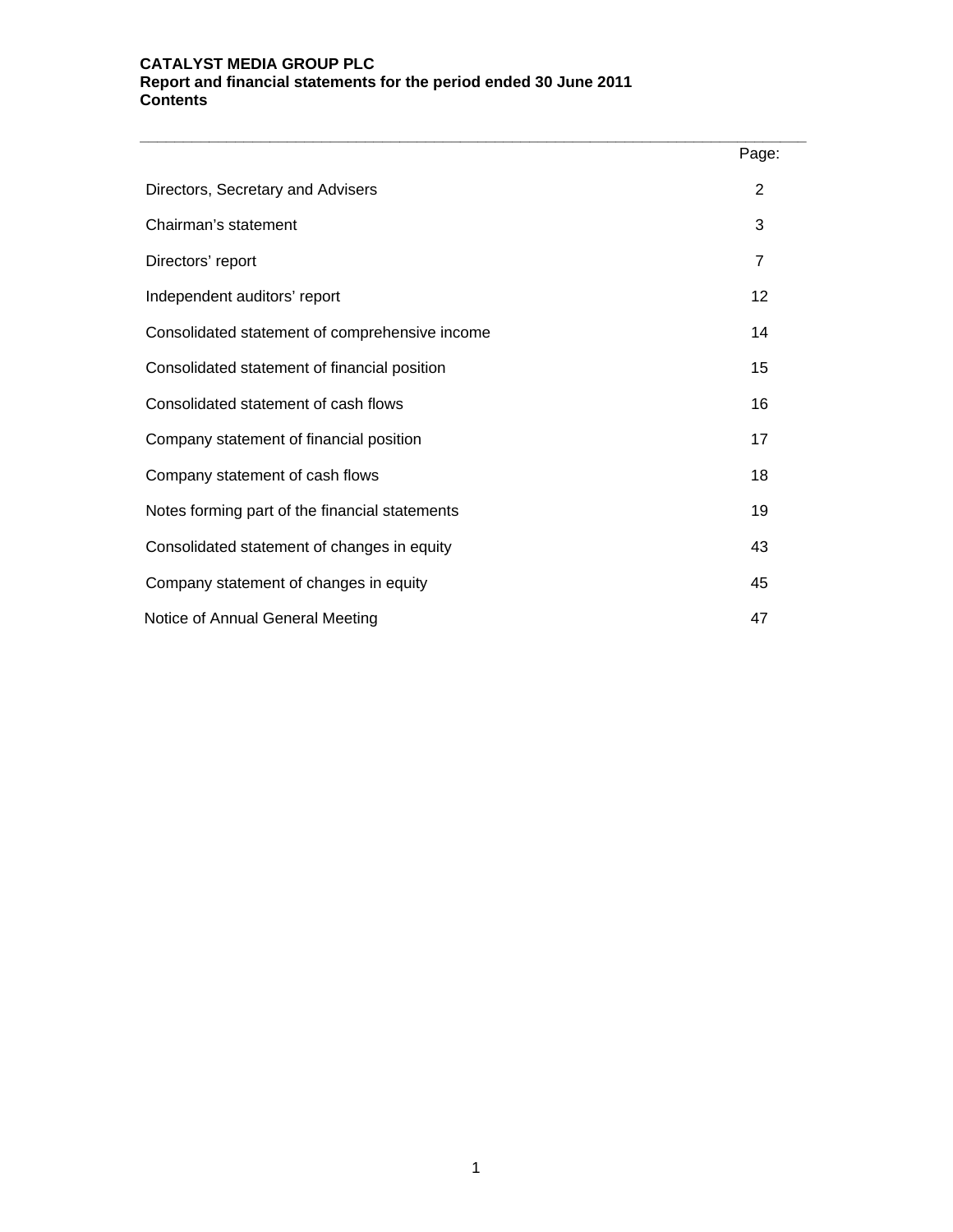#### **CATALYST MEDIA GROUP PLC Report and financial statements for the period ended 30 June 2011 Directors, Secretary and Advisors**

# **Directors**

Michael Rosenberg OBE Chairman<br>Mark Hawtin Chairman Non-exect Melvin Lawson Non-executive Director Christopher Mills **Non-executive Director** 

CETC (Nominees) Limited Cuadrant House<br>
Quadrant House 17 Thomas More 17 Thomas More Street Thomas More Square **London E1W 1YW**<br>
London E1W 1YW London Care Registration numbe

#### **Solicitors**

Lewis Silkin LLP 5 Chancery Lane Clifford's Inn London EC4A 1BL

# **Nominated adviser & broker Registrars**

Strand Hanson Ltd Capita IRG Plc London W1K 3SQ Beckenham

#### **Auditors**

H.W. Fisher & Company Acre House 11-15 William Road London NW1 3ER

#### **Bankers**

National Westminster Bank Plc Hammersmith Branch 22 Kings Mall London W6 0QD

Non-executive Director

**\_\_\_\_\_\_\_\_\_\_\_\_\_\_\_\_\_\_\_\_\_\_\_\_\_\_\_\_\_\_\_\_\_\_\_\_\_\_\_\_\_\_\_\_\_\_\_\_\_\_\_\_\_\_\_\_\_\_\_\_\_\_\_\_\_\_\_\_\_\_\_\_\_\_\_\_\_** 

### **Secretary Company Registered office and Company registration number**

17 Thomas More Street<br>Thomas More Square Registration number: 03955206

26 Mount Row 34 Beckenham Road Kent BR3 4TU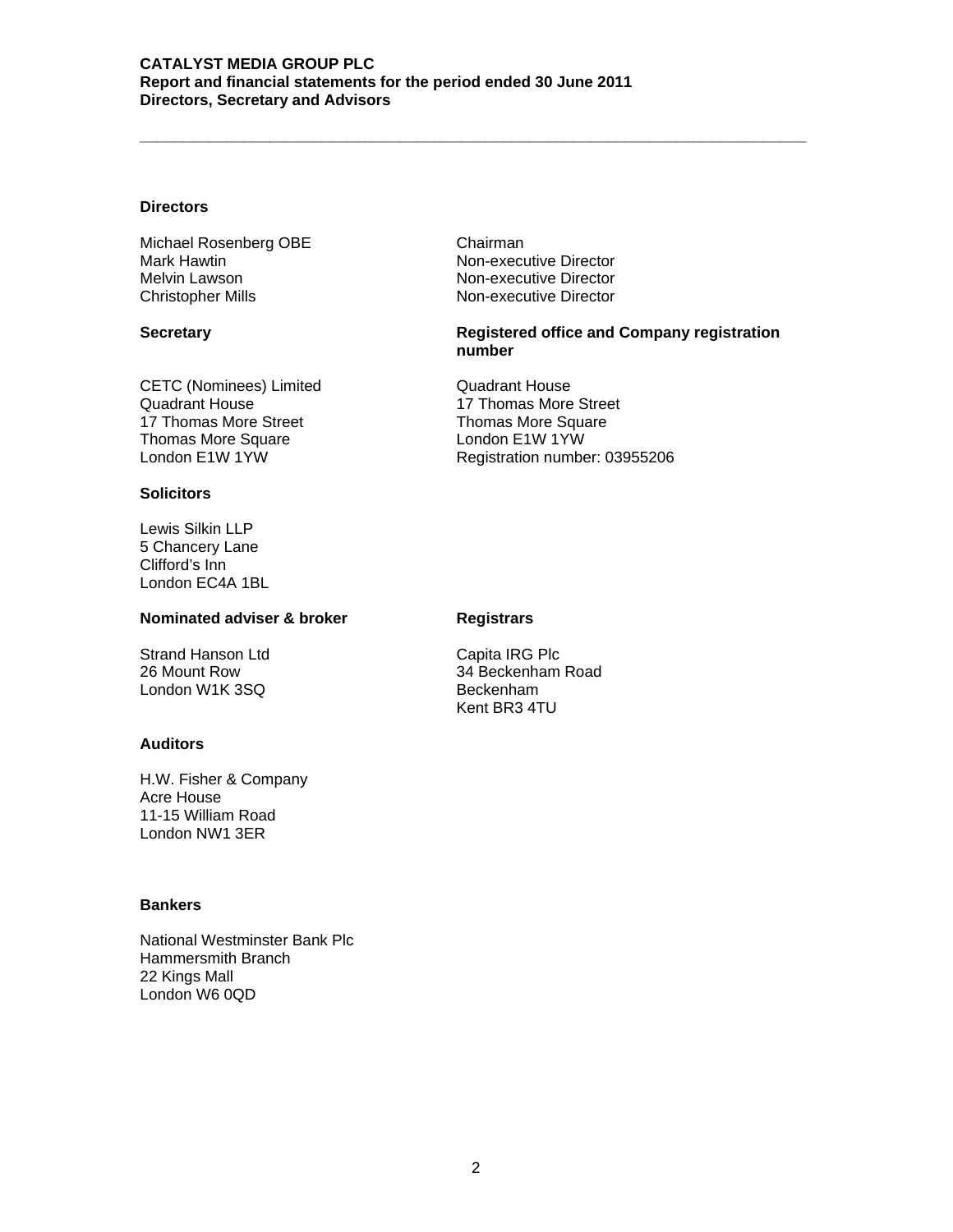#### **CATALYST MEDIA GROUP PLC Report and financial statements for the period ended 30 June 2011 Chairman's statement**

I am pleased to report that for the 15 month period ended 30 June 2011, CMG recorded profit after taxation, including its 20.54% equity share of the profits of Satellite Information Services Ltd (SIS) for its year ended 31 March 2011, of £2.5 million (2010: £3.8 million) with earnings per share from continuing operations of 8.47p (2010: 14.29p). Net assets as at 30 June 2011 were £32.7 million (2010: £29.5 million) with Net assets per share of 116p (2010: 105p).

**\_\_\_\_\_\_\_\_\_\_\_\_\_\_\_\_\_\_\_\_\_\_\_\_\_\_\_\_\_\_\_\_\_\_\_\_\_\_\_\_\_\_\_\_\_\_\_\_\_\_\_\_\_\_\_\_\_\_\_\_\_\_\_\_\_\_\_\_\_\_\_\_\_\_\_\_\_** 

For the year ended 31 March 2011, SIS generated turnover of £256 million (2010: £198 million). The profit of SIS for that year has been impacted by a provision of £5.9 million deemed necessary in connection with its contract covering the Commonwealth Games in India in 2010 referred to in more detail below, and also by start up costs of £855,000 relating to the joint venture with Peel Media Services (Studios) Ltd ("Peel Media") to manage the studios and all post production content and technical services at Media City in Salford Quays, Manchester. Prior to these provisions, operating profit before interest and tax for the year was £22.8 million compared to £24.7 million in the previous year. Net profit before taxation, including all provisions was £13.5 million (2010: £23.3 million) with profit after tax of £9.1 million (2010: £15.7 million).

SIS is one of the most experienced television, production and outside broadcast service providers in Europe and considers itself a world leader in the television broadcasting industry. Its position was particularly enhanced by the acquisition on 1 April 2008 of the BBC Outside Broadcast business. Further outside broadcast trade and asset acquisitions during the last year have added additional equipment and trucks to the existing fleet. The Group now has over 110 uplink vehicles covering the spectrum of state-of-the-art uplink trucks, and with its proprietary automated uPOD technology and its rapidly deployed, dismountable Drive Fly kits, it is now the largest provider of transportable satellite uplink services in the world, transmitting tens of thousands of hours of live coverage every year to broadcasting customers worldwide.

The services provided by SIS to the betting industry are supported in the main by fixed term contracts both with the retail owners of betting shops and with the racecourses that enable pictures to be delivered to those shops. Following the signing by SIS of long term rights agreements with Arena Leisure Plc and Northern Racing Limited, combined with other courses that have subsequently renewed contracts, SIS now holds long term media rights representing in excess of 50% of all UK horse racing fixtures. This ensures the supply of images and data from the coverage of horseracing fixtures at racecourses including Royal Windsor, Lingfield Park, Chepstow and Fontwell Park until 2016 and 2017. The services provided by SIS also include exclusive coverage of Irish racing fixtures.

SIS provides more than 45,000 betting opportunities per year to its customers from UK and international horseracing, including racing from 28 UK and 26 Irish tracks together with other countries including South Africa, France, Germany and the UAE. In addition its betting services cover football and also greyhound racing with exclusive contracts with Bookmakers Afternoon Greyhound Services, known as BAGS till 2015.

SIS has now launched a new range of football data services aimed at assisting the betting industry to generate new business. This move follows the acquisition by SIS of the Football DataCo rights for the exclusive distribution to the betting industry of live match data for the English and Scottish leagues. In addition there will be data from the Champions League, the Europa League and qualifying matches from 2012.

Shareholders of SIS include certain bookmaker customers, Ladbroke, William Hill, Fred Done of Betfred and the Tote as well as financial investors being CMG and Caledonia Investments.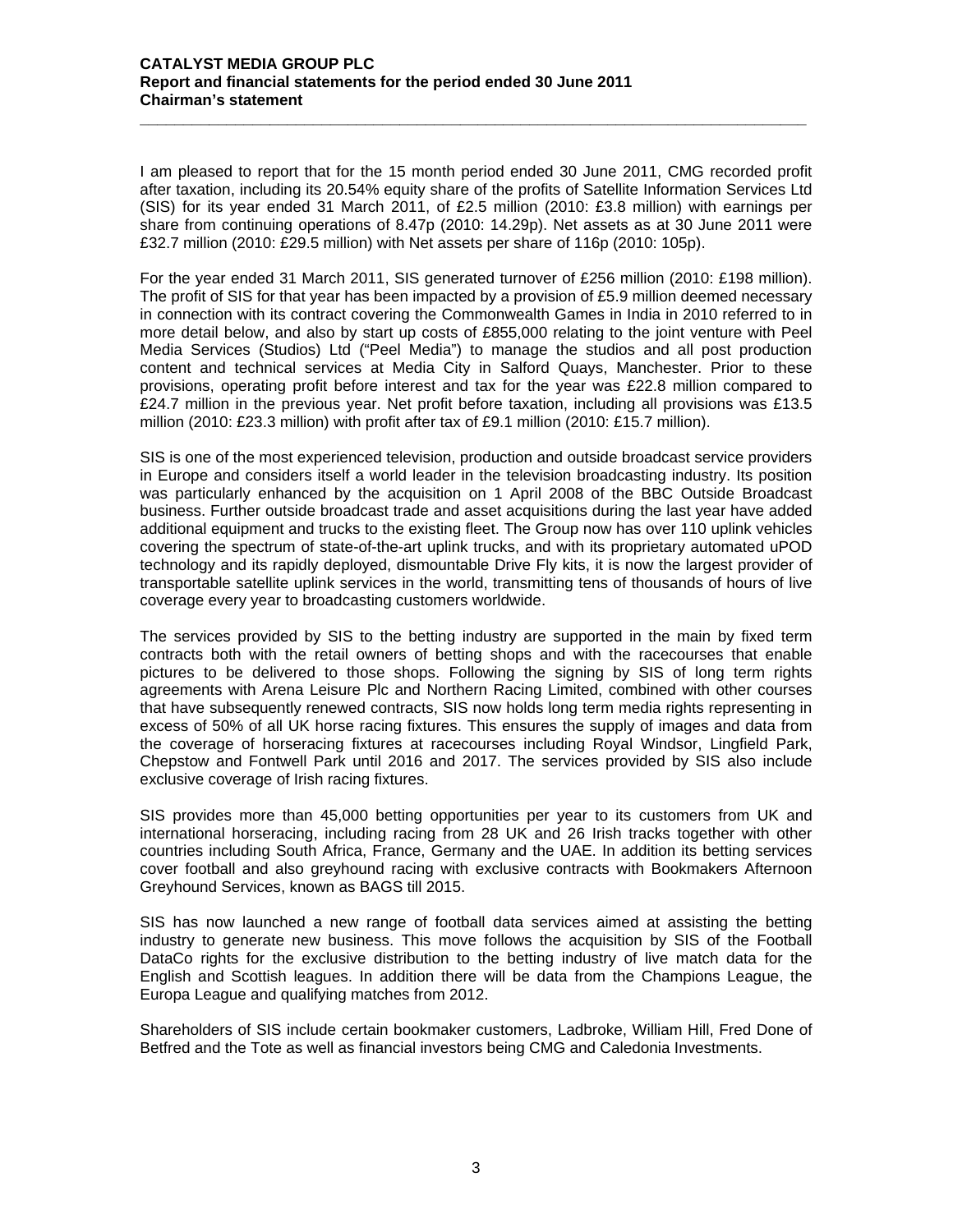The results of SIS for the year ended 31 March 2011 are as follows:-

|                                          | Year ended 31/3/11<br>£'000 | Year ended 31/3/10<br>£'000 |
|------------------------------------------|-----------------------------|-----------------------------|
| Turnover                                 |                             |                             |
| Ongoing operations                       | 255,583                     | 194,498                     |
| Acquisitions                             |                             | 3,701                       |
|                                          |                             |                             |
| Subtotal                                 | 255,583                     | 198,199                     |
| Operating expenses                       | 238,698                     | 173,485                     |
| <b>Operating Profit</b>                  |                             |                             |
| Ongoing operations                       | 16,885                      | 24,252                      |
| Acquisitions                             |                             | 462                         |
| Share of operating loss of joint venture | (855)                       |                             |
| Profit on disposal of fixed asset        | 10                          |                             |
| Net interest payable                     | (2,585)                     | (1, 451)                    |
| Profit on ordinary activities before tax | 13,455                      | 23,263                      |
| Tax on profit on ordinary activities     | (4,342)                     | (7, 543)                    |
| Retained profit transferred to reserves  | 9,113                       | 15,720                      |

**\_\_\_\_\_\_\_\_\_\_\_\_\_\_\_\_\_\_\_\_\_\_\_\_\_\_\_\_\_\_\_\_\_\_\_\_\_\_\_\_\_\_\_\_\_\_\_\_\_\_\_\_\_\_\_\_\_\_\_\_\_\_\_\_\_\_\_\_\_\_\_\_\_\_\_\_\_** 

The revenues of SIS included £124 million derived from the long established business of providing integrated television and data services to licensed betting offices in the UK, Ireland and overseas. This division contributed approximately £12 million to operating profits.

Revenues of £133 million were generated from the business of SISLIVE which provides satellite news gathering and associated transmission services to its customers and also provides outside broadcast television production units including sound support and communication. This division made a loss of approximately £1.0 million after the provision referred to above relating to the Commonwealth Games project.

A further £26 million of revenues came from other services included the production of pictures to the licensed betting offices and services offered to overseas customers. These services contributed approximately £5.9 million to operating profits.

Growth in turnover of SIS for the year to 31 March 2011 was 29% compared to 2.7% in 2010. The most significant drivers for the increase in revenue during 2011 relates to revenues from the Commonwealth Games contract and content price increases for licensed betting office subscribers and additional BBC and non BBC revenue.

The SIS group operating profit margin decreased in 2011 to 6.6% from 12.5% in the previous year primarily due to the provision of £5.9m referred to above relating to the Commonwealth Games.

Net debt of the SIS group as at the year end was £27.1m (2010: £28.5m).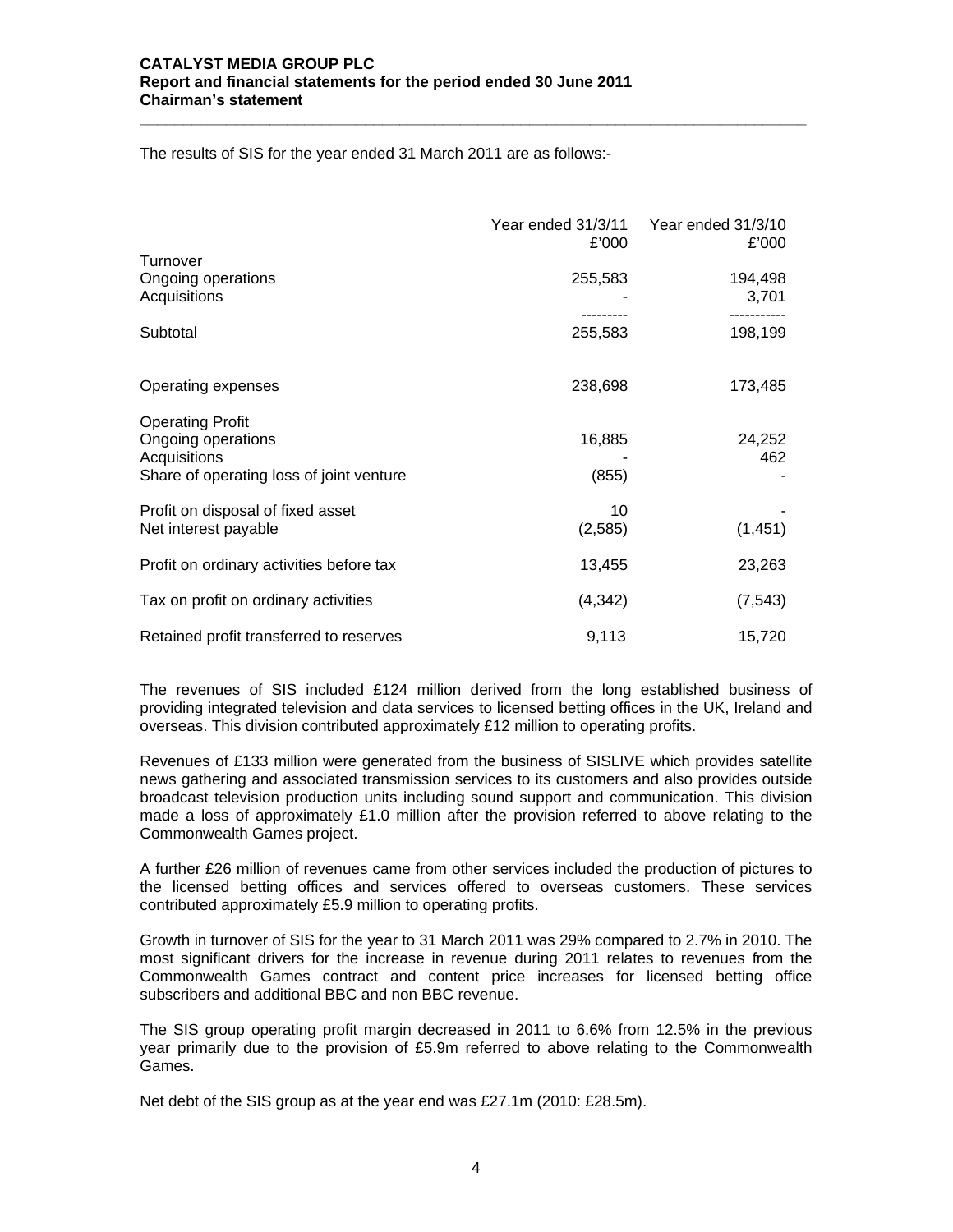On  $5<sup>th</sup>$  July 2010, SIS entered into a joint venture agreement with Peel Media to form MediaCity Studios Ltd ("MediaCity Studios"). The company commenced trading in December 2010 and provides studio, technical and production services at Media City in Salford. MediaCity Studios currently has a contractual relationship with Peel Media for provision of services to the BBC for an initial contractual period of ten years with an option to extend.

**\_\_\_\_\_\_\_\_\_\_\_\_\_\_\_\_\_\_\_\_\_\_\_\_\_\_\_\_\_\_\_\_\_\_\_\_\_\_\_\_\_\_\_\_\_\_\_\_\_\_\_\_\_\_\_\_\_\_\_\_\_\_\_\_\_\_\_\_\_\_\_\_\_\_\_\_\_** 

SIS has also announced plans to relocate its London operation and some of its Milton Keynes operations to Media City in Salford. The move is expected to be completed in 2013 and will involve further capital expenditure and certain non-recurring operational costs. As part of their move SIS LIVE is installing and commissioning the largest broadcast teleport in the North of England. SIS LIVE has expanded with a move into a new expanded facility in Paris to serve broadcast and media customers throughout France. The facility is located close to the Eiffel Tower. A total of 19 people are employed in Paris.

SIS won the prestigious contract to provide the production and coverage facilities and services to cover the XIX Commonwealth Games which took place in India in October 2010. Under the terms of the agreement, SIS LIVE provided all the production facilities and personnel to cover 17 different sports across 12 venues in Delhi, as well as the Games' opening and closing ceremonies. As well as providing the technical infrastructure to cover the Games, SIS LIVE provided over 1,000 highly skilled technical and production staff at the 12 venues.

A partnership in the name of SIS LIVE was set up in January 2010 as a special purpose vehicle to deliver the production and facilities for the Games. While the TV coverage was concluded successfully (and generated plaudits from the international television community) due to post Games developments in India beyond SIS's control, approximately 40% of amounts still owing under the contract have not yet been paid. A corresponding proportion has been withheld by SIS LIVE from its principal Indian subcontractor and legal proceedings have been initiated to recover the outstanding payment from the Indian broadcaster. As a result of these ongoing discussions the provision referred to above of £5.9m has been recognized in the accounts of SIS.

# **Dividend Policy**

The policy of SIS has been to distribute 50% of available profits by way of dividend, subject to cash considerations. However, the board of SIS is currently considering certain strategic investment opportunities which, should they proceed, would require significant additional funding. In light of such potential investment plans, no dividend will be declared by SIS until such time as there is further certainty as to the likely outcome of its deliberations. Should SIS determine to proceed with any of the potential investments in the near future it is likely that dividends would be temporarily suspended with the intention to resume payments at the end of 2013. If it is decided not to go ahead with any such investments then dividend payments are expected in line with current policy.

#### **CMG overheads**

The net overheads of CMG now run at an annualised rate of approximately £175,000 excluding exceptional items and interest and are expected to stay at that level for the foreseeable future. Pending a decision on the timing of a dividend by SIS the Board has put in place facilities to ensure that sufficient funds are available to support the business of CMG.

#### **AGM**

Notice of the Annual General Meeting is attached. This will be held at 9.30am on Monday 12th December at the office of GAM, 20 King St London SW1Y6QY There will be a Special Resolution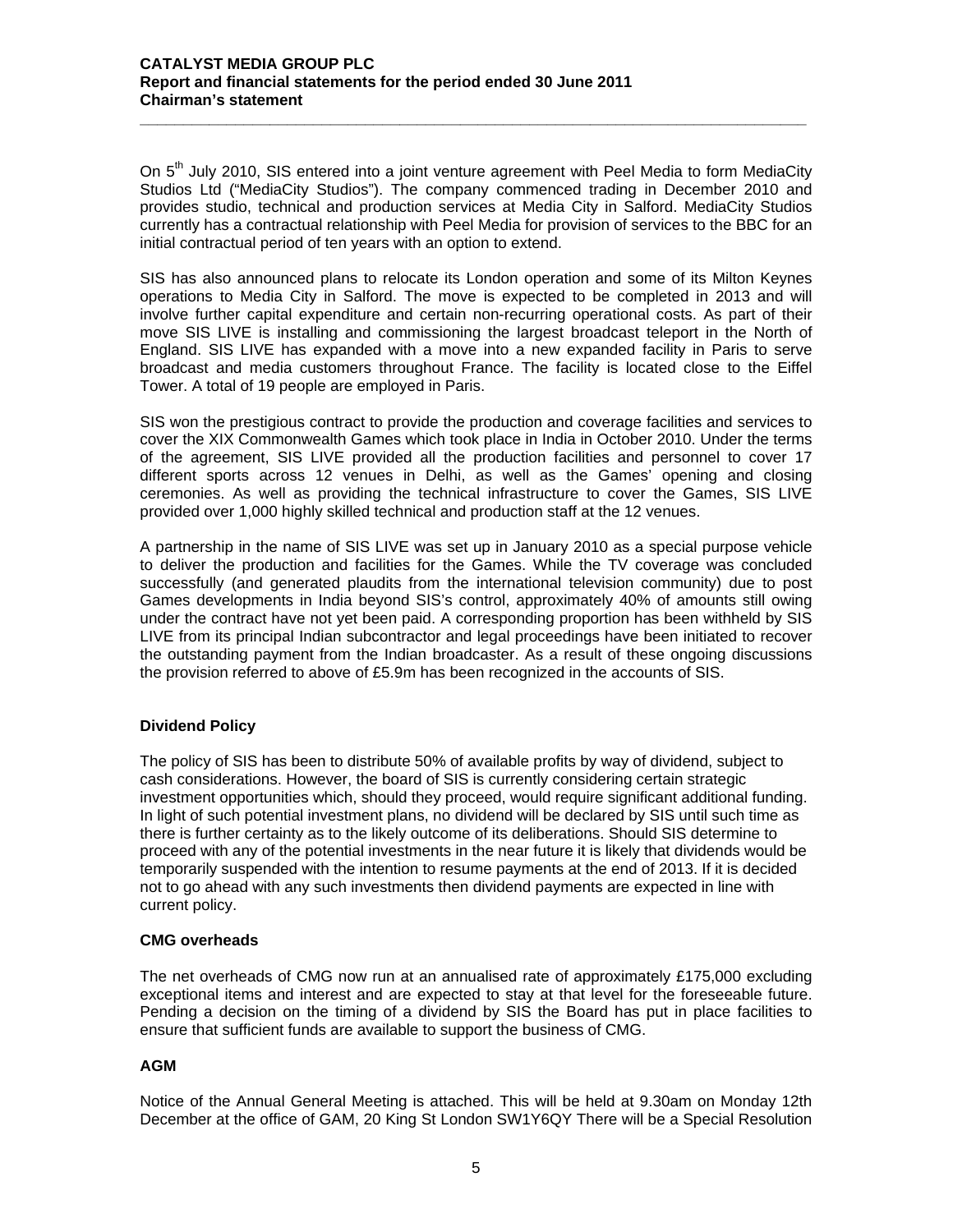#### **CATALYST MEDIA GROUP PLC Report and financial statements for the period ended 30 June 2011 Chairman's statement**

**\_\_\_\_\_\_\_\_\_\_\_\_\_\_\_\_\_\_\_\_\_\_\_\_\_\_\_\_\_\_\_\_\_\_\_\_\_\_\_\_\_\_\_\_\_\_\_\_\_\_\_\_\_\_\_\_\_\_\_\_\_\_\_\_\_\_\_\_\_\_\_\_\_\_\_\_\_**  proposed to renew the authority given last year for the company to purchase up to 15% of its share capital in the market. To date no shares have been purchased under this authority.

#### **Conclusion**

The main objective of the Board has been to reduce overheads to a minimum while focusing on its investment in SIS. It is hoped that in due course the flow of dividends from SIS should eliminate borrowings which currently stand at £650,000 and enable a policy of distributions to shareholders to commence. In the interim, arrangements have been made to re-finance the existing outstanding debt due to be repaid by end of December 2011.

Whilst the current potential investment plans of SIS have resulted in there being some uncertainty as to whether a dividend will be received by the Company in the current year, the Directors are confident that any strategic investments made by SIS, in the event that these were to proceed, should ultimately be anticipated to result in a longer term enhancement in shareholder value for the benefit of all CMG shareholders.

**Michael Rosenberg OBE Chairman** 

17<sup>th</sup> NOVEMBER 2011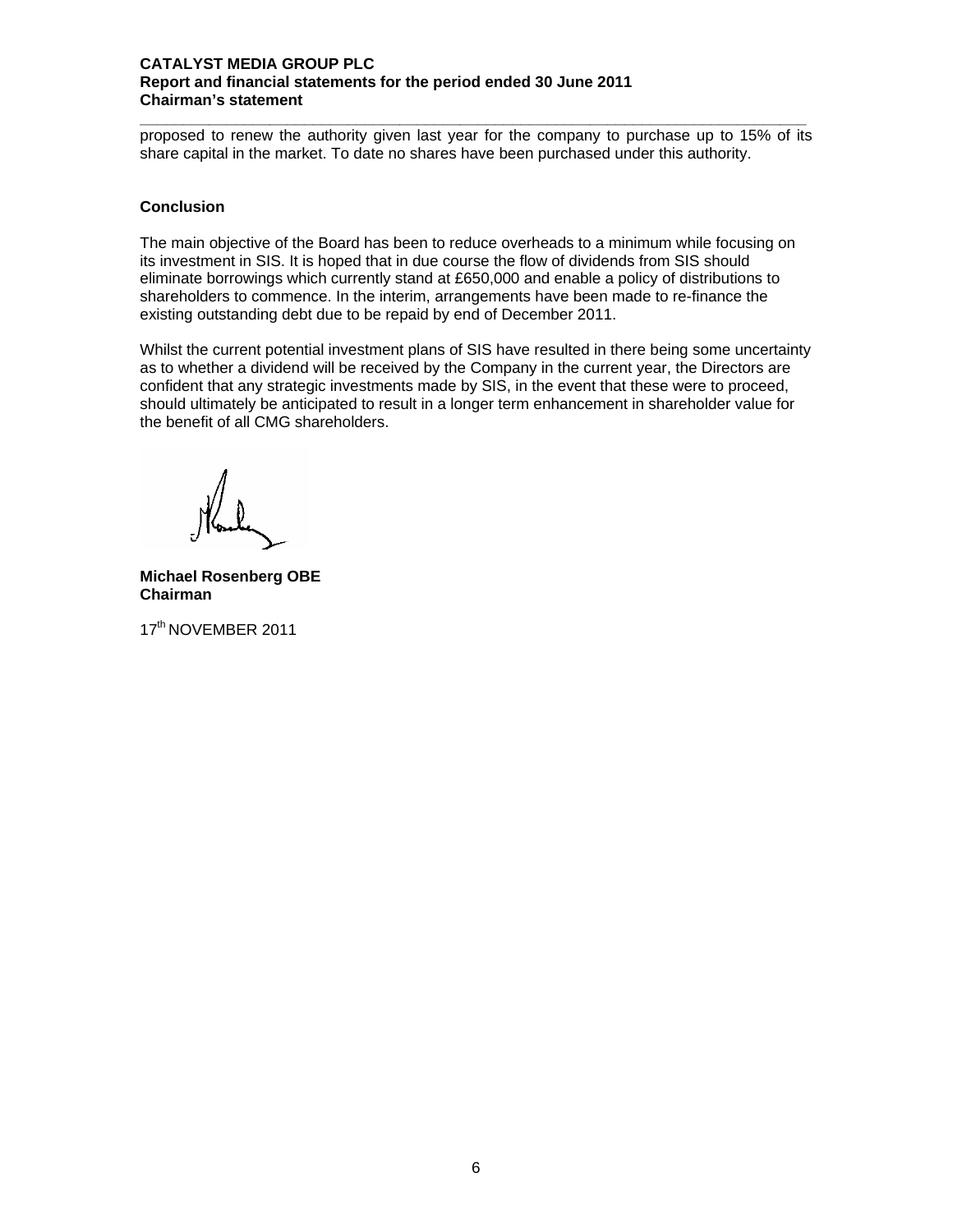#### **CATALYST MEDIA GROUP PLC Report and financial statements for the period ended 30 June 2011 Directors' Report**

The directors present their annual report and the audited financial statements for the period ended 30 June 2011.

**\_\_\_\_\_\_\_\_\_\_\_\_\_\_\_\_\_\_\_\_\_\_\_\_\_\_\_\_\_\_\_\_\_\_\_\_\_\_\_\_\_\_\_\_\_\_\_\_\_\_\_\_\_\_\_\_\_\_\_\_\_\_\_\_\_\_\_\_\_\_\_\_\_\_\_\_\_** 

#### **Financial reporting**

The financial statements for 2011 have been prepared in accordance with the Group's accounting policies under International Financial Reporting Standards (IFRSs) as adopted by the European Union.

# **Results and dividends**

The Group made a profit (including its share of other comprehensive income / (loss) of associate) and after taxation of £2.5 million (2010: £3.8 million). Further details are shown in the Group Consolidated statement of comprehensive income on page 14.

The directors do not recommend a dividend.

# **Principal activities and review of the business**

The principal activities of the business are outlined and reviewed in the Chairman's Statement. A review of the business is included within the Chairman's Statement.

# **Principal risks and uncertainties**

#### **Investment in SIS**

The principal strategic investment of the Group is its 20.54% holding in Satellite Information Services (Holdings) Limited (SIS). The Group is entitled to appoint one director to the board of SIS which currently comprises ten directors, of which six are appointed by shareholders, three are independent and one is the chief executive. Although it can influence the board on strategic decisions, the Group is not in a position to control the day-to-day business and affairs of SIS other than with the support of other directors and a majority of shareholders of SIS.

SIS has adopted a dividend policy to pay out a proportion of its distributable earnings subject to cash flow considerations. However any future dividends paid by SIS are, inter alia, dependent on the profitability of SIS and the resolutions of the Board of SIS of to declare such dividends.

There are a number of risks and uncertainties associated with the business of SIS which could potentially have an adverse impact on the value of the Group's investment.

- SIS operates in competitive markets. This can result in downward pressure on prices and loss of customers. SIS aims to mitigate this risk by expanding the range of products and services it offers.
- The customers of SIS rely upon real time data and uninterrupted content delivery. Loss of content would result in reduced quality of services and potentially reduced income. Therefore SIS has adopted advanced disaster recovery solutions and has built back up facilities which are located around the country.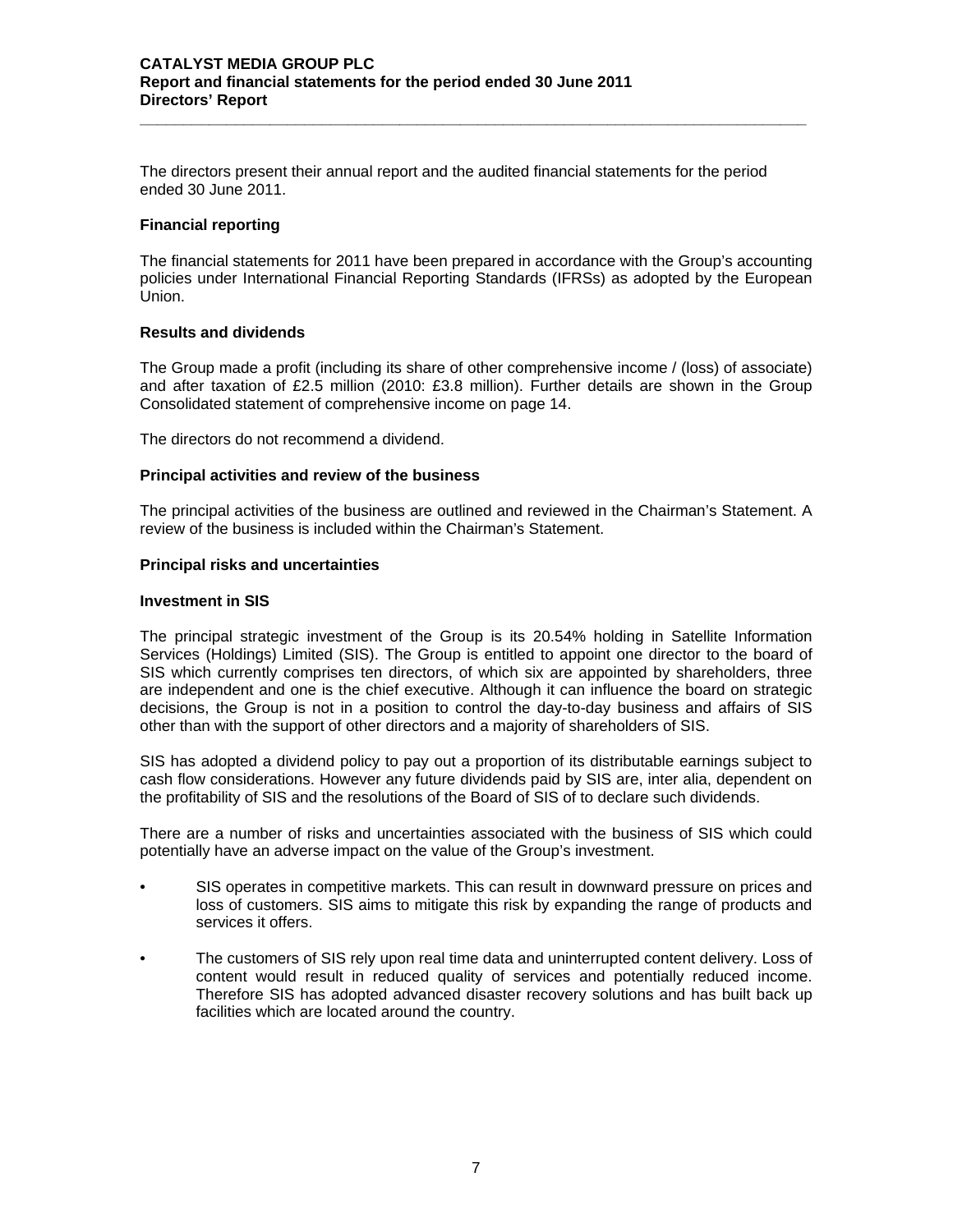#### *Financial risks*

Dividend income from the Group's investment in SIS is currently a major source of funding for the Group.

**\_\_\_\_\_\_\_\_\_\_\_\_\_\_\_\_\_\_\_\_\_\_\_\_\_\_\_\_\_\_\_\_\_\_\_\_\_\_\_\_\_\_\_\_\_\_\_\_\_\_\_\_\_\_\_\_\_\_\_\_\_\_\_\_\_\_\_\_\_\_\_\_\_\_\_\_\_** 

The Group is subject to financial risk through its exposure to financial assets and liabilities.

### *Credit risk*

*Credit risk arises principally from the Group's and Company's trade and other receivables. It is the risk that the counterparty fails to discharge its obligation in respect of the instrument. The*  maximum exposure to credit risk equals the carrying value of these items in the financial *statements.* 

*Credit risk with cash and cash equivalents is reduced by placing funds with banks with high credit ratings.* 

#### *Liquidity risk*

*Liquidity risk arises from the Group's and Company's management of working capital and the*  amount of funding committed to its gaming software development programme. It is the risk that *the Group will encounter difficulty in meeting its financial obligations as they fall due.* 

*The Group's policy is to ensure that it will always have sufficient cash to allow it to meet its liabilities when they become due. The principal liabilities of the Group and Company arise in respect of administrative expenditure, trade and other payables and the servicing of interestbearing debt. Trade and payables are all payable within three months.* 

*Further information in respect of the Group and Company interest-bearing indebtedness is disclosed in note 19.* 

*The Board receives cash flow projections on a regular basis as well as information on cash balances.* 

#### *Interest rate risk*

*The Group and the Company are exposed to interest rate risk in respect of its interest-bearing loans and borrowings which are variable rate instruments. The Group and Company are also exposed to interest rate risk in respect of surplus funds held on deposit. The Board does not currently undertake hedging arrangements.* 

#### **Key Performance Indicators (KPIs)**

The Company's key performance indicators used by the Board in monitoring the general performance of the Group and its investments are:

#### *Earnings per share (EPS)*

EPS shows the relative performance year-on-year of the Group's profitability measured as an amount of profit or loss attributable to one equity share. The calculation of earnings per share is based on the weighted average number of issued ordinary shares in issue for the financial year and the profit/ (loss) after taxation attributable to ordinary shareholders. EPS in respect of continuing operations for the period and the previous period is shown in the Group consolidated statement of comprehensive income on page 14.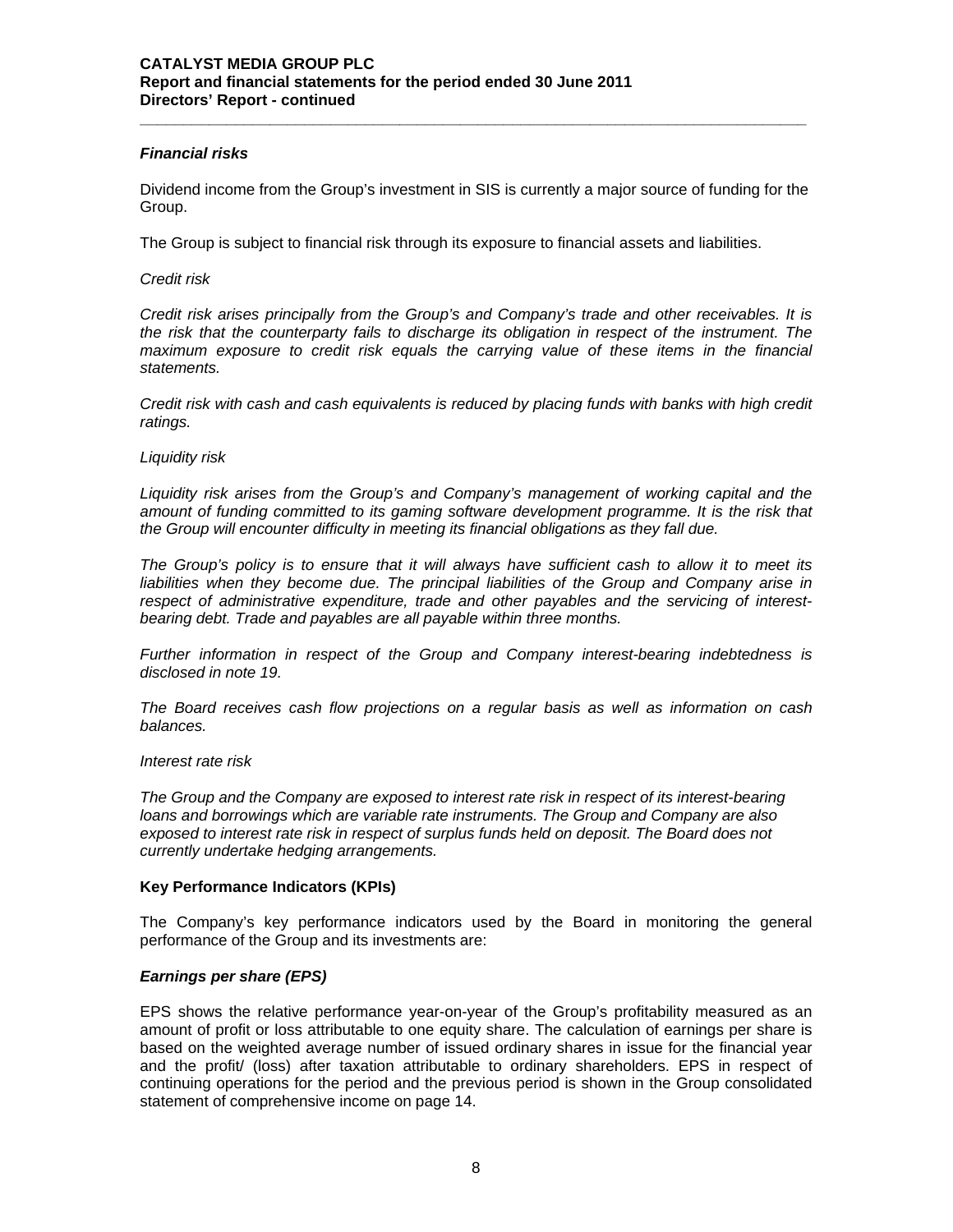#### *Net asset value per share*

The net asset value per share of the Group is 113.9 pence (2010: 105.0 pence). The net asset value per share has improved over the period to 30 June 2011 mainly due to continued increase in the value of the Group's associate. The net asset value of the Group at 30 June 2011 and 31 March 2010 is shown on the Group consolidated statement of financial position on page 15.

**\_\_\_\_\_\_\_\_\_\_\_\_\_\_\_\_\_\_\_\_\_\_\_\_\_\_\_\_\_\_\_\_\_\_\_\_\_\_\_\_\_\_\_\_\_\_\_\_\_\_\_\_\_\_\_\_\_\_\_\_\_\_\_\_\_\_\_\_\_\_\_\_\_\_\_\_\_** 

#### **Key Performance Indicators of Associate**

The directors additionally monitor the performance of SIS in order to evaluate the general performance of the Group.

#### **Directors**

The Directors of the Company during the period were:

| Michael Rosenberg OBE    | Chairman               |
|--------------------------|------------------------|
| Mark Hawtin              | Non-executive Director |
| Melvin Lawson            | Non-executive Director |
| <b>Christopher Mills</b> | Non-executive Director |

The Company has Directors' and Officers' liability insurance in place.

# **Employees**

The Group had no other employees other than the Directors at 30 June 2011.

#### *Share Capital*

*On 20 October 2010, the Group cancelled the issued 714,319,736 deferred shares of 0.9 pence each with a total nominal value of £6,428,878.*

#### *Change of period end*

*The Group extended its accounting period to 30 June 2011 in order to allow the Group access to the audited accounts of its equity accounted associate prior to commencing its own audit process. Due to the period extension, comparative amounts in the financial statements are not entirely comparable.* 

#### **Post-balance sheet events**

There were no significant post-balance sheet events.

#### **Policy and practice on the payment of creditors**

The policy of the Group is to settle supplier invoices within the terms and conditions of trade agreed with individual suppliers. At the period end the Group had an average of 17 days (2010 – 19 days) purchases outstanding.

#### **Political and charitable donations**

The Group made no political or charitable donations during the period (2010: £nil).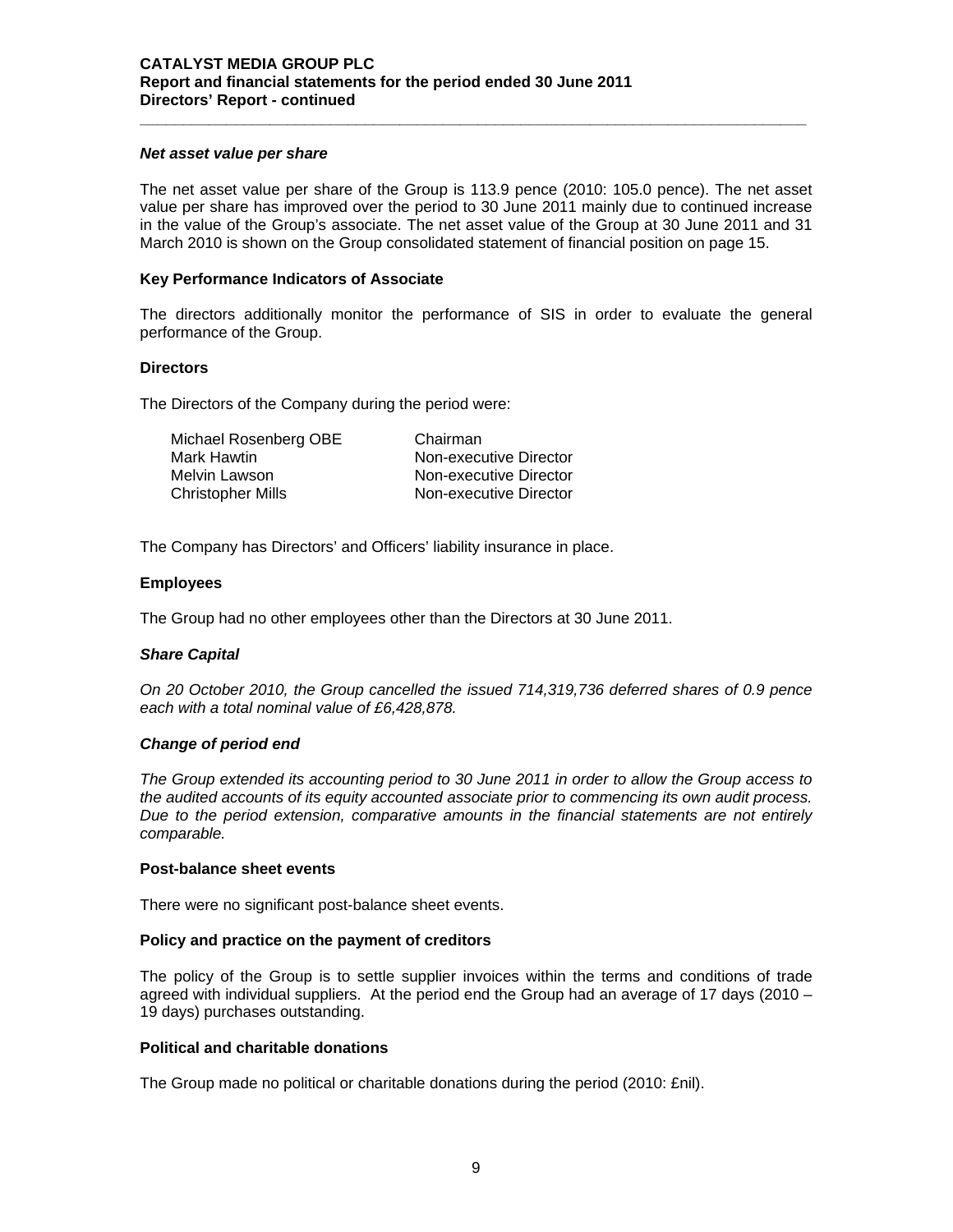#### **Going concern**

The directors can report that based on the Group's budgets and financial projections, they have satisfied themselves that the business is a going concern. The Board has a reasonable expectation that the Company and Group have adequate resources and facilities to continue in operational existence for the foreseeable future and therefore the accounts are prepared on a going concern basis.

**\_\_\_\_\_\_\_\_\_\_\_\_\_\_\_\_\_\_\_\_\_\_\_\_\_\_\_\_\_\_\_\_\_\_\_\_\_\_\_\_\_\_\_\_\_\_\_\_\_\_\_\_\_\_\_\_\_\_\_\_\_\_\_\_\_\_\_\_\_\_\_\_\_\_\_\_\_** 

# **Auditors**

In the case of each person who was a director at the time this report was approved:

- so far as that director was aware there was no relevant available information of which the Company's auditors were unaware: and
- that director has taken all steps that the director ought to have taken as a director to make himself or herself aware of any relevant audit information and to establish that the Company's auditors were aware of that information.

In accordance with Section 489 of the Companies Act 2006, H.W Fisher and Company offers itself for reappointment at the Annual General Meeting as auditors of the Company. Notice of which is set out on page 47.

#### **Corporate governance**

# *Internal financial control*

The Group operates a system of internal financial control commensurate with its current size and activities, designed to ensure that the possibility of misstatement or loss is kept to a minimum. There is a comprehensive system in place for financial reporting and the Board receives a number of reports to enable it to carry out these functions in the most efficient manner. These procedures include the preparation of management accounts and other ad hoc reports. All transactions are subject to director approval and all payments require approval by a minimum of two directors. The Board has responsibility for the effectiveness of the internal financial control framework. Such a system can only provide reasonable and not absolute assurance against material misstatement. The Group does not currently have, nor considers there is currently a need for an internal audit function.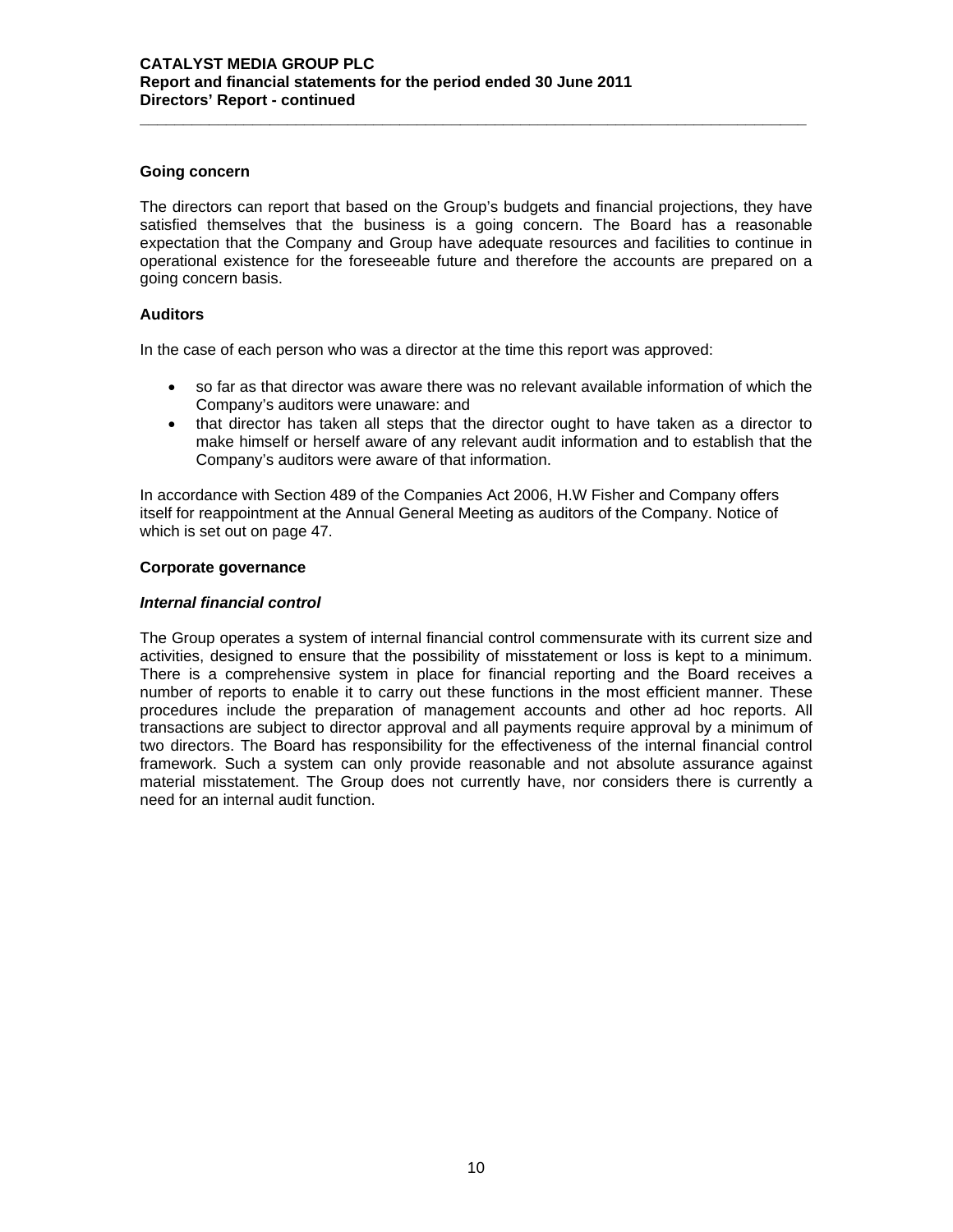#### **Directors' responsibilities**

The directors are responsible for preparing the Directors' Report and the financial statements in accordance with applicable law and regulations.

**\_\_\_\_\_\_\_\_\_\_\_\_\_\_\_\_\_\_\_\_\_\_\_\_\_\_\_\_\_\_\_\_\_\_\_\_\_\_\_\_\_\_\_\_\_\_\_\_\_\_\_\_\_\_\_\_\_\_\_\_\_\_\_\_\_\_\_\_\_\_\_\_\_\_\_\_\_** 

Company law requires the directors to prepare Group and Parent Company financial statements for each financial period. Under that law the directors have elected to prepare the Group and the Parent Company financial statements in accordance with IFRS as adopted by the EU and applicable law.

Under company law the directors must not approve the financial statements unless they are satisfied that they give a true and fair view of the state of affairs of the Group and Parent Company and of their profit or loss for that period.

In preparing these financial statements, the directors are required to:

- select suitable accounting policies and then apply them consistently;
- make judgements and accounting estimates that are reasonable and prudent;
- state whether they have been prepared in accordance with IFRS as adopted by the EU; and

- prepare the financial statements on the going concern basis unless it is inappropriate to presume that the Group and the Parent company will continue in business.

The directors are responsible for keeping adequate accounting records that are sufficient to show and explain the Group and Parent Company's transactions and disclose with reasonable accuracy at any time the financial position of the Group or Parent Company and enable them to ensure that the financial statements comply with the Companies Act 2006. They are also responsible for safeguarding the assets of the Group and Parent company and hence for taking reasonable steps for the prevention and detection of fraud and other irregularities.

Financial statements are published on the Group's website in accordance with legislation in the United Kingdom governing the preparation and dissemination of financial statements, which may vary from legislation in other jurisdictions. The maintenance and integrity of the Group's website is the responsibility of the directors. The directors' responsibility also extends to the ongoing integrity of the financial statements contained therein.

#### **Annual General Meeting**

Notice of the Annual General Meeting of the Company for 2011 is on pages 47 to 48.

On behalf of the Board

Michael Rosenberg OBE Chairman 17<sup>th</sup> November 2011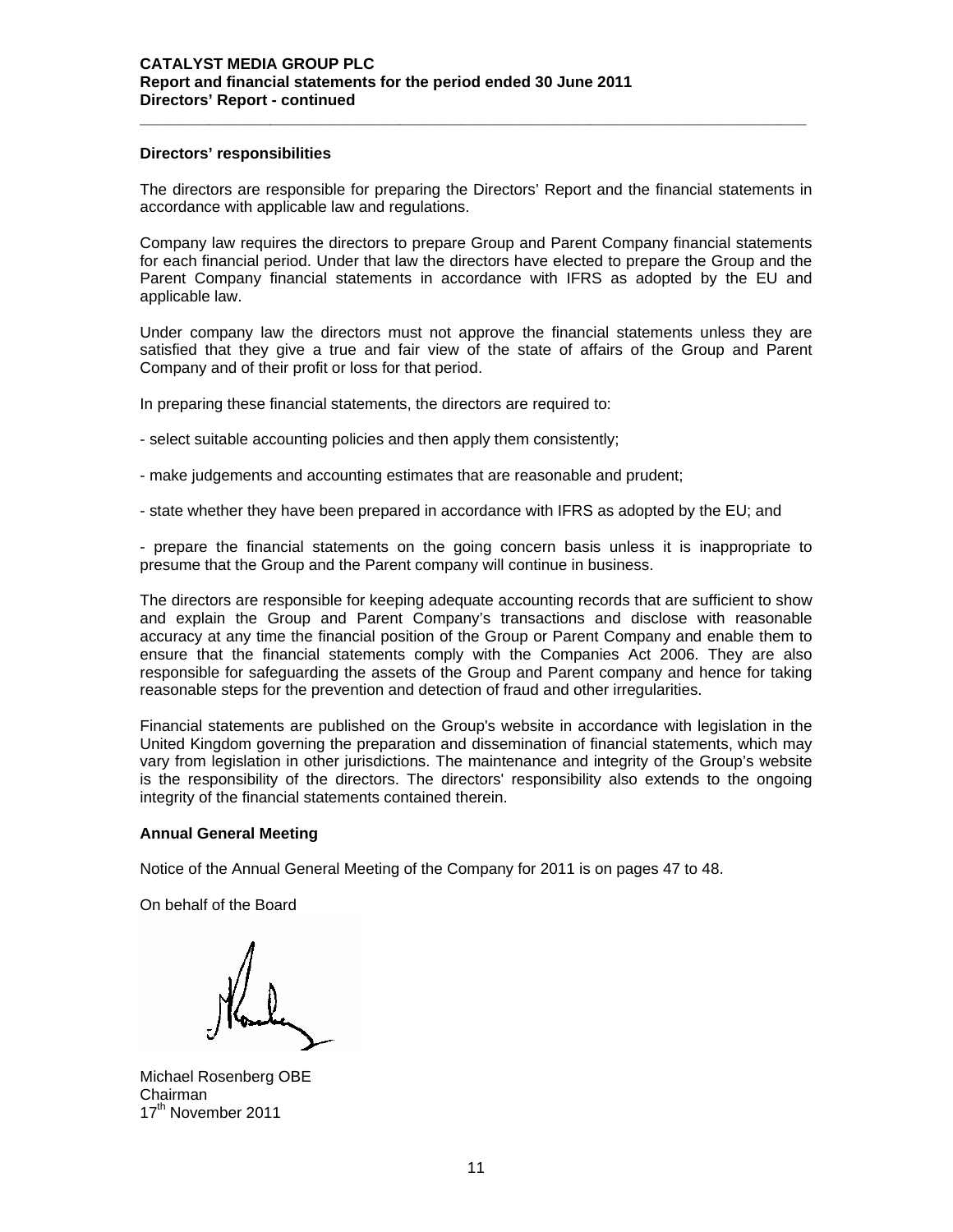# **H.W. FISHER & COMPANY**

**\_\_\_\_\_\_\_\_\_\_\_\_\_\_\_\_\_\_\_\_\_\_\_\_\_\_\_\_\_\_\_\_\_\_\_\_\_\_\_\_\_\_\_\_\_\_\_\_\_\_\_\_\_\_\_\_\_\_\_\_\_\_\_\_\_\_\_\_\_\_\_\_\_\_\_\_\_**

# **Independent auditors' report to the members of Catalyst Media Group plc**

We have audited the Group and Parent Company financial statements (the 'financial statements') of Catalyst Media Group plc for the period ended 30 June 2011 on pages 14 to 46 which comprise the Consolidated Statement of Comprehensive Income, the Consolidated and Parent Company Statements of Financial Position, the Consolidated and parent Company Statements of Cash Flows, the Consolidated and Parent Company Statements of Changes in Equity, and the related notes 1 to 26. The financial reporting framework that has been applied in their preparation is applicable law and International Financial Reporting Standards (IFRSs) as adopted by the European Union and as regards the Parent Company financial statements, as applied in accordance with the provisions of the Companies Act 2006.

This report is made solely to the Company's members, as a body, in accordance with Chapter 3 of Part 16 of the Companies Act 2006. Our audit work has been undertaken so that we might state to the Company's members those matters we are required to state to them in an auditors' report and for no other purpose. To the fullest extent permitted by law, we do not accept or assume responsibility to anyone other than the Company and the Company's members as a body, for our audit work, for this report, or for the opinions we have formed.

#### **Respective responsibilities of directors and auditors**

As explained more fully in the Directors' Responsibilities Statement set out on page 11 the directors are responsible for the preparation of the financial statements and for being satisfied that they give a true and fair view. Our responsibility is to audit and express an opinion on the financial statements in accordance with applicable law and International Standards on Auditing (UK and Ireland). Those standards require us to comply with the Auditing Practices Board's Ethical Standards for Auditors.

#### **Scope of the audit of the financial statements**

An audit involves obtaining evidence about the amounts and disclosures in the financial statements sufficient to give reasonable assurance that the financial statements are free from material misstatement, whether caused by fraud or error. This includes an assessment of: whether the accounting policies are appropriate to the Group's and the Parent Company's circumstances and have been consistently applied and adequately disclosed; the reasonableness of significant accounting estimates made by the directors; and the overall presentation of the financial statements.

#### **Opinion on financial statements**

In our opinion:

- the financial statements give a true and fair view of the state of the Group's and of the Parent Company's affairs as at 30 June 2011 and of the Group's profit for the period then ended;
- the Group financial statements have been properly prepared in accordance with IFRSs as adopted by the European Union;
- the Parent Company financial statements have been properly prepared in accordance with IFRSs as adopted by the European Union and as applied in accordance with the provisions of the Companies Act 2006; and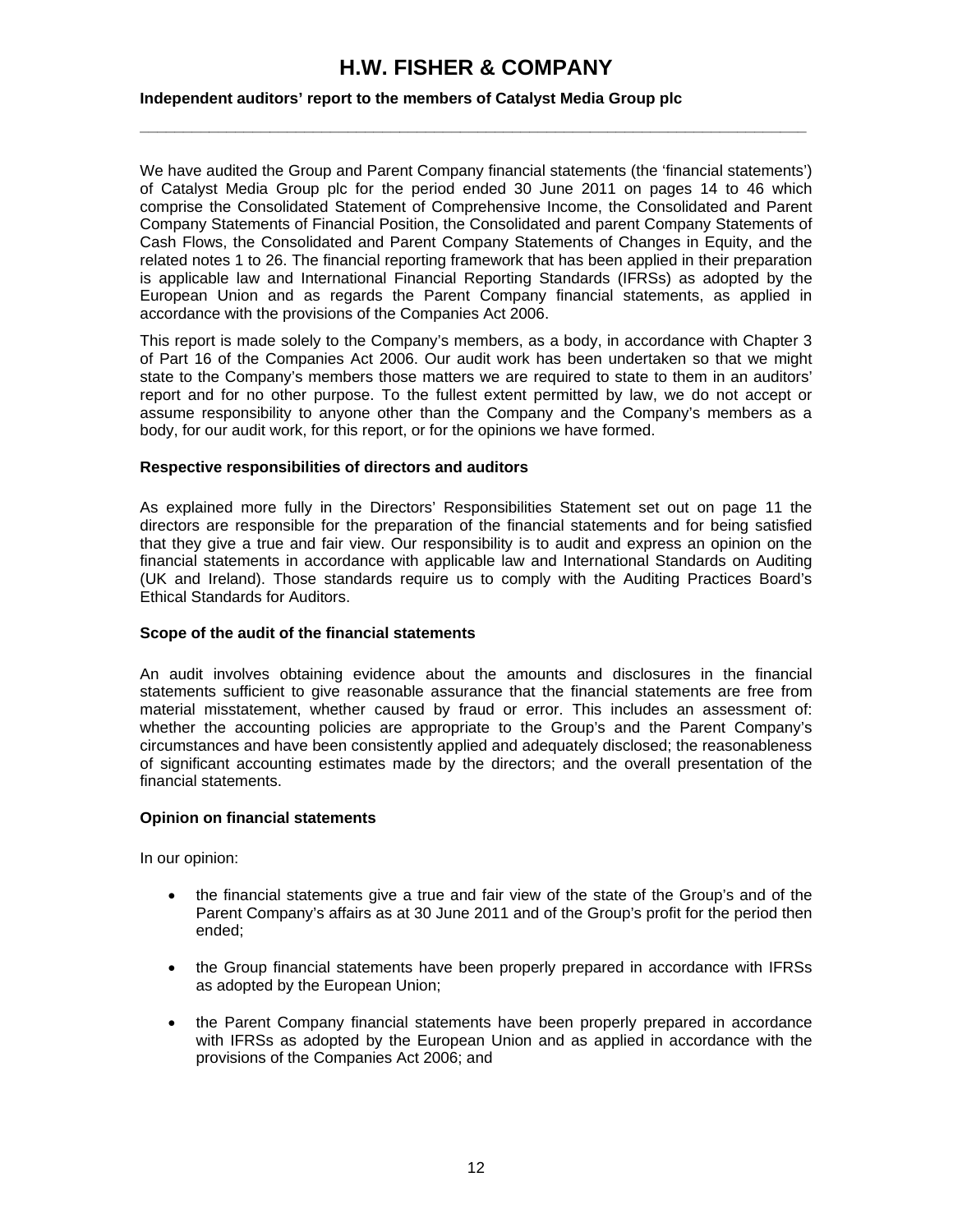# **H.W. FISHER & COMPANY**

**\_\_\_\_\_\_\_\_\_\_\_\_\_\_\_\_\_\_\_\_\_\_\_\_\_\_\_\_\_\_\_\_\_\_\_\_\_\_\_\_\_\_\_\_\_\_\_\_\_\_\_\_\_\_\_\_\_\_\_\_\_\_\_\_\_\_\_\_\_\_\_\_\_\_\_\_\_** 

# **Independent auditors' report to the members of Catalyst Media Group plc - continued**

• the financial statements have been prepared in accordance with the requirements of the Companies Act 2006, and, as regards the Group Financial Statements, Article 4 of the IAS Regulations.

### **Opinion on other matters prescribed by the Companies Act 2006**

In our opinion the information given in the Directors' Report for the financial period for which the financial statements are prepared is consistent with the financial statements.

#### **Matters on which we are required to report by exception**

We have nothing to report in respect of the following matters where the Companies Act 2006 requires us to report to you if, in our opinion:

- adequate accounting records have not been kept by the Parent Company, or returns adequate for our audit have not been received from branches not visited by us; or
- the Parent Company financial statements are not in agreement with the accounting records and returns; or
- certain disclosures of directors' remuneration specified by law are not made; or
- we have not received all of the information and explanations we require for our audit.

**…………………………** 

#### **Paul Beber (Senior Statutory Auditor)**

#### **For and on behalf of H.W Fisher & Company**

Chartered Accountants Registered Auditors Acre House 11-15 William Road London NW1 3ER United Kingdom

17<sup>th</sup> November 2011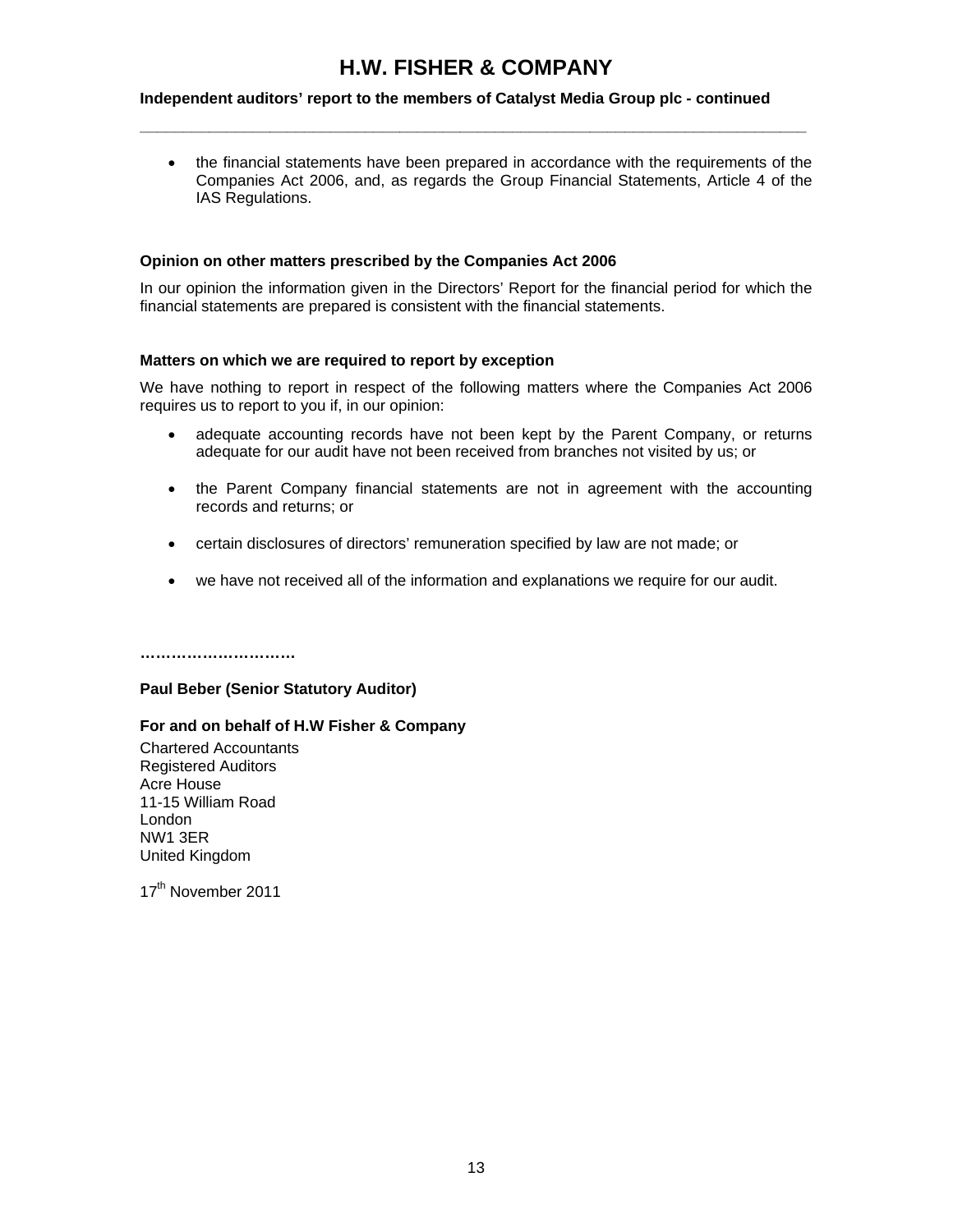#### **CATALYST MEDIA GROUP PLC Report and financial statements for the period ended 30 June 2011 Consolidated statement of comprehensive income**

**\_\_\_\_\_\_\_\_\_\_\_\_\_\_\_\_\_\_\_\_\_\_\_\_\_\_\_\_\_\_\_\_\_\_\_\_\_\_\_\_\_\_\_\_\_\_\_\_\_\_\_\_\_\_\_\_\_\_\_\_\_\_\_\_\_\_\_\_\_\_\_\_\_\_** 

|                                                                   | <b>Note</b>  | 30 June<br>2011<br>£         | 31 March<br>2010<br>£        |
|-------------------------------------------------------------------|--------------|------------------------------|------------------------------|
| Revenue                                                           | $\mathbf{2}$ | 31,250                       | 43,909                       |
| Cost of sales                                                     |              | (25,000)                     | (95,292)                     |
| Gross profit / (loss)                                             |              | 6,250                        | (51, 383)                    |
| Administrative expenses                                           |              | (228, 152)                   | (290, 212)                   |
| <b>Operating loss</b>                                             |              | (221, 902)                   | (341, 595)                   |
| Financial income<br><b>Financial costs</b><br>Net financial costs | 8<br>9       | 68<br>(48, 813)<br>(48, 745) | 88<br>(201,569)<br>(201,481) |
| Share of profit of equity-accounted associate                     | 1            | 2,589,272                    | 3,812,224                    |
| Profit before taxation                                            |              | 2,318,625                    | 3,269,148                    |
| <b>Taxation</b>                                                   | 10           | 64,634                       | 752,840                      |
| Profit for the period from continuing operations                  |              | 2,383,259                    | 4,021,988                    |
| Profit for the period                                             |              | 2,383,259                    | 4,021,988                    |
| Share of other comprehensive income / (loss) of associate         | 1            | 118,105                      | (184, 655)                   |
| Total comprehensive income for the period                         |              | 2,501,364                    | 3,837,333                    |
| Attributable to equity holders of the Company                     |              | 2,501,364                    | 3,837,333                    |
| Earnings per share:                                               |              |                              |                              |
| <b>Basic</b>                                                      | 11           | 8.47p                        | 14.29p                       |
| <b>Diluted</b>                                                    | 11           | 8.47p                        | 14.29p                       |
| Earnings per share from continuing operations:                    |              |                              |                              |
| Basic                                                             | 11           | 8.47p                        | 14.29p                       |
| <b>Diluted</b>                                                    | 11           | 8.47p                        | 14.29p                       |

The notes on pages 19 to 42 form part of these financial statements.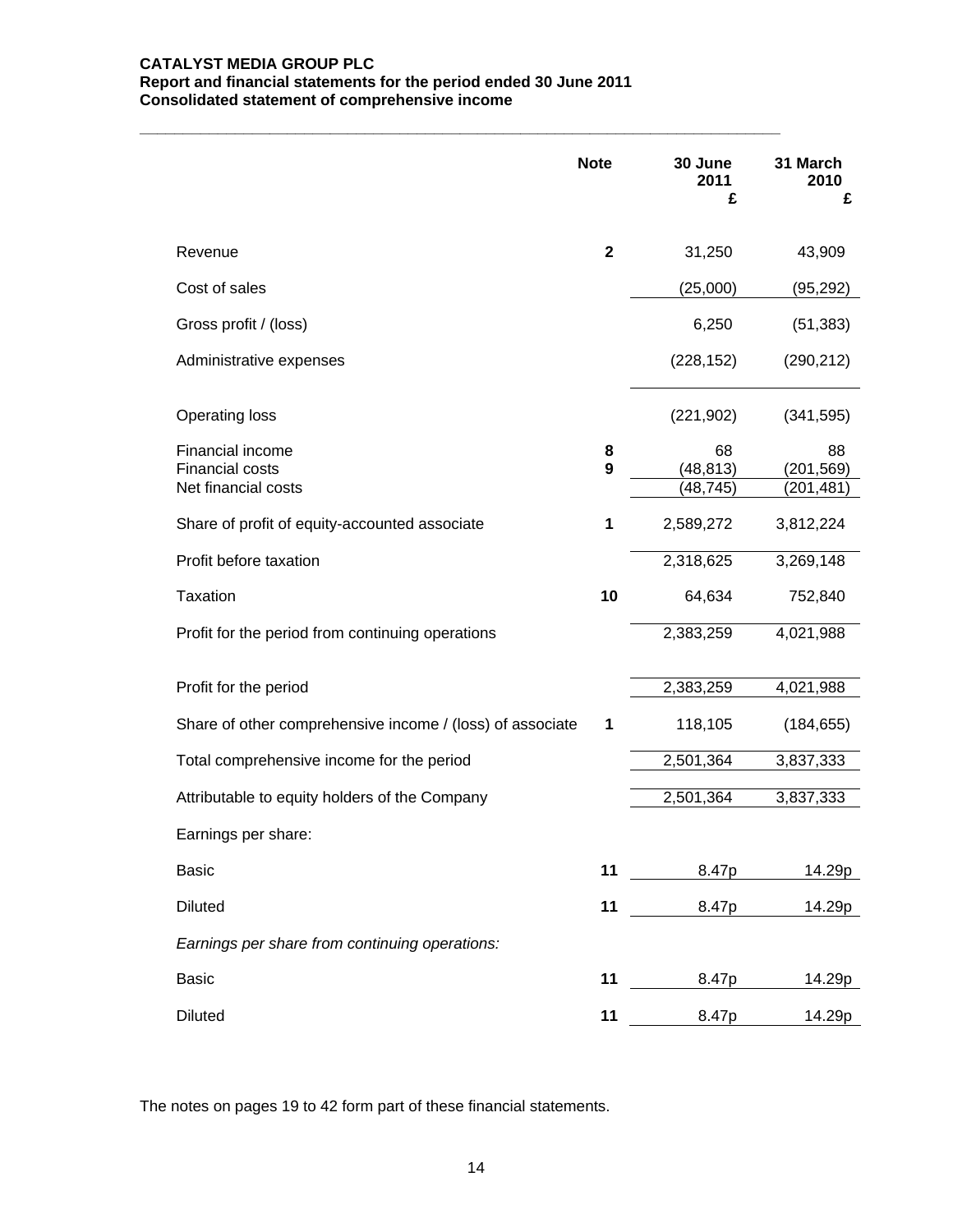#### **CATALYST MEDIA GROUP PLC Report and financial statements for the period ended 30 June 2011 Consolidated statement of financial position**

|                                                                      | <b>Note</b> | 30 June<br>2011<br>£ | 31 March<br>2010<br>£ |
|----------------------------------------------------------------------|-------------|----------------------|-----------------------|
| <b>Assets</b>                                                        |             |                      |                       |
| <b>Non-current assets</b>                                            |             |                      |                       |
| Intangible assets                                                    | 12          |                      |                       |
| Property, plant and equipment                                        | 13          |                      |                       |
| Investment in associate                                              | 1           | 32,662,725           | 29,955,348            |
|                                                                      |             | 32,662,725           | 29,955,348            |
| <b>Current assets</b>                                                |             |                      |                       |
| Trade and other receivables                                          | 15          | 26,426               | 82,592                |
| Corporation tax receivable                                           | 16          | 10,886               | 327,198               |
| Cash and cash equivalents                                            | 17          | 27,582               | 46,444                |
|                                                                      |             |                      |                       |
|                                                                      |             | 64,894               | 456,234               |
|                                                                      |             |                      |                       |
| <b>Total assets</b>                                                  |             | 32,727,619           | 30,411,582            |
| <b>Equity and liabilities</b>                                        |             |                      |                       |
| Capital and reserves attributable to equity holders of<br>the parent |             |                      |                       |
| Share capital                                                        | 18          | 2,814,319            | 9,243,197             |
| Share premium                                                        |             |                      | 38,904,450            |
| Merger reserve                                                       |             | 2,402,674            | 2,402,674             |
| Retained profits/ (deficit)                                          |             | 26,826,782           | (21,007,910)          |
| <b>Total equity</b>                                                  |             | 32,043,775           | 29,542,411            |
|                                                                      |             |                      |                       |
| <b>Non-current liabilities</b>                                       |             |                      |                       |
| Interest-bearing loans and borrowings                                | 19          |                      | 806,854               |
| <b>Current liabilities</b>                                           |             |                      |                       |
| Interest-bearing loans and borrowings                                | 19          | 634,635              |                       |
| Trade and other payables                                             | 20          | 49,209               | 62,317                |
|                                                                      |             | 683,844              | 62,317                |
| <b>Total equity and liabilities</b>                                  |             | 32,727,619           | 30,411,582            |

**\_\_\_\_\_\_\_\_\_\_\_\_\_\_\_\_\_\_\_\_\_\_\_\_\_\_\_\_\_\_\_\_\_\_\_\_\_\_\_\_\_\_\_\_\_\_\_\_\_\_\_\_\_\_\_\_\_\_\_\_\_\_\_\_\_\_\_\_\_\_\_\_\_\_\_\_\_** 

The financial statements were approved by the Board of Directors and authorised for issue on

17<sup>th</sup> NOVEMBER 2011.

Michael Rosenberg OBE **Director** 

# **Company registration number: 03955206**

The notes on pages 19 to 42 form part of these financial statements.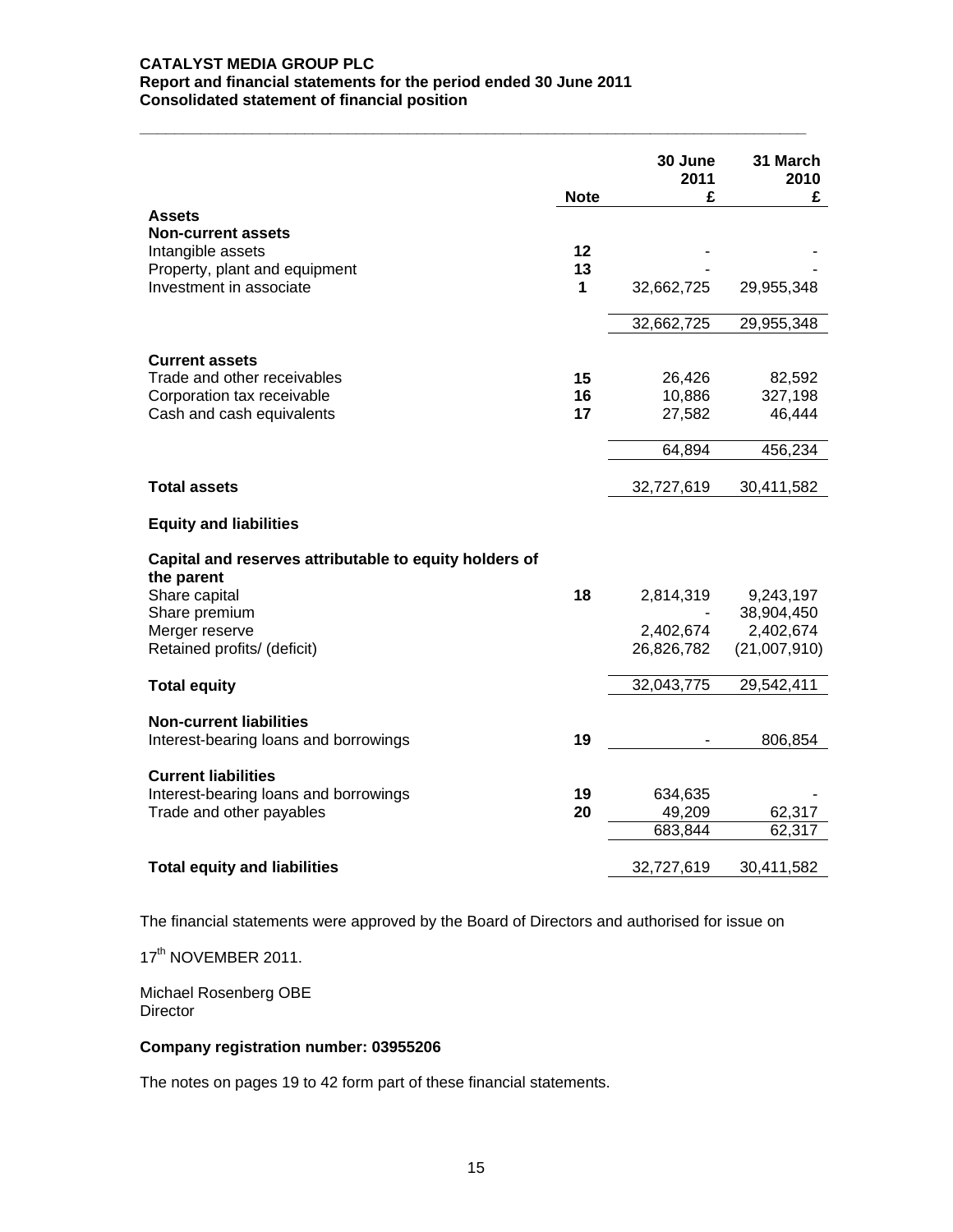#### **CATALYST MEDIA GROUP PLC Report and financial statements for the period ended 30 June 2011 Consolidated statement of cash flows**

|                                                                              |             | 30 June<br>2011 | 31 March<br>2010 |
|------------------------------------------------------------------------------|-------------|-----------------|------------------|
|                                                                              | <b>Note</b> | £               | £                |
|                                                                              |             |                 |                  |
| Cash flow from operating activities                                          |             |                 |                  |
| Profit before taxation including discontinued operations<br>Adjustments for: |             | 2,318,625       | 3,269,148        |
| Depreciation, amortisation and impairment                                    |             |                 | 278              |
| Share of profit from associate                                               |             | (2,589,272)     | (3,812,224)      |
| Finance income                                                               |             | (68)            | (88)             |
| Finance expense                                                              |             | 48,813          | 201,569          |
| Corporation taxes recovered                                                  |             | 380,946         | 544,032          |
| Net cash flow from operating activities before                               |             |                 |                  |
| changes in working capital                                                   |             | 159,044         | 202,715          |
| Decrease in trade and other receivables                                      |             | 44,735          | 69,167           |
| Decrease in trade and other payables                                         |             | (13, 108)       | (135, 967)       |
| Net cash flow from operating activities                                      |             | 190,671         | 135,915          |
| <b>Investing activities</b>                                                  |             |                 |                  |
| Dividend received                                                            |             |                 | 2,915,002        |
| Interest received                                                            |             | 68              | 88               |
| Net cash flow from investing activities                                      |             | 68              | 2,915,090        |
|                                                                              |             |                 |                  |
| <b>Financing activities</b><br>Proceeds from long-term borrowings            |             |                 | 200,000          |
| Repayment of long-term borrowings                                            |             | (172, 219)      | (3, 157, 045)    |
| Interest paid                                                                |             | (37, 382)       | (120, 467)       |
|                                                                              |             |                 |                  |
| Net cash flow from financing activities                                      |             | (209, 601)      | (3,077,512)      |
| Net decrease in cash and cash equivalents in the                             |             |                 |                  |
| period                                                                       |             | (18, 862)       | (26, 507)        |
| Cash and cash equivalents at the beginning of the                            |             |                 |                  |
| period                                                                       |             | 46,444          | 72,951           |
| Cash and cash equivalents at the end of the period                           | 17          | 27,582          | 46,444           |
|                                                                              |             |                 |                  |

**\_\_\_\_\_\_\_\_\_\_\_\_\_\_\_\_\_\_\_\_\_\_\_\_\_\_\_\_\_\_\_\_\_\_\_\_\_\_\_\_\_\_\_\_\_\_\_\_\_\_\_\_\_\_\_\_\_\_\_\_\_\_\_\_\_\_\_\_\_\_\_\_\_\_\_\_\_**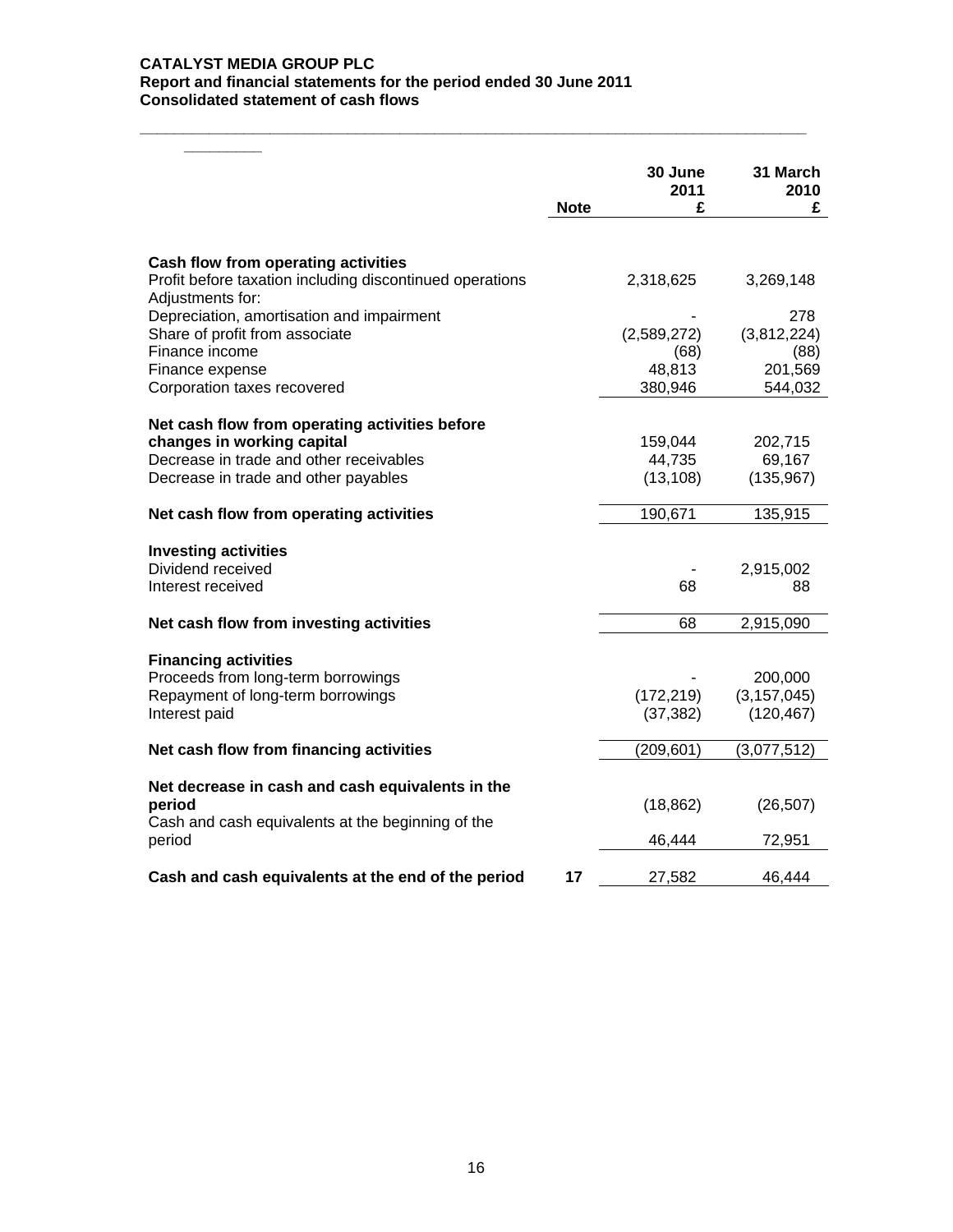#### **CATALYST MEDIA GROUP PLC Report and financial statements for the period ended 30 June 2011 Consolidated statement of cash flows**

**\_\_\_\_\_\_\_\_\_\_\_\_\_\_\_\_\_\_\_\_\_\_\_\_\_\_\_\_\_\_\_\_\_\_\_\_\_\_\_\_\_\_\_\_\_\_\_\_\_\_\_\_\_\_\_\_\_\_\_\_\_\_\_\_\_\_\_\_\_\_\_\_\_\_\_\_\_**

The notes on pages 19 to 42 form part of these financial statements.

**\_\_\_\_\_\_\_\_\_**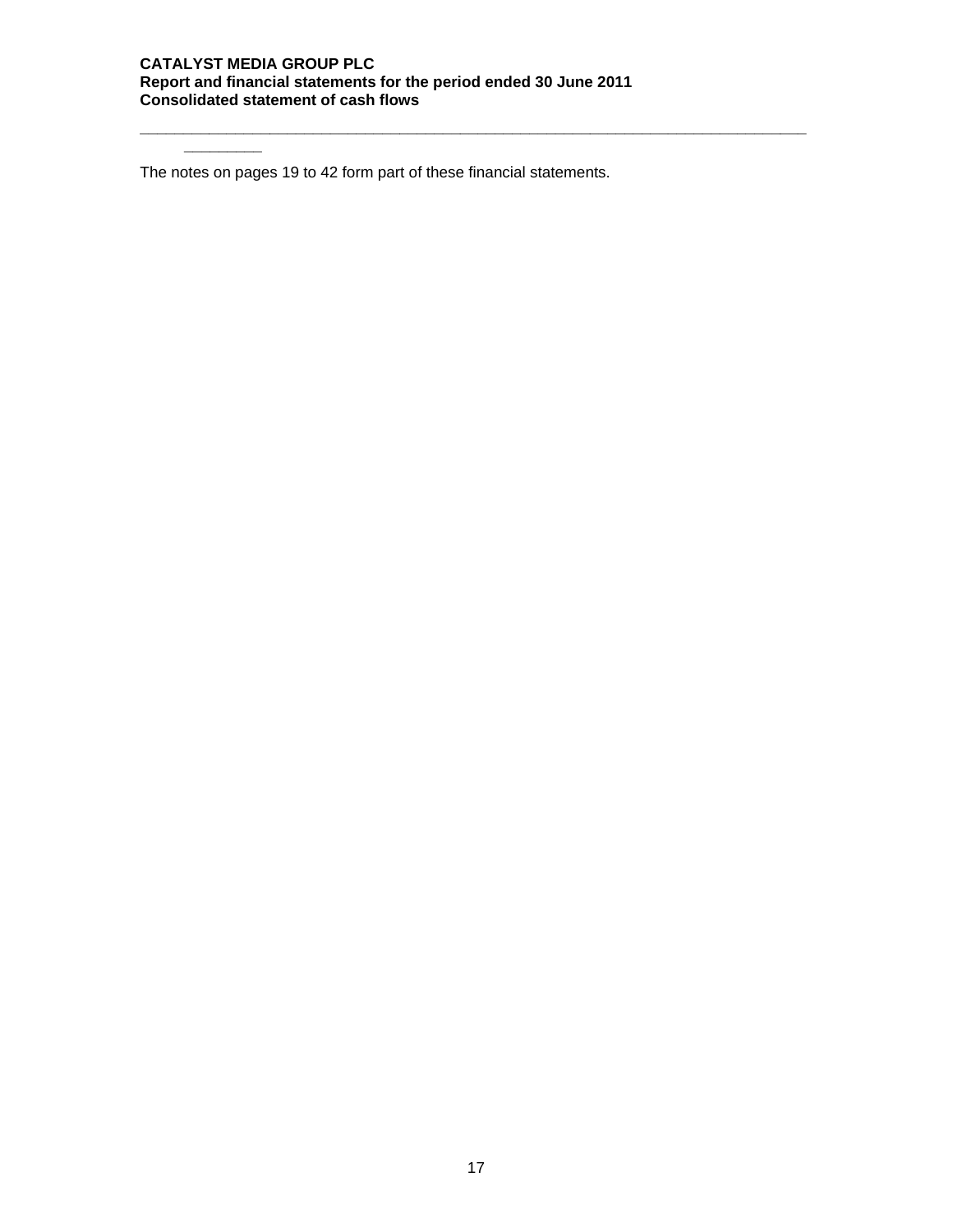#### **CATALYST MEDIA GROUP PLC Report and financial statements for the period ended 30 June 2011 Company statement of financial position**

|                                                        |             | 30 June<br>2011 | 31 March<br>2010            |
|--------------------------------------------------------|-------------|-----------------|-----------------------------|
|                                                        | <b>Note</b> | £               | £                           |
| <b>Assets</b><br><b>Non-current assets</b>             |             |                 |                             |
| Intangible assets                                      | 12          |                 |                             |
| Property, plant and equipment                          | 13          |                 |                             |
| Investments                                            | 14          | 16,750,001      | 16,790,142                  |
|                                                        |             | 16,750,001      | 16,790,142                  |
| <b>Current assets</b>                                  |             |                 |                             |
| Trade and other receivables                            | 15          | 3,045,323       | 2,893,828                   |
| Corporation tax receivable                             | 16          | 10,886          | 327,198                     |
| Cash and cash equivalents                              | 17          | 27,552          | 46,385                      |
|                                                        |             | 3,083,761       | 3,267,411                   |
| <b>Total assets</b>                                    |             | 19,833,762      | 20,057,553                  |
| <b>Equity and liabilities</b>                          |             |                 |                             |
| Capital and reserves attributable to equity holders of |             |                 |                             |
| the company                                            |             |                 |                             |
| Share capital                                          | 18          | 2,814,319       | 9,243,197                   |
| Share premium                                          |             |                 | 38,904,450                  |
| Merger reserve<br>Retained profit /(deficit)           |             | 2,912,060       | 2,912,060<br>(31, 104, 761) |
|                                                        |             | 14,057,624      |                             |
| <b>Total equity</b>                                    |             | 19,784,003      | 19,954,946                  |
| <b>Non-current liabilities</b>                         |             |                 |                             |
| Interest-bearing loans and borrowings                  | 19          |                 |                             |
| <b>Current liabilities</b>                             |             |                 |                             |
| Trade and other payables                               | 20          | 49,759          | 102,607                     |
|                                                        |             | 49,759          | 102,607                     |
| <b>Total equity and liabilities</b>                    |             | 19,833,762      | 20,057,553                  |

**\_\_\_\_\_\_\_\_\_\_\_\_\_\_\_\_\_\_\_\_\_\_\_\_\_\_\_\_\_\_\_\_\_\_\_\_\_\_\_\_\_\_\_\_\_\_\_\_\_\_\_\_\_\_\_\_\_\_\_\_\_\_\_\_\_\_\_\_\_\_\_\_\_\_\_\_\_**

The financial statements were approved by the Board of Directors and authorised for issue on 17<sup>th</sup> November 2011.

Michael Rosenberg OBE **Director** 

**Company registration number: 03955206**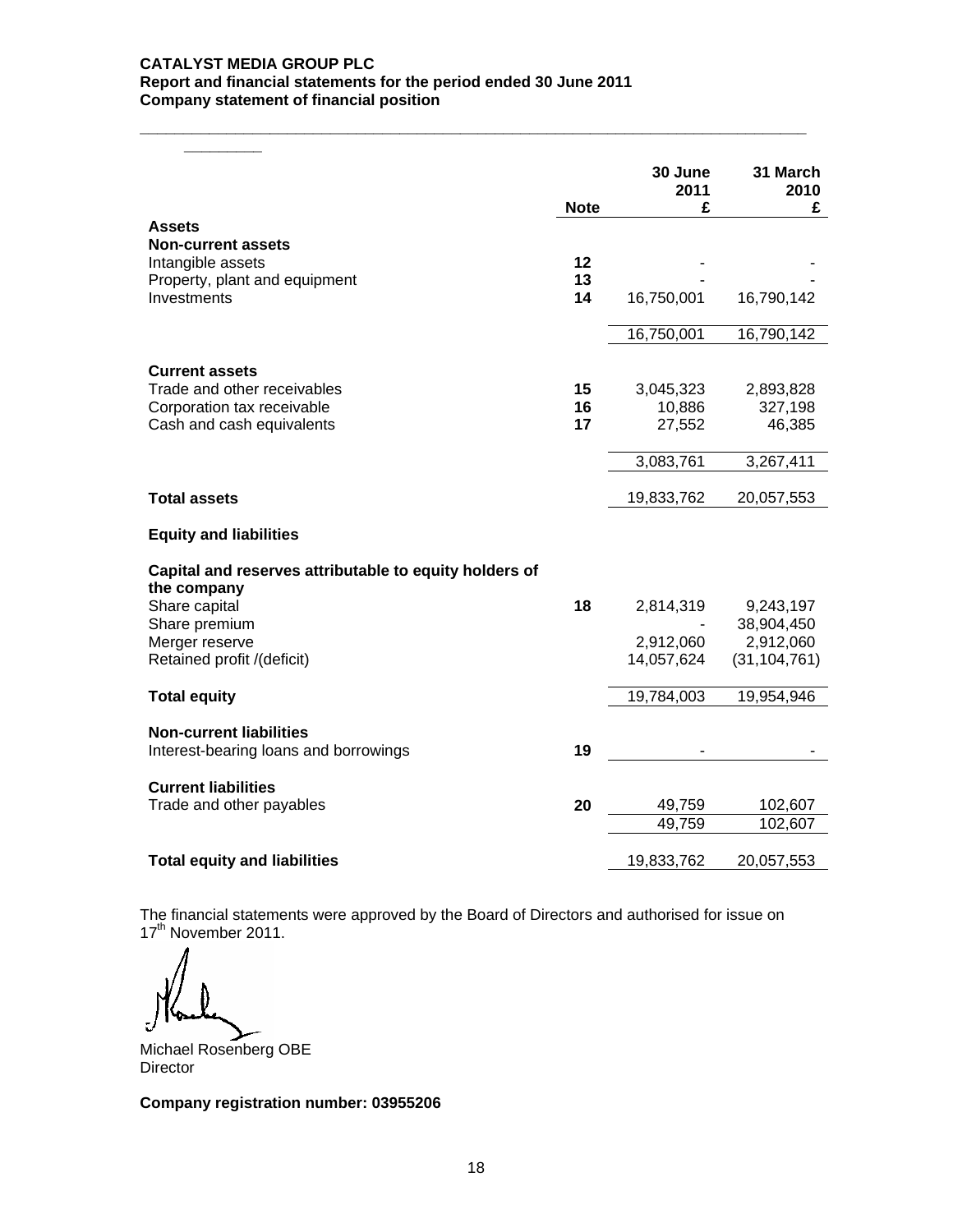#### **CATALYST MEDIA GROUP PLC Report and financial statements for the period ended 30 June 2011 Company statement of financial position**

**\_\_\_\_\_\_\_\_\_\_\_\_\_\_\_\_\_\_\_\_\_\_\_\_\_\_\_\_\_\_\_\_\_\_\_\_\_\_\_\_\_\_\_\_\_\_\_\_\_\_\_\_\_\_\_\_\_\_\_\_\_\_\_\_\_\_\_\_\_\_\_\_\_\_\_\_\_**

The notes on pages 19 to 42 form part of these financial statements

**\_\_\_\_\_\_\_\_\_**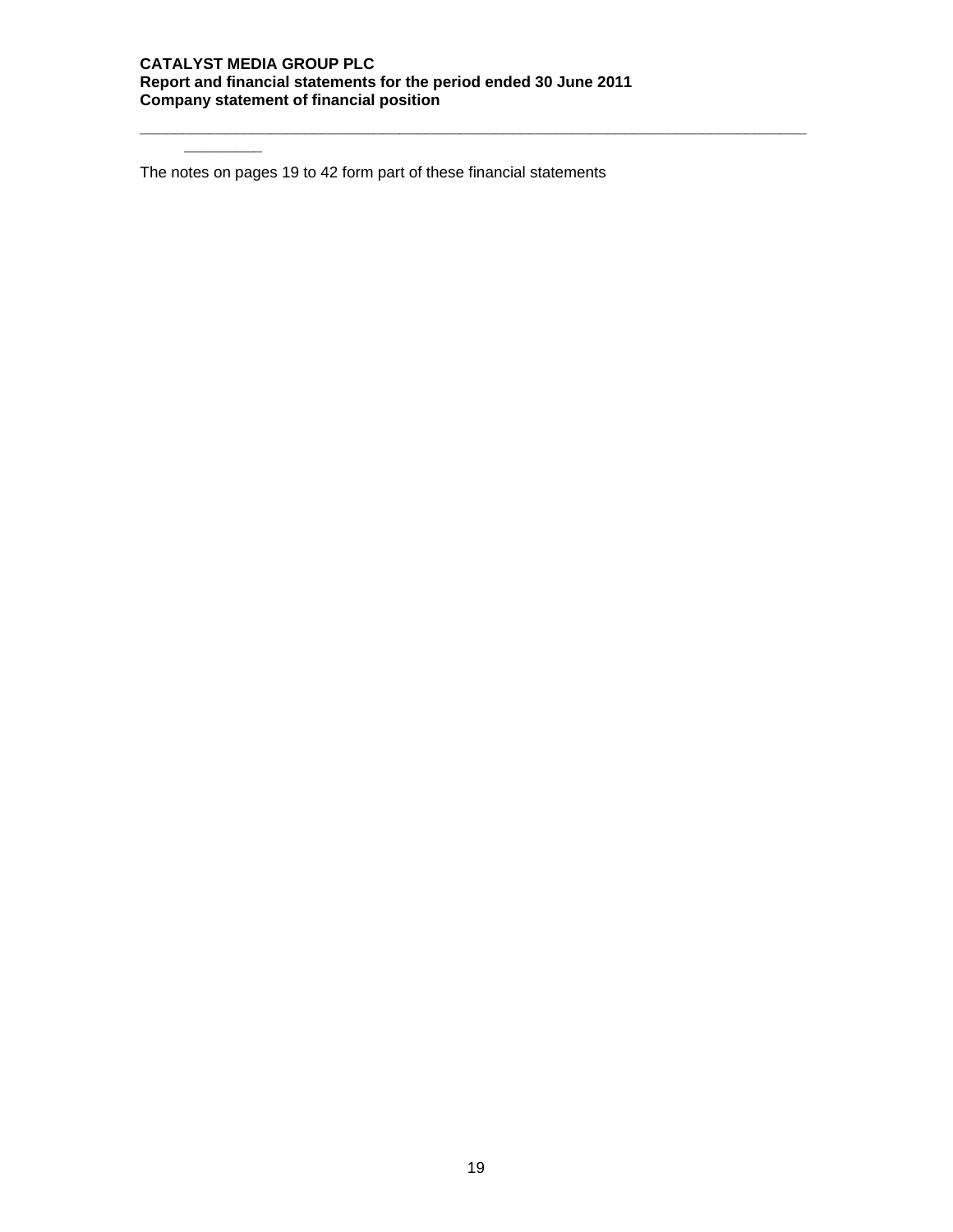#### **CATALYST MEDIA GROUP PLC Report and financial statements for the period ended 30 June 2011 Company statement of cash flows**

|                                                          |      | 30 June<br>2011 | 31 March<br>2010 |
|----------------------------------------------------------|------|-----------------|------------------|
|                                                          | Note | £               | £                |
| Cash flow from operating activities                      |      |                 |                  |
| Loss before taxation                                     |      | (222, 578)      | (327, 785)       |
| Adjustments for:                                         |      |                 |                  |
| Depreciation, amortisation and impairment                |      |                 | 278              |
| Finance income                                           |      | (68)            | (88)             |
| Finance expense                                          |      |                 | 2,751<br>544,032 |
| Corporation taxes recovered                              |      | 313,546         |                  |
| Net cash flow from operating activities before           |      |                 |                  |
| changes in working capital                               |      | 90,900          | 219,188          |
| Increase in trade and other receivables                  |      | (97,092)        | (107, 262)       |
| Decrease in trade and other payables                     |      | (12, 709)       | (136, 368)       |
|                                                          |      |                 |                  |
| Net cash flow used in operating activities               |      | (18, 901)       | (24, 442)        |
| <b>Investing activities</b>                              |      |                 |                  |
| Interest received                                        |      | 68              | 88               |
|                                                          |      |                 |                  |
| Net cash flow from investing activities                  |      | 68              | 88               |
|                                                          |      |                 |                  |
| <b>Financing activities</b>                              |      |                 |                  |
| Interest paid                                            |      |                 | (2,209)          |
| Net cash flow from financing activities                  |      |                 | (2,209)          |
|                                                          |      |                 |                  |
| Net decrease in cash and cash equivalents in the         |      |                 |                  |
| period                                                   |      | (18, 833)       | (26, 563)        |
| Cash and cash equivalents at the beginning of the period |      | 46,385          | 72,948           |
| Cash and cash equivalents at the end of the period       | 17   | 27,552          | 46,385           |
|                                                          |      |                 |                  |

The notes on pages 19 to 42 form part of these financial statements.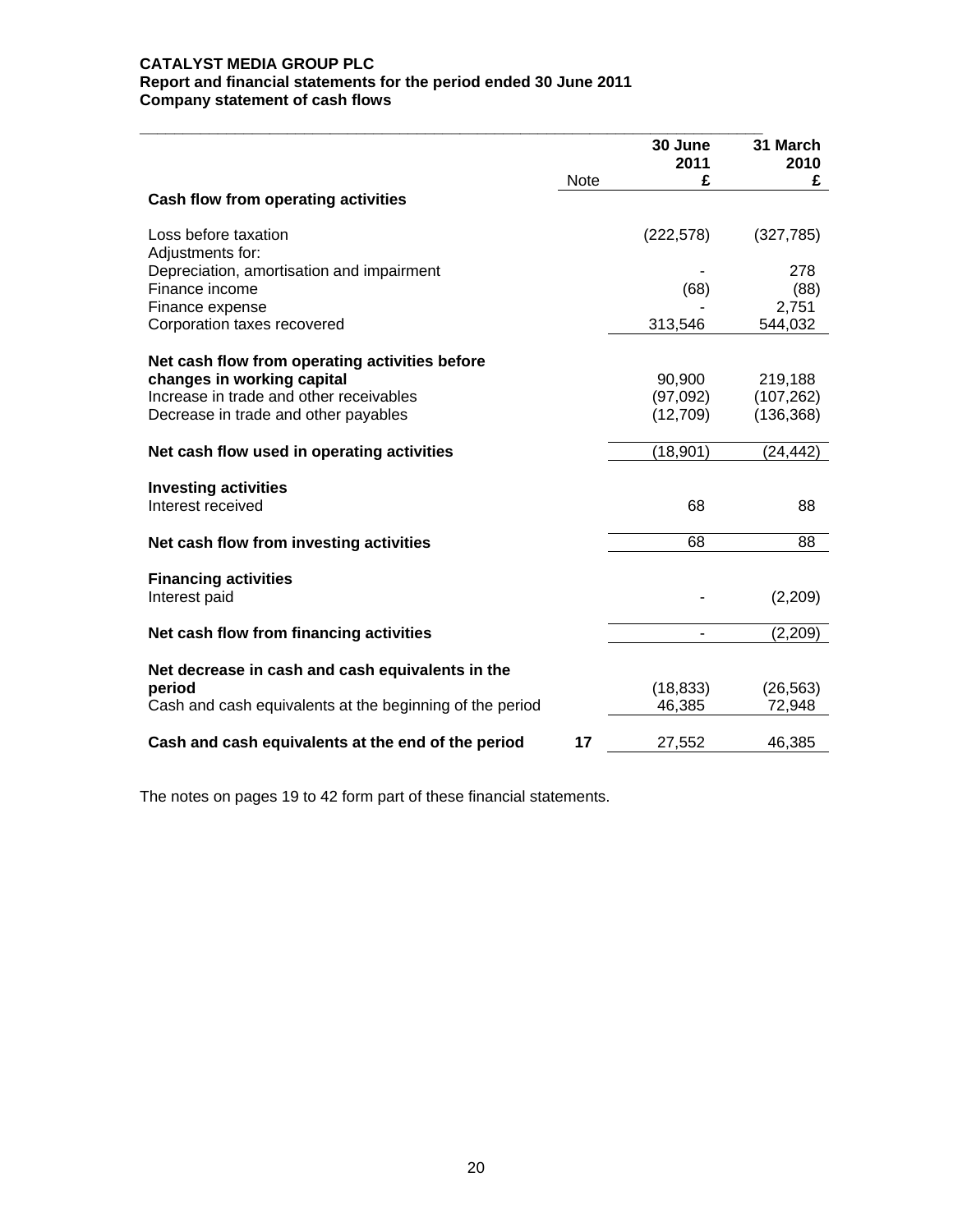| 1 Investment in associate<br>Period Ended 30 June 2011 | assets<br>Group | Share of net Fair Value of<br><b>Intangibles</b><br>Group | Total<br>Group |
|--------------------------------------------------------|-----------------|-----------------------------------------------------------|----------------|
| Cost                                                   |                 |                                                           | £              |
| <b>At 1 April 2010</b>                                 | 8,777,307       | 21.178.041                                                | 29,955,348     |
| Share of profit                                        | 2,589,272       |                                                           | 2,589,272      |
| Share of other comprehensive income                    | 118,105         | ۰                                                         | 118,105        |
| At 30 June 2011                                        | 11,484,684      | 21,178,041                                                | 32,662,725     |

**\_\_\_\_\_\_\_\_\_\_\_\_\_\_\_\_\_\_\_\_\_\_\_\_\_\_\_\_\_\_\_\_\_\_\_\_\_\_\_\_\_\_\_\_\_\_\_\_\_\_\_\_\_\_\_\_\_\_\_\_\_\_\_\_\_\_\_\_\_\_\_\_** 

The Group's interest in the associate, Satellite Information Services (Holdings) Limited (SIS), a company incorporated in Great Britain, is held by Alternateport Limited. Alternateport Limited holds an investment of 20.54% in the equity share capital of SIS and is entitled to appoint a director and alternate director to the SIS board. This right has been exercised since acquisition. Alternateport Limited is a wholly owned subsidiary of Catalyst Media Holdings Limited a wholly owned subsidiary of Catalyst Media Group Plc. The intangible assets recognised upon acquisition of the Group's interest represent customer contracts and goodwill. These are subject to an annual impairment review.

| 2011                      | 2011                      | 2010                                          |
|---------------------------|---------------------------|-----------------------------------------------|
| <b>SIS Total</b><br>£'000 | <b>CMG share</b><br>£'000 | <b>CMG share</b><br>£'000                     |
|                           |                           |                                               |
| 124,338                   | 25,539                    | 24,465                                        |
| 105,345                   | 21,638                    | 11,424                                        |
|                           | 5,320                     | 4,821                                         |
| 255,583                   | 52,497                    | 40,710                                        |
| 19,523                    | 4,010                     | 5,457                                         |
|                           | (531)                     | (298)                                         |
| 10                        | 2                         |                                               |
|                           |                           | 203                                           |
| 16,948                    | 3,481                     | 5,362                                         |
|                           | (892)                     | (1,550)                                       |
| 12,606                    | 2,589                     | 3,812                                         |
| 12,606                    | 2,589                     | 3,812                                         |
|                           |                           |                                               |
| 799                       |                           | (257)                                         |
| 224)                      |                           | 72                                            |
| 575                       | 118                       | (185)                                         |
|                           |                           |                                               |
| 169,469                   | 34,809                    | 29,005                                        |
| (113, 555)                | (23,324)                  | (20,228)                                      |
| 55,914                    | 11,485                    | 8,777                                         |
|                           |                           | 25,900<br>(2, 585)<br>(4, 342)<br>164<br>(46) |

*\*The period covered by the associate's accounts is 12 months.*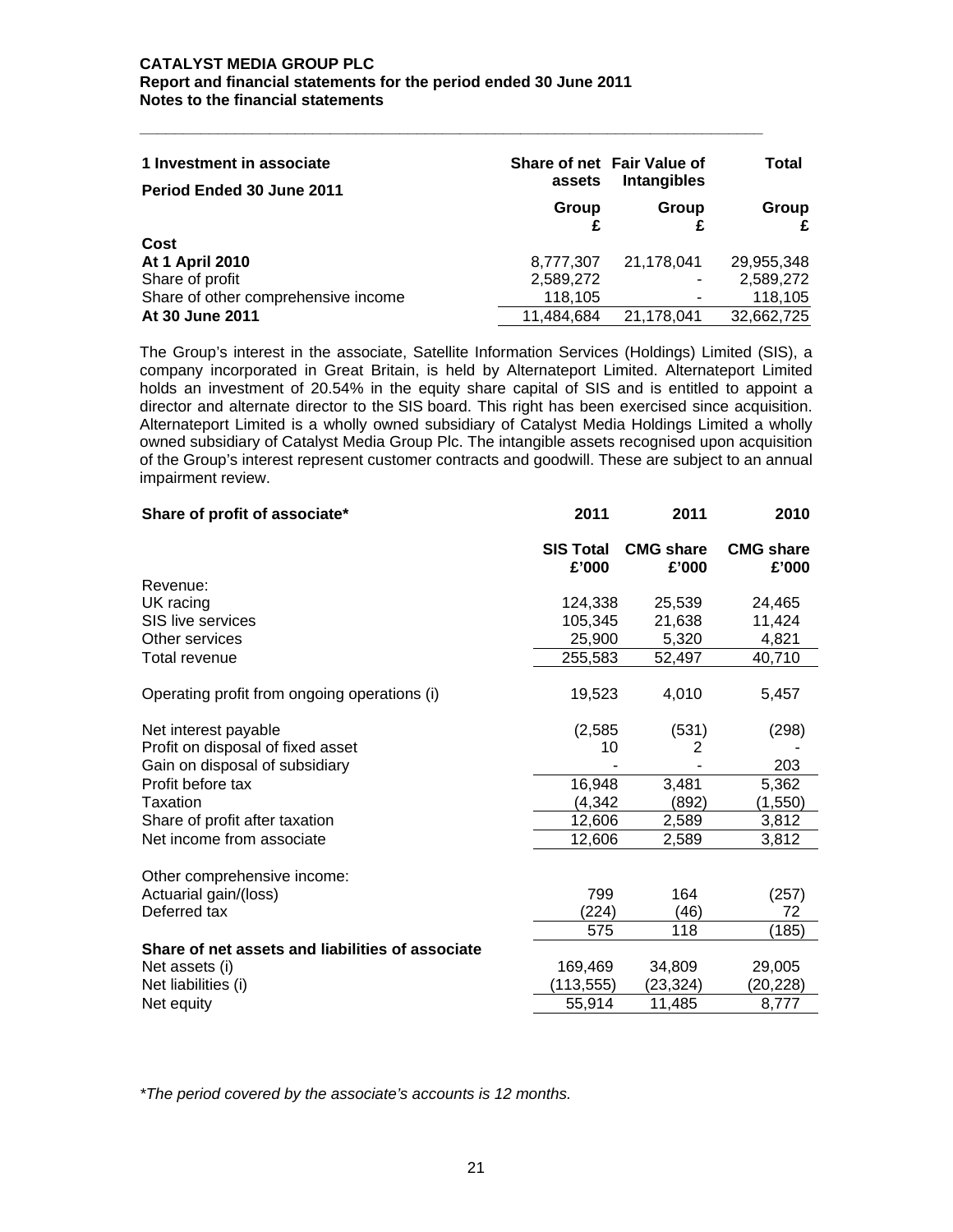#### **1 Investment in associate (continued)**

(i) The financial results for SIS are taken from its latest accounts to 31 March 2011, adjusted in order to align the accounting policies of SIS (whose accounts are prepared under UK GAAP) and CMG (whose accounts are prepared under International Financial Reporting Standards). Adjustments have been made in respect of the amortisation of goodwill and the recognition of the fair value of derivatives held by SIS as at the balance sheet date. The net effect of these adjustments is to increase the value of the investment in associate in the financial statements by £1,396k (2010: £681k).

**\_\_\_\_\_\_\_\_\_\_\_\_\_\_\_\_\_\_\_\_\_\_\_\_\_\_\_\_\_\_\_\_\_\_\_\_\_\_\_\_\_\_\_\_\_\_\_\_\_\_\_\_\_\_\_\_\_\_\_\_\_\_\_\_\_\_\_\_\_\_\_\_** 

| Year Ended 31 March 2010            | assets      | Share of net Fair Value of<br>Intangibles | <b>Total</b> |
|-------------------------------------|-------------|-------------------------------------------|--------------|
|                                     | Group       | Group                                     | Group        |
| Cost                                |             |                                           |              |
| <b>At 1 April 2009</b>              | 8,064,740   | 21,178,041                                | 29,242,781   |
| Share of profit                     | 3,812,224   |                                           | 3,812,224    |
| Share of other comprehensive income | (184, 655)  |                                           | (184, 655)   |
| Dividend received                   | (2,915,002) |                                           | (2,915,002)  |
| At 31 March 2010                    | 8,777,307   | 21,178,041                                | 29,955,348   |

#### **2 Revenue**

An analysis of the Group's revenue is as follows:

|                                  | 2011   | 2010   |
|----------------------------------|--------|--------|
|                                  |        |        |
| Business administrative services | 31.250 | 43.909 |
| <b>Total revenue</b>             | 31.250 | 43.909 |

#### **3 Segmental analysis**

The directors have determined the Group's operating segments based on the management information that is reviewed in order to strategically operate the business.

The Group operates in two segments; business administrative services and gaming activities. Business administrative services focuses on managing the strategic investment in Satellite Information Services (Holdings) Limited (SIS), including provision of non executive director services to SIS and the management of overheads. Gaming activities focuses on the development and running of online games.

Segmental performance is assessed based on the segment result after results of equity accounted investments, impairment charges, financial income, financial costs and before taxation expense.

The Company derives more than 10% of its revenues from SIS. All segmental revenues, profits or losses, assets and liabilities are attributable to UK operations.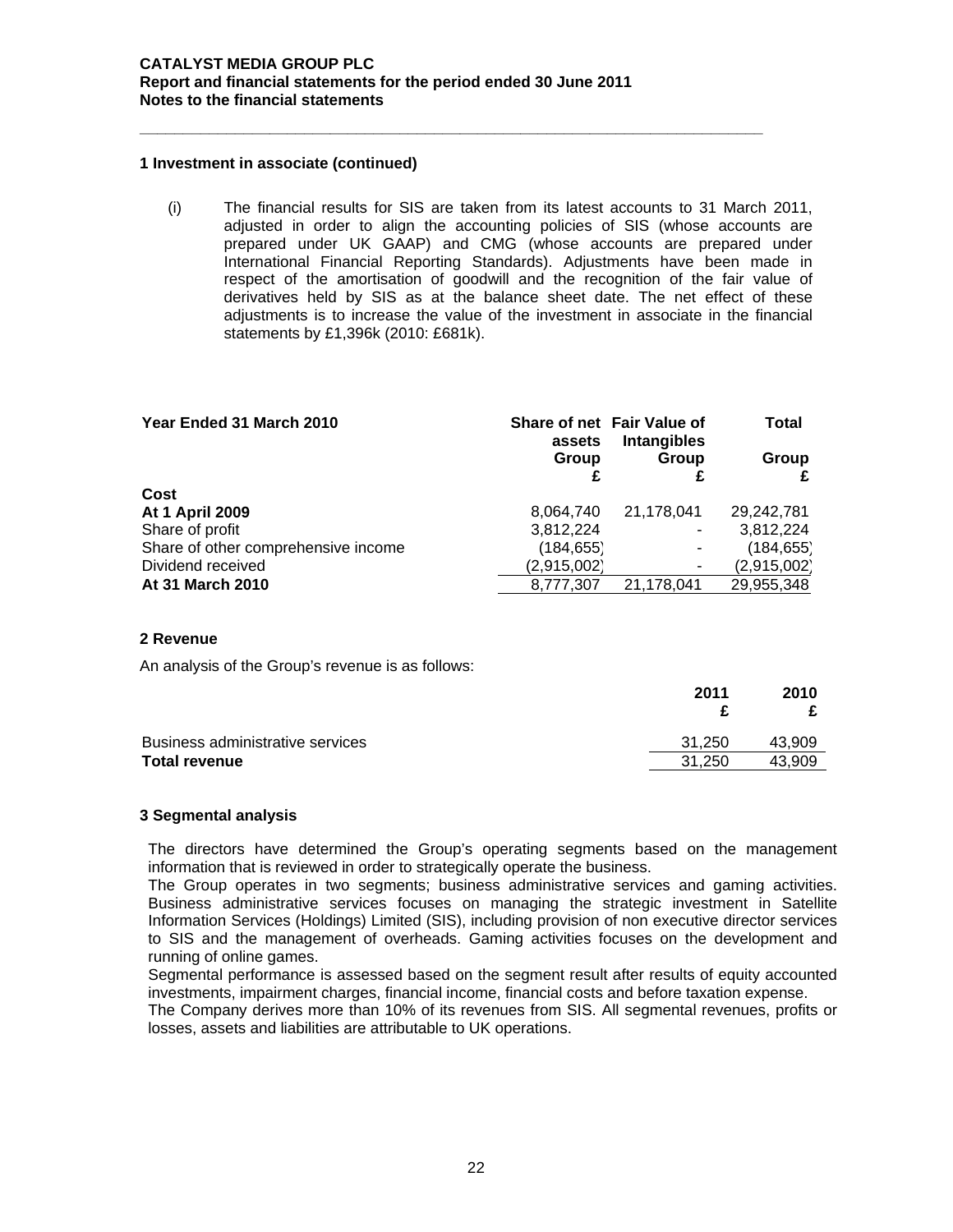**\_\_\_\_\_\_\_\_\_\_\_\_\_\_\_\_\_\_\_\_\_\_\_\_\_\_\_\_\_\_\_\_\_\_\_\_\_\_\_\_\_\_\_\_\_\_\_\_\_\_\_\_\_\_\_\_\_\_\_\_\_\_\_\_\_\_\_\_\_\_\_\_** 

# **3 Segmental analysis (continued)**

| Period ended 30 June 2011                                                                                      | <b>Business</b><br>administrative<br>services<br>(including SIS<br>investment) | Gaming<br>activities     | <b>Total (per</b><br>consolidated<br>financial<br>statements) |
|----------------------------------------------------------------------------------------------------------------|--------------------------------------------------------------------------------|--------------------------|---------------------------------------------------------------|
|                                                                                                                | £                                                                              | £                        | £                                                             |
| <b>Segment revenue</b>                                                                                         | 31,250                                                                         |                          | 31,250                                                        |
| <b>Operating loss</b>                                                                                          | (196, 902)                                                                     | (25,000)                 | (221, 902)                                                    |
| Financial income<br><b>Financial costs</b><br>Share of profit of associate (note 1)<br>Segment profit / (loss) | 68<br>(48, 813)<br>2,589,272<br>2,343,625                                      | (25,000)                 | 68<br>(48, 813)<br>2,589,272<br>2,318,625                     |
| Tax<br>Share of other comprehensive income<br>of associate                                                     | 64,634<br>118,105                                                              |                          | 64,634<br>118,105                                             |
| Consolidated profit / (loss) for the<br>period                                                                 | 2,526,364                                                                      | (25,000)                 | 2,501,364                                                     |
| Segment assets                                                                                                 | 32,727,619                                                                     |                          | 32,727,619                                                    |
| Segment liabilities                                                                                            | (683,844                                                                       |                          | (683,844                                                      |
| Net assets                                                                                                     | 32,043,775                                                                     |                          | 32,043,775                                                    |
| Year ended 31 March 2010                                                                                       | <b>Business</b><br>administrative<br>services<br>(including SIS<br>investment) | Gaming<br>activities     | <b>Total (per</b><br>consolidated<br>financial<br>statements) |
| <b>Segment revenue</b>                                                                                         | £<br>43,909                                                                    | £                        | £<br>43,909                                                   |
| <b>Operating loss</b>                                                                                          | (246, 303)                                                                     | (95, 292)                | (341, 595)                                                    |
| Financial income<br><b>Financial costs</b><br>Share of profit of associate (note 1)<br>Segment profit<br>Tax   | 88<br>(201, 569)<br>3,812,224<br>3,364,440<br>752,840                          | (95, 292)                | 88<br>(201, 569)<br>3,812,224<br>3,269,148<br>752,840         |
| Share of other comprehensive income<br>of associate                                                            | (184, 655)                                                                     |                          | (184, 655)                                                    |
| Consolidated profit for the period                                                                             | 3,932,625                                                                      | (95,292)                 | 3,837,333                                                     |
| Segment assets                                                                                                 | 30,411,582                                                                     |                          | 30,411,582                                                    |
| Segment liabilities                                                                                            | (869, 171)                                                                     | $\overline{\phantom{0}}$ | (869, 171)                                                    |
| Net assets                                                                                                     | 29,542,411                                                                     |                          | 29,542,411                                                    |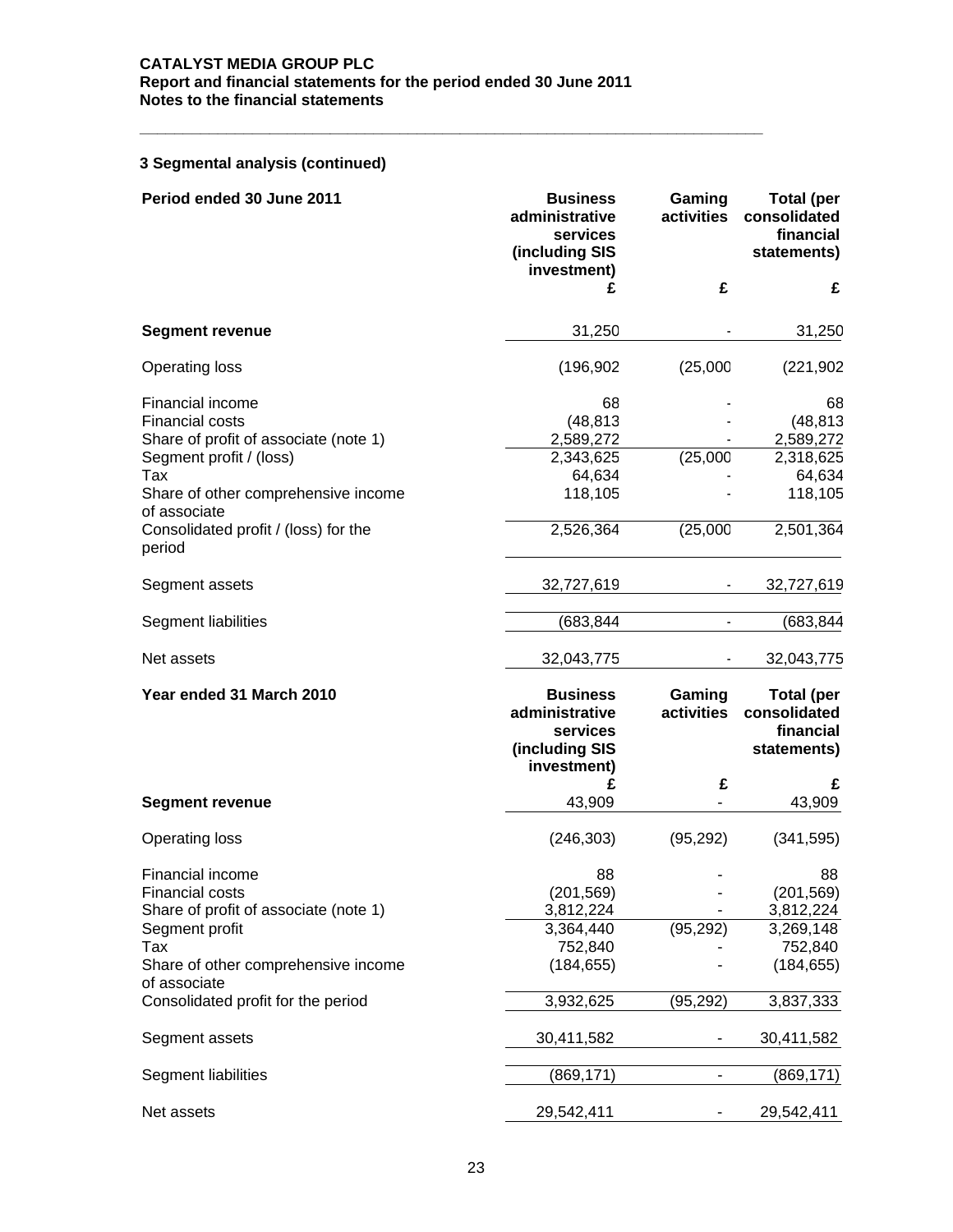# **4 Operating loss (Group)**

|                                               | 2011   | 2010     |
|-----------------------------------------------|--------|----------|
| Operating loss for the period is stated after |        |          |
| charging/(crediting):                         |        |          |
| Depreciation of plant and equipment           |        | 278      |
| Staff costs (see note 5)                      |        | (3, 425) |
| Foreign exchange losses / (gains)             |        | 4,188    |
| Auditors' remuneration (note 7)               | 10.627 | 10,000   |
| Operating lease rentals                       |        | 45,306   |

**\_\_\_\_\_\_\_\_\_\_\_\_\_\_\_\_\_\_\_\_\_\_\_\_\_\_\_\_\_\_\_\_\_\_\_\_\_\_\_\_\_\_\_\_\_\_\_\_\_\_\_\_\_\_\_\_\_\_\_\_\_\_\_\_\_\_\_\_\_\_\_\_** 

# **4 Operating loss (Company)**

|                                               | 2011  | 2010     |
|-----------------------------------------------|-------|----------|
| Operating loss for the period is stated after |       |          |
| charging/(crediting):                         |       |          |
| Depreciation of plant and equipment           |       | 278      |
| Staff costs (see note 5)                      | ٠     | (3, 425) |
| Foreign exchange (gains)/losses               |       | 4,188    |
| Auditors remuneration (note 7)                | 3.000 | 3,000    |
| Operating lease rentals                       |       | 45,306   |

# **5 Staff numbers and costs (Group and Company)**

There were no staff other than the non-executive directors during the current period and prior year.

Staff costs excluding non-executive directors were:

|                    | 2011 | 2010     |
|--------------------|------|----------|
| Wages and salaries | ٠    | (3, 425) |
|                    | ۰    | (3, 425) |

# **6 Directors' emoluments (Group and Company)**

Directors' emoluments for the period that each individual served as a director were as follows:

|                   | 2011   | 2010   |
|-------------------|--------|--------|
| Salaries and fees | 57,875 | 49,375 |
|                   | 57,875 | 49,375 |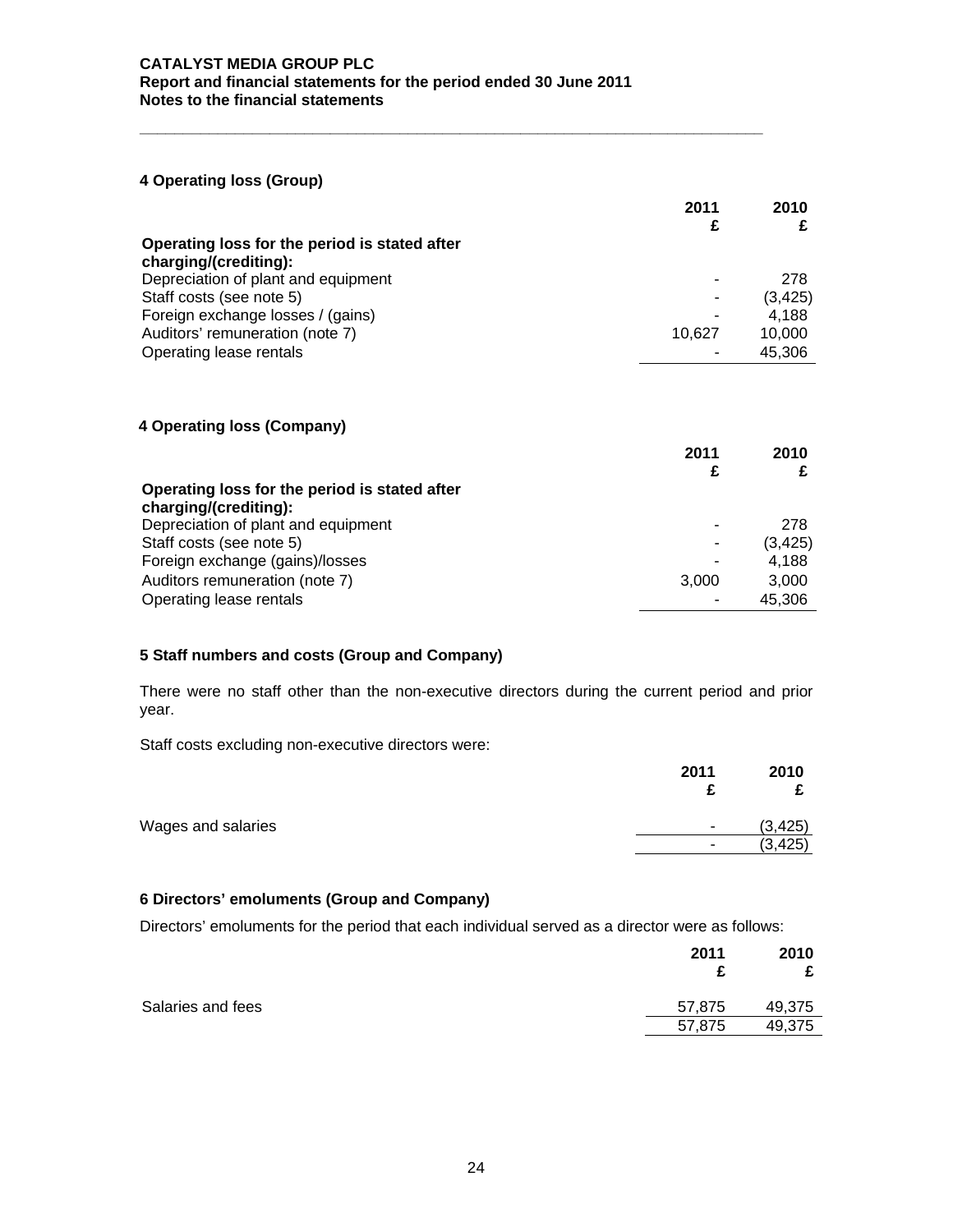**\_\_\_\_\_\_\_\_\_\_\_\_\_\_\_\_\_\_\_\_\_\_\_\_\_\_\_\_\_\_\_\_\_\_\_\_\_\_\_\_\_\_\_\_\_\_\_\_\_\_\_\_\_\_\_\_\_\_\_\_\_\_\_\_\_\_\_\_\_\_\_\_** 

# **7 Auditors' remuneration**

|                                                                                                        |                    |                    | 2011<br>£                 |                              | 2010<br>£            |
|--------------------------------------------------------------------------------------------------------|--------------------|--------------------|---------------------------|------------------------------|----------------------|
| Fees payable for the audit of the Group's financial statements                                         |                    |                    | 7,627                     |                              | 7,00                 |
| Fees payable for the audit of the Company's financial statements                                       |                    |                    | 3,000                     |                              | 3,000                |
|                                                                                                        |                    |                    | 10,627                    |                              | 10,00                |
| 8 Financial income                                                                                     | 2011<br>Group<br>£ | 2010<br>Group<br>£ | Company                   | 2011<br>£                    | 2010<br>Company<br>£ |
| Interest receivable                                                                                    | 68                 | 88                 |                           | 68                           | 88                   |
| 9 Financial costs                                                                                      | 2011<br>Group<br>£ | 2010<br>Group<br>£ | Company                   | 2011<br>£                    | 2010<br>Company<br>£ |
| Interest payable                                                                                       | 30,593             | 121,009            |                           | 745                          | 3,282                |
| Amortisation of borrowing costs                                                                        | 18,220             | 80,560             |                           |                              |                      |
|                                                                                                        | 48,813             | 201,569            |                           | 745                          | 3,282                |
| 10 Taxation (Group)                                                                                    |                    |                    | 2011<br>£                 | 2010<br>£                    |                      |
| Current tax<br>Under / (over) provision in respect of prior periods<br>Total tax credit for the period |                    |                    | 65,217<br>(583)<br>64,634 | 692,900<br>59,940<br>752,840 |                      |

The difference between the total tax credit shown above and the amount calculated by applying the standard rate of UK corporation tax to the profit before tax is as follows:

#### *Factors affecting tax charge for the period*

The tax assessed for the period is lower than the standard rate of corporation tax in the UK of 27.60% (2010 - 28%). The standard tax rate reduced from 28% to 26% as of April 2011.

|                                                                                                                                                              | 2011                                | 2010                                                      |
|--------------------------------------------------------------------------------------------------------------------------------------------------------------|-------------------------------------|-----------------------------------------------------------|
|                                                                                                                                                              | £                                   | £                                                         |
| Profit before tax                                                                                                                                            | 2,318,625                           | 3.269.148                                                 |
| Tax on loss at standard rate of 27.60% (2010 – 28%)                                                                                                          | 639,941                             | 915.361                                                   |
| Expenses not deductible for tax purposes<br>Income not taxable<br>Utilised tax losses<br>Under / (over) provision in respect of prior periods<br>Other items | 9.779<br>(714, 639)<br>(583)<br>868 | 20,699<br>(1,067,422)<br>(563, 664)<br>(59, 940)<br>2,126 |
| Current tax credit                                                                                                                                           | (64.634)                            | (752,840)                                                 |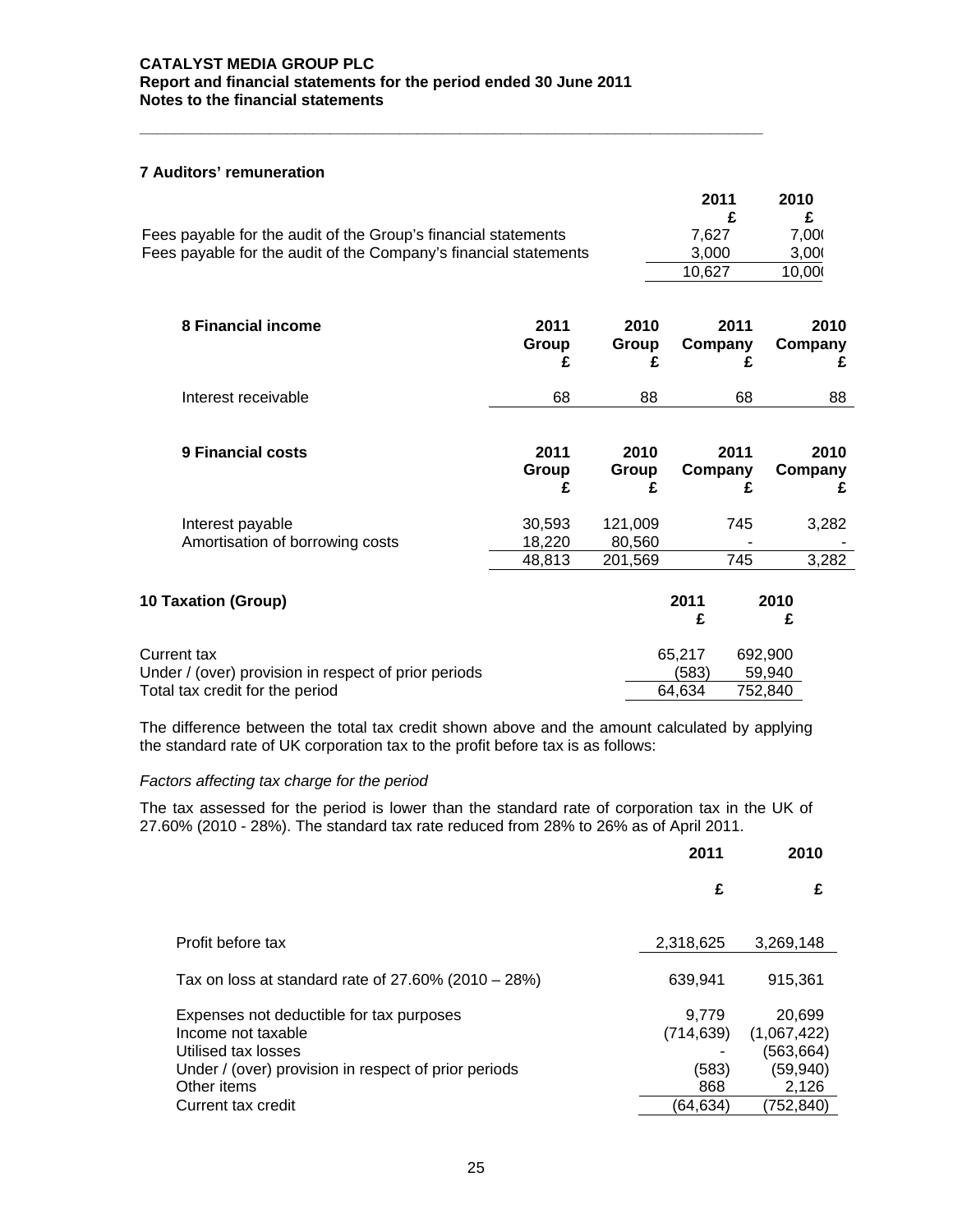### **10 Taxation (Group) (continued)**

#### *Factors that may affect the future tax charge*

Deferred tax has not been provided in respect of timing differences relating primarily to revenue losses and management expenses as there is insufficient evidence that the benefit of the losses will be recovered. The amount of the asset not recognised is £1,160,300 (2010: £1,250,100). The above deferred tax asset has been calculated based on a UK tax rate of 26% (2010: 28%) as applicable at 30 June 2011.

**\_\_\_\_\_\_\_\_\_\_\_\_\_\_\_\_\_\_\_\_\_\_\_\_\_\_\_\_\_\_\_\_\_\_\_\_\_\_\_\_\_\_\_\_\_\_\_\_\_\_\_\_\_\_\_\_\_\_\_\_\_\_\_\_\_\_\_\_\_\_\_\_** 

#### **11 Earnings per share (diluted and undiluted)**

The calculation of the basic and diluted earnings per share is based upon the net profit after tax and minority interests attributable to ordinary shareholders of £2,383,259 (2010: £4,021,988) and a weighted average number of shares in issue for the period of 28,143,197 (2010: 28,143,197).

Reconciliation of shares in issue:

|                                            | <b>Period ended</b><br>30 June<br>2011 | Year ended<br>31 March<br>2010 |
|--------------------------------------------|----------------------------------------|--------------------------------|
| Weighted average number of shares in issue | 28,143,197                             | 28,143,197                     |
|                                            | 28,143,197                             | 28, 143, 197                   |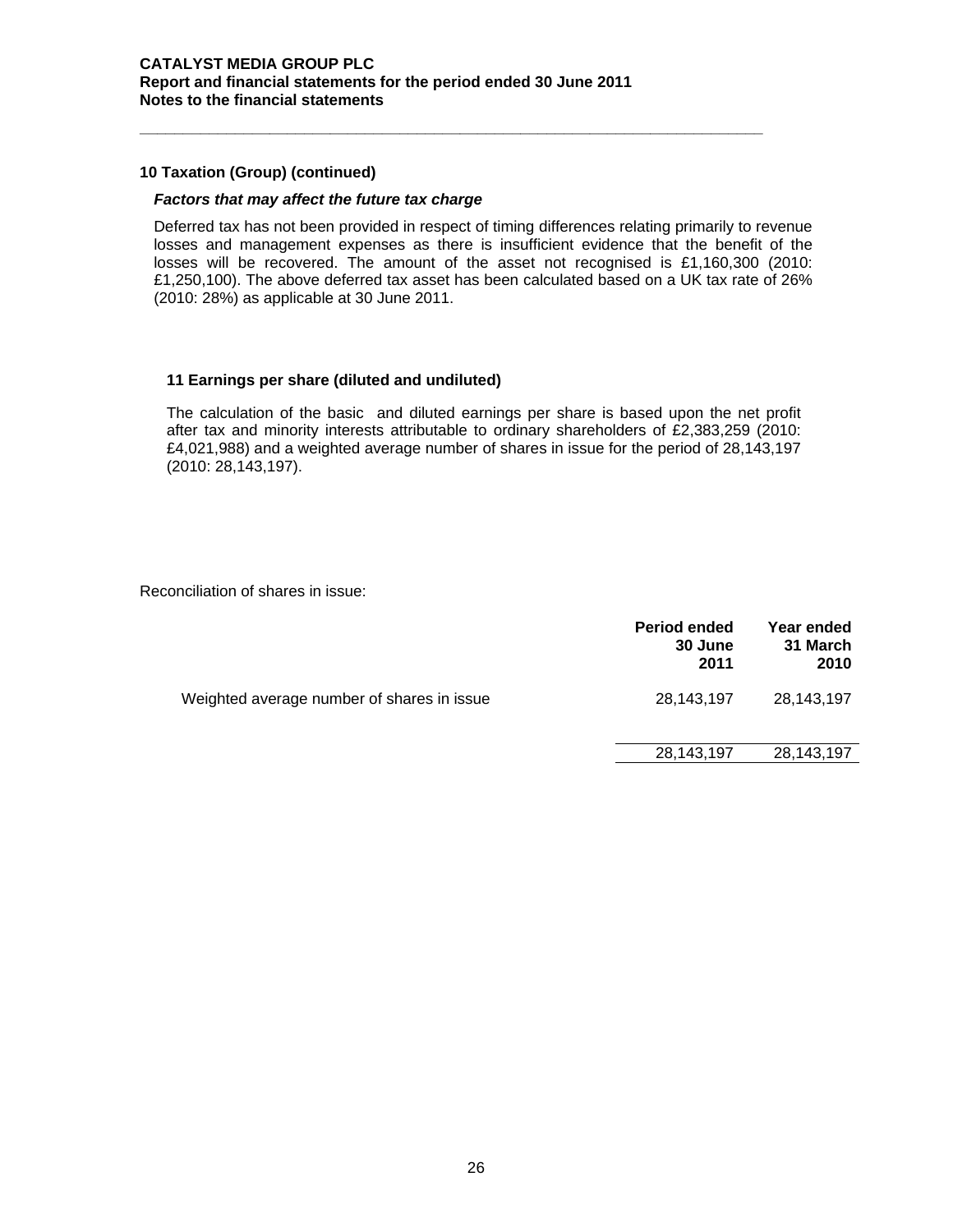**\_\_\_\_\_\_\_\_\_\_\_\_\_\_\_\_\_\_\_\_\_\_\_\_\_\_\_\_\_\_\_\_\_\_\_\_\_\_\_\_\_\_\_\_\_\_\_\_\_\_\_\_\_\_\_\_\_\_\_\_\_\_\_\_\_\_\_\_\_\_\_\_** 

# **12 Intangible assets**

| Period Ended 30 June 2011                           | <b>Development</b><br>expenditure | Licences  | Total         |
|-----------------------------------------------------|-----------------------------------|-----------|---------------|
| Group                                               | 2011<br>£                         | 2011<br>£ | 2011<br>£     |
| Cost                                                |                                   |           |               |
| At 31 March 2010 and 30 June 2011                   | 152,747                           | 950,000   | 1,102,747     |
| Amortisation                                        |                                   |           |               |
| At 31 March 2010 and 30 June 2011                   | (152,747)                         | (950,000) | (1, 102, 747) |
| Net book value<br>At 31 March 2010 and 30 June 2011 |                                   |           |               |

| Period Ended 30 June 2011                           |                  |
|-----------------------------------------------------|------------------|
| Company                                             | Licences<br>2011 |
| Cost<br>At 31 March 2010 and 30 June 2011           | 950,000          |
| Amortisation<br>At 31 March 2010 and 30 June 2011   | (950,000)        |
| Net book value<br>At 31 March 2010 and 30 June 2011 |                  |

In accordance with IAS 38 and as described in note 26 to financial statements the directors assess intangible assets at each reporting date for impairment.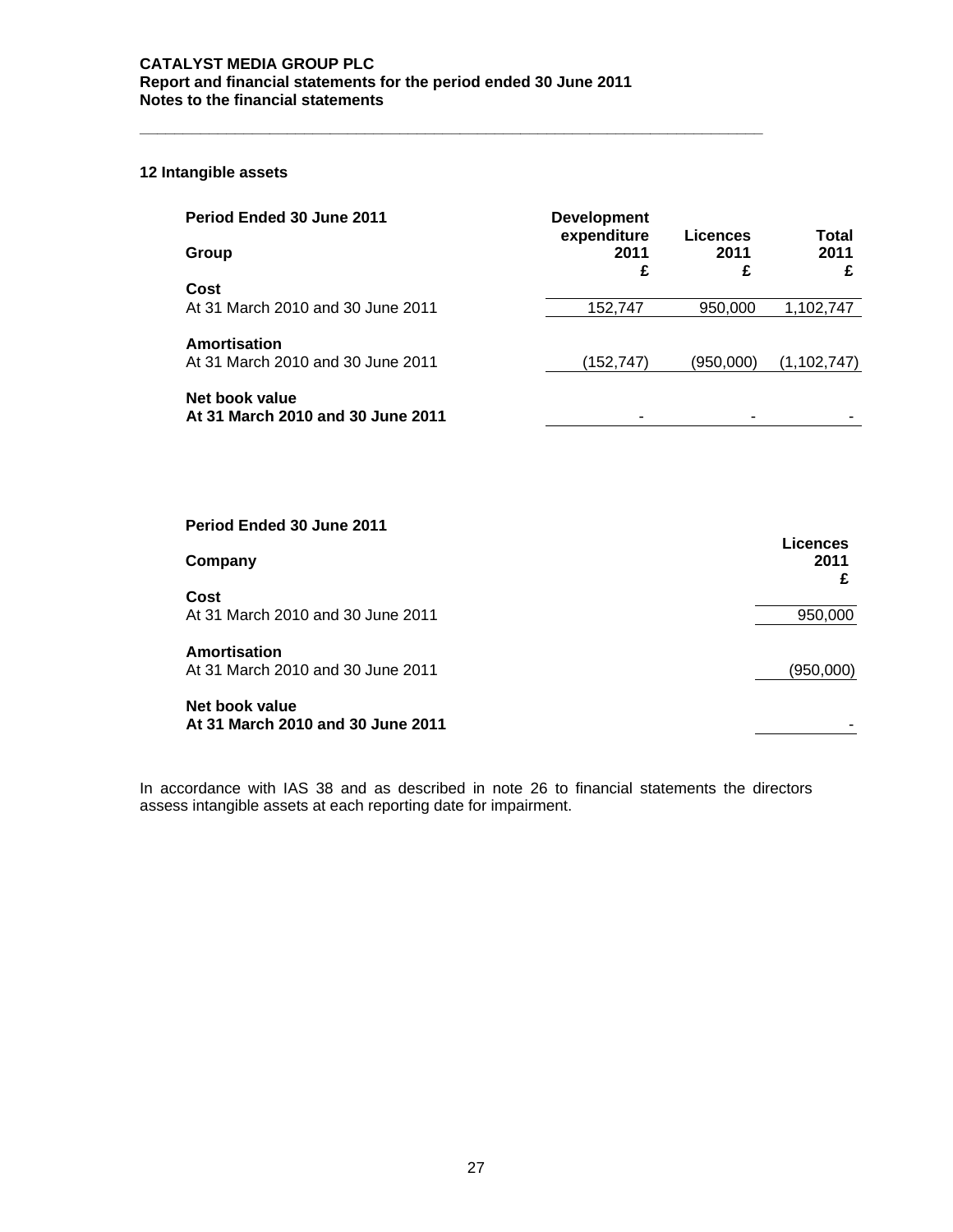**\_\_\_\_\_\_\_\_\_\_\_\_\_\_\_\_\_\_\_\_\_\_\_\_\_\_\_\_\_\_\_\_\_\_\_\_\_\_\_\_\_\_\_\_\_\_\_\_\_\_\_\_\_\_\_\_\_\_\_\_\_\_\_\_\_\_\_\_\_\_\_\_** 

# **12 Intangible assets (continued)**

| Year Ended 31 March 2010                                  | <b>Development</b><br>expenditure | Licences  | <b>Total</b>                 |
|-----------------------------------------------------------|-----------------------------------|-----------|------------------------------|
| Group                                                     | 2010<br>£                         | 2010<br>£ | 2010<br>£                    |
| Cost<br>At 31 March 2009 and 31 March 2010                | 152,747                           | 950,000   | 1,102,747                    |
| <b>Amortisation</b><br>At 31 March 2009 and 31 March 2010 | (152, 747)                        | (950,000) | (1, 102, 747)                |
| Net book value                                            |                                   |           |                              |
| At 31 March 2009 and 31 March 2010                        | ۰                                 | ۰         |                              |
|                                                           |                                   |           |                              |
| Year Ended 31 March 2010                                  |                                   |           |                              |
| Company                                                   |                                   |           | <b>Licences</b><br>2010<br>£ |
| Cost<br>At 31 March 2009 and 31 March 2010                |                                   |           | 950,000                      |
| <b>Amortisation</b><br>At 31 March 2009 and 31 March 2010 |                                   |           | (950,000)                    |
| Net book value<br>At 31 March 2009 and 31 March 2010      |                                   |           |                              |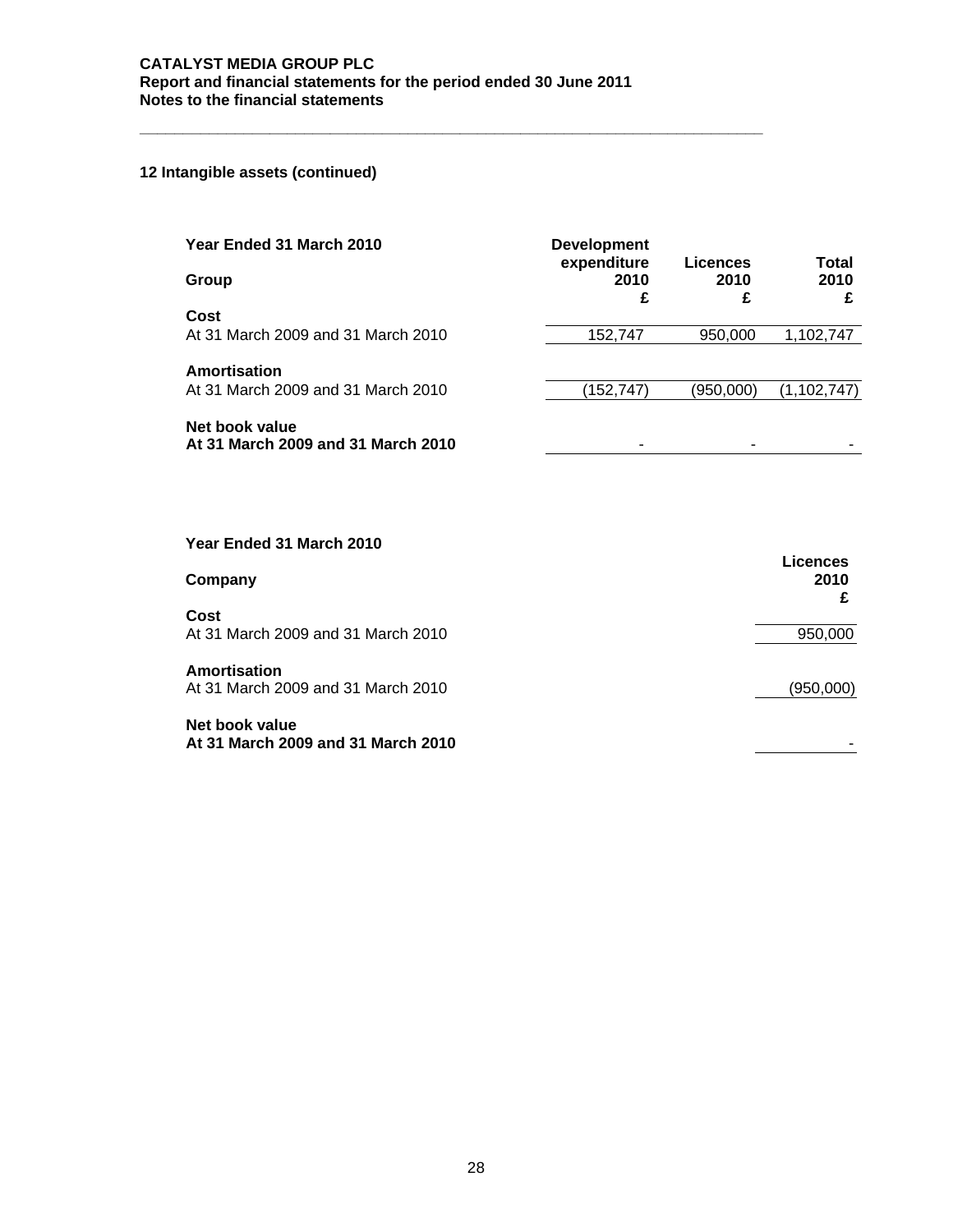| 13 Property, plant and equipment                                                                   | <b>Office</b>          |
|----------------------------------------------------------------------------------------------------|------------------------|
| Period Ended 30 June 2011<br><b>Group and Company</b>                                              | equipment<br>2011<br>£ |
| Cost<br>At 1 April 2010<br>Disposals                                                               | 669                    |
| At 30 June 2011                                                                                    | 669                    |
| <b>Depreciation</b><br>At 1 April 2010<br>On disposals<br>Charge for the period<br>At 30 June 2011 | (669)<br>(669)         |
| Net book value<br>At 30 June 2011                                                                  |                        |
| At 31 March 2010                                                                                   |                        |
|                                                                                                    |                        |
|                                                                                                    |                        |

| Year Ended 31 March 2010<br><b>Group and Company</b> | <b>Office</b><br>equipment<br>2010<br>£ |
|------------------------------------------------------|-----------------------------------------|
| Cost                                                 |                                         |
| At 1 April 2009                                      | 91,026                                  |
| <b>Disposals</b>                                     | (90,357)                                |
| At 31 March 2010                                     | 669                                     |
| <b>Depreciation</b>                                  |                                         |
| At 1 April 2009                                      | (90, 748)                               |
| On disposals                                         | 90,357                                  |
| Charge for the year                                  | (278)                                   |
| At 31 March 2010                                     | (669)                                   |
| Net book value                                       |                                         |
| At 31 March 2010                                     |                                         |
| At 31 March 2009                                     | 278                                     |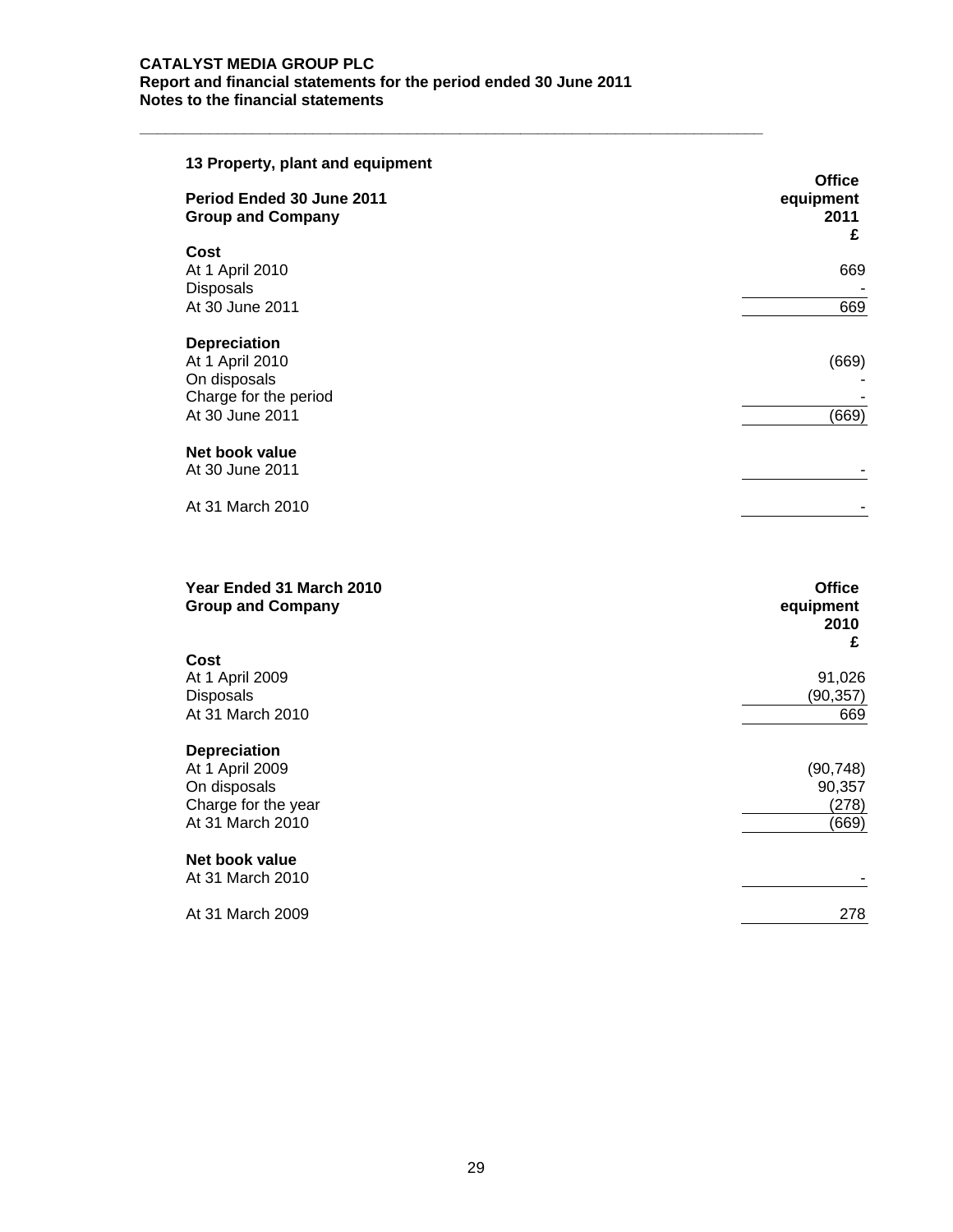| <b>14 Investments</b><br>Company<br>Period Ended 30 June 2011   | <b>Shares in</b><br>subsidiaries<br>£               |
|-----------------------------------------------------------------|-----------------------------------------------------|
|                                                                 |                                                     |
| Cost<br>At 31 March 2010<br><b>Disposals</b><br>At 30 June 2011 | 18,421,761<br>(513, 135)<br>17,908,626              |
| Provision for diminution in value                               |                                                     |
| At 31 March 2010<br>On disposal<br>Provision<br>At 30 June 2011 | (1,631,619)<br>513,135<br>(40,141)<br>(1, 158, 625) |
| Net book value<br>At 30 June 2011<br>At 31 March 2010           | 16,750,001<br>16,790,142                            |

**\_\_\_\_\_\_\_\_\_\_\_\_\_\_\_\_\_\_\_\_\_\_\_\_\_\_\_\_\_\_\_\_\_\_\_\_\_\_\_\_\_\_\_\_\_\_\_\_\_\_\_\_\_\_\_\_\_\_\_\_\_\_\_\_\_\_\_\_\_\_\_\_** 

Details of the investments are as follows:

|                                 | <b>Country of</b><br>incorporation<br>and operation Activity |                           | Percentage<br>of ordinary<br>shares held (%) |
|---------------------------------|--------------------------------------------------------------|---------------------------|----------------------------------------------|
| Spoof.com Limited               | <b>Great Britain</b>                                         | Non trading               | 100                                          |
| Alternateport Limited*          | <b>Great Britain</b>                                         | <b>Investment Company</b> | 100                                          |
| Catalyst Media Holdings Limited | <b>Great Britain</b>                                         | <b>Investment Company</b> | 100                                          |

\* A subsidiary of Catalyst Media Holdings Limited

On 7 September 2010, CMG Ventures Limited, a wholly owned subsidiary, was dissolved.

| Year Ended 31 March 2010                                                | <b>Shares in</b><br>subsidiaries<br>Company |
|-------------------------------------------------------------------------|---------------------------------------------|
| Cost<br>At 31 March 2009 and 31 March 2010                              | 18,421,761                                  |
| Provision for diminution in value<br>At 31 March 2009 and 31 March 2010 | (1,631,619)                                 |
| Net book value<br>At 31 March 2009 and 31 March 2010                    | 16,790,142                                  |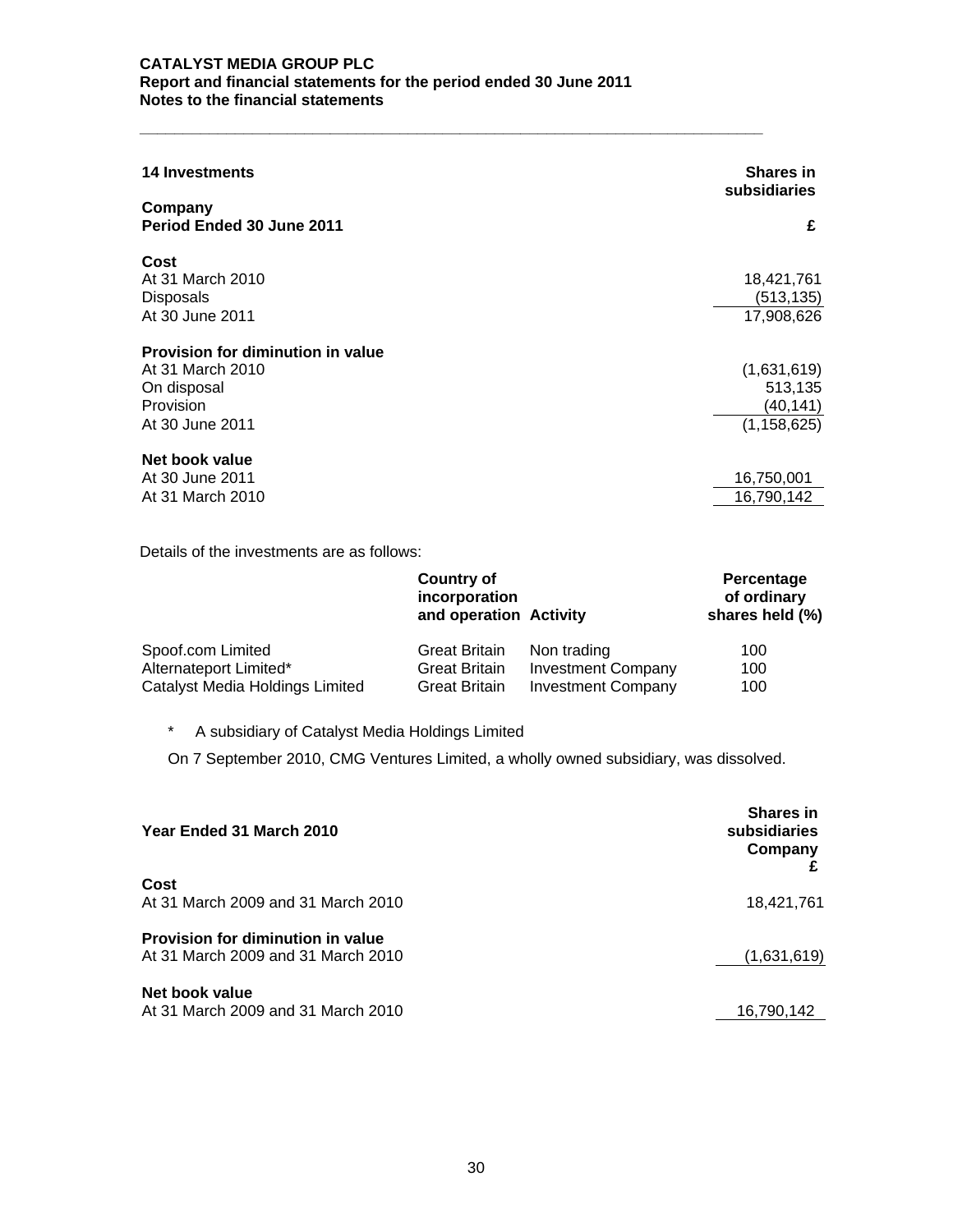**\_\_\_\_\_\_\_\_\_\_\_\_\_\_\_\_\_\_\_\_\_\_\_\_\_\_\_\_\_\_\_\_\_\_\_\_\_\_\_\_\_\_\_\_\_\_\_\_\_\_\_\_\_\_\_\_\_\_\_\_\_\_\_\_\_\_\_\_\_\_\_\_** 

| 15 Trade and other receivables  | 2011<br>Group | 2010<br>Group | 2011<br>Company | 2010<br>Company |
|---------------------------------|---------------|---------------|-----------------|-----------------|
| Trade debtors                   |               | 1.410         |                 | 1.410           |
| Amounts owed by Group companies |               |               | 3,030,841       | 2,834,612       |
| Prepayments                     | 20,482        | 37.131        | 8,538           | 13,755          |
| Other debtors                   | 5.944         | 44.051        | 5.944           | 44,051          |
|                                 | 26,426        | 82.592        | 3,045,323       | 2,893,828       |

| <b>16 Corporation tax receivable</b> | 2011<br>Group<br>£ | 2010<br>Group<br>£ | 2011<br>Company<br>£ | 2010<br>Company |
|--------------------------------------|--------------------|--------------------|----------------------|-----------------|
| Consortium relief receivable         | 10,886             | 327,198            | 10,886               | 327,198         |
| 17 Cash and cash equivalents         | 2011<br>Group<br>£ | 2010<br>Group<br>£ | 2011<br>Company<br>£ | 2010<br>Company |
| Cash at bank                         | 27,582             | 46,444             | 27,552               | 46,385          |

Cash and cash equivalents comprise cash only.

| 18 Share capital                                                                                                                              | 2011<br>Group<br>and<br>Company | 2010<br>Group<br>and<br>Company |
|-----------------------------------------------------------------------------------------------------------------------------------------------|---------------------------------|---------------------------------|
| Called up, allotted and fully paid:<br>28,143,197 ordinary shares of 10 pence each<br>0 (2010: 714,319,736) deferred shares of 0.9 pence each | 2,814,319                       | 2.814.319<br>6,428,878          |
|                                                                                                                                               | 2,814,319                       | 9,243,197                       |

On 20 October 2010, the company cancelled the issued 714,319,736 deferred shares of 0.9 pence each with a total nominal value of £6,428,878.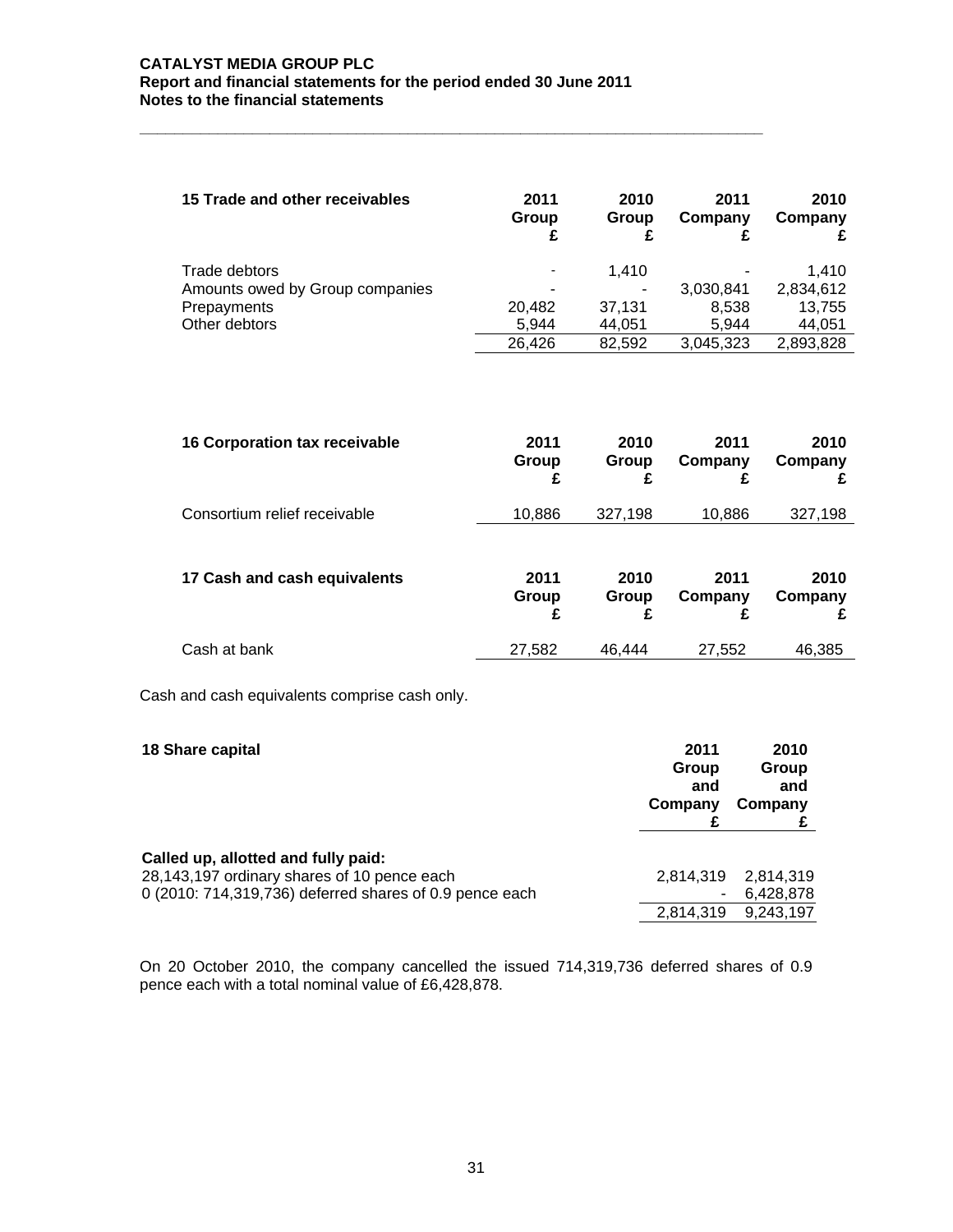**\_\_\_\_\_\_\_\_\_\_\_\_\_\_\_\_\_\_\_\_\_\_\_\_\_\_\_\_\_\_\_\_\_\_\_\_\_\_\_\_\_\_\_\_\_\_\_\_\_\_\_\_\_\_\_\_\_\_\_\_\_\_\_\_\_\_\_\_\_\_\_\_** 

### **19 Interest-bearing loans and borrowings**

|                                             | <b>Current</b><br>Group | <b>Current</b><br>Group     | <b>Current</b><br>Company     | <b>Current</b><br>Company     |
|---------------------------------------------|-------------------------|-----------------------------|-------------------------------|-------------------------------|
|                                             | 2011                    | 2010                        | 2011                          | 2010                          |
| Bank loan<br>Bank revolving credit facility | 634,635                 |                             |                               |                               |
|                                             | 634,635                 |                             |                               |                               |
|                                             |                         |                             |                               |                               |
|                                             |                         |                             |                               |                               |
|                                             | Non-current<br>Group    | <b>Non-current</b><br>Group | <b>Non-current</b><br>Company | <b>Non-current</b><br>Company |
|                                             | 2011                    | 2010                        | 2011                          | 2010                          |
| Bank loan<br>Bank revolving credit facility |                         | 606,854<br>200,000          |                               |                               |

On 9 October 2008, Catalyst Media Holdings Limited refinanced its loan with National Westminster Bank Plc which is due to be repaid no later than 31 December 2011. Interest is rolled up into the loan balance and is payable at 3% margin above LIBOR. The Group is required to apply all SIS dividends received against this loan in priority to other uses. The loan is also secured by a fixed and floating charge over the Group's assets.

The loan facility includes a further revolving credit facility of £500,000 available to the Group up until 31 December 2011. As at the period end £nil had been drawn down by the Group.

# **Effective interest rates and repricing analysis**

In respect of income-earning financial assets and interest-bearing financial liabilities, the following table indicates their effective average interest rates in the period to 30 June 2011 and the periods in which they mature or, if earlier, are repriced.

|                                    | <b>Effective</b><br>interest<br>rate | Group<br><b>Total</b><br>£<br>2011 | Group<br><b>Current</b><br>£<br>2011 | Group<br>$1 - 2$ Years<br>£<br>2011 | Group<br>$2 - 5$<br>Years<br>£<br>2011 |
|------------------------------------|--------------------------------------|------------------------------------|--------------------------------------|-------------------------------------|----------------------------------------|
| Cash at bank and other<br>deposits | 0.08%                                | 27,582                             | 27,582                               | ۰                                   |                                        |
| Bank borrowings                    | 4.51%                                | 634,635                            | 634,635                              |                                     |                                        |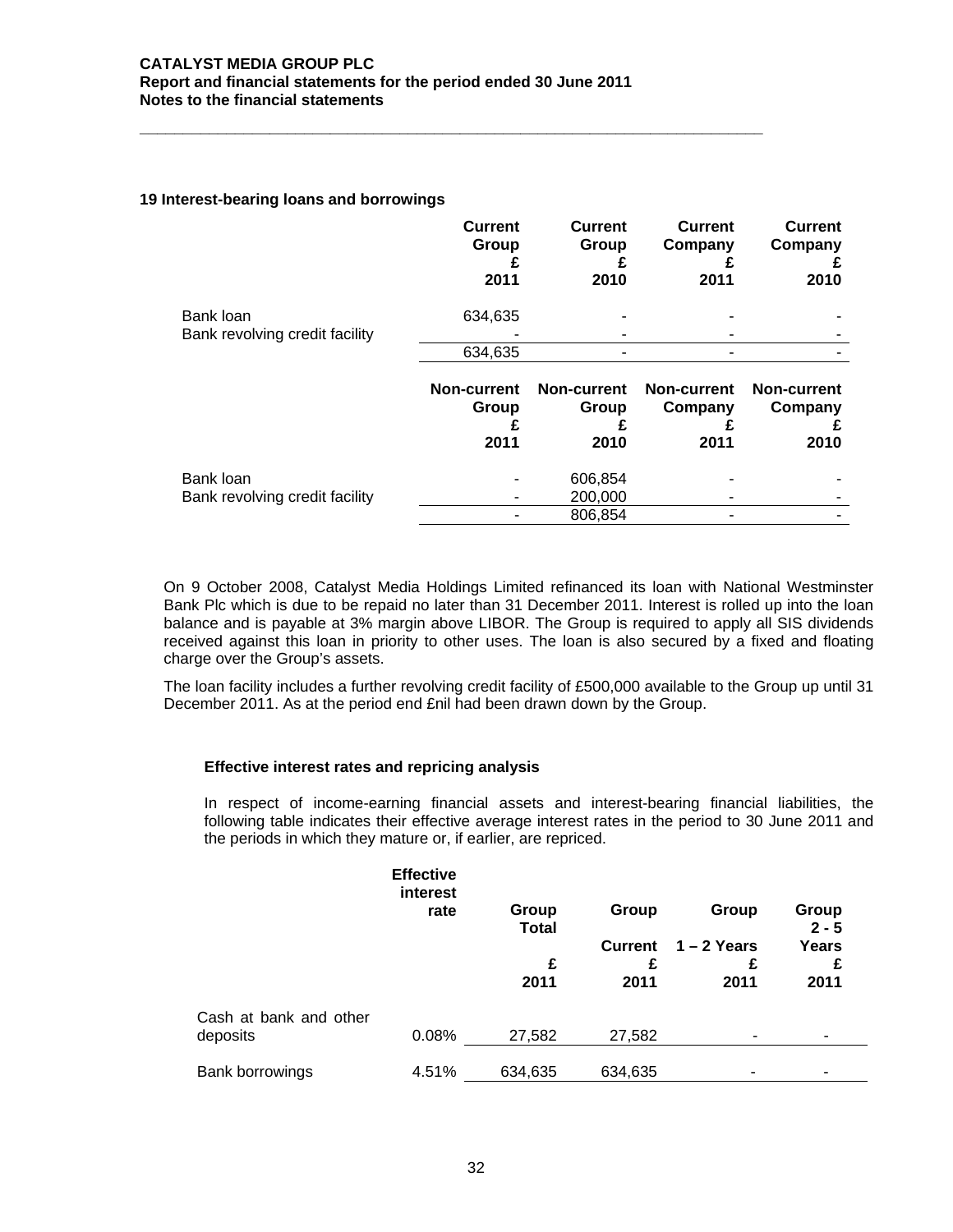**\_\_\_\_\_\_\_\_\_\_\_\_\_\_\_\_\_\_\_\_\_\_\_\_\_\_\_\_\_\_\_\_\_\_\_\_\_\_\_\_\_\_\_\_\_\_\_\_\_\_\_\_\_\_\_\_\_\_\_\_\_\_\_\_\_\_\_\_\_\_\_\_** 

# **19 Interest-bearing loans and borrowings (continued)**

|                                    | <b>Effective</b><br>interest<br>rate | Company<br><b>Total</b><br>£<br>2011 | Company<br>2011 | Company<br>Current 1-2 Years 2-5 Years<br>2011 | Company<br>£<br>2011 |
|------------------------------------|--------------------------------------|--------------------------------------|-----------------|------------------------------------------------|----------------------|
| Cash at bank and other<br>deposits | 0.08%                                | 27,552                               | 27,552          | -                                              | ۰                    |
|                                    |                                      |                                      |                 |                                                |                      |

| 20 Trade and other payables    | 2011<br>Group | 2010<br>Group | 2011<br>Company | 2010<br>Company |
|--------------------------------|---------------|---------------|-----------------|-----------------|
| Trade payables                 | 12.000        | 20.381        | 12,000          | 20,381          |
| Amounts due to Group companies | -             |               | 550             | 40,693          |
| Accruals and deferred income   | 37.209        | 41.936        | 37.209          | 41,533          |
|                                | 49.209        | 62.317        | 49,759          | 102,607         |

Trade payables are all due within one year.

#### **21 Financial instruments**

In common with other businesses, the Group and Company (the 'Group') is exposed to risks that arise from its use of financial instruments. This note describes the Group's objectives, policies and processes for managing those risks and the methods used to measure them. Further quantitative information in respect of these risks is presented throughout these financial statements.

The significant accounting policies regarding financial instruments are disclosed in note 26.

Proceeds from the issue of the Company's shares in previous periods and dividend income received from SIS have been utilised to reduce interest-bearing loans and borrowings within the Group and also to reduce the Company's indebtedness to Group companies. There have been no substantive changes in the Group's exposure to financial instrument risks, its objectives, policies and processes for managing those risks or the methods used to measure them from previous periods unless otherwise stated in this note.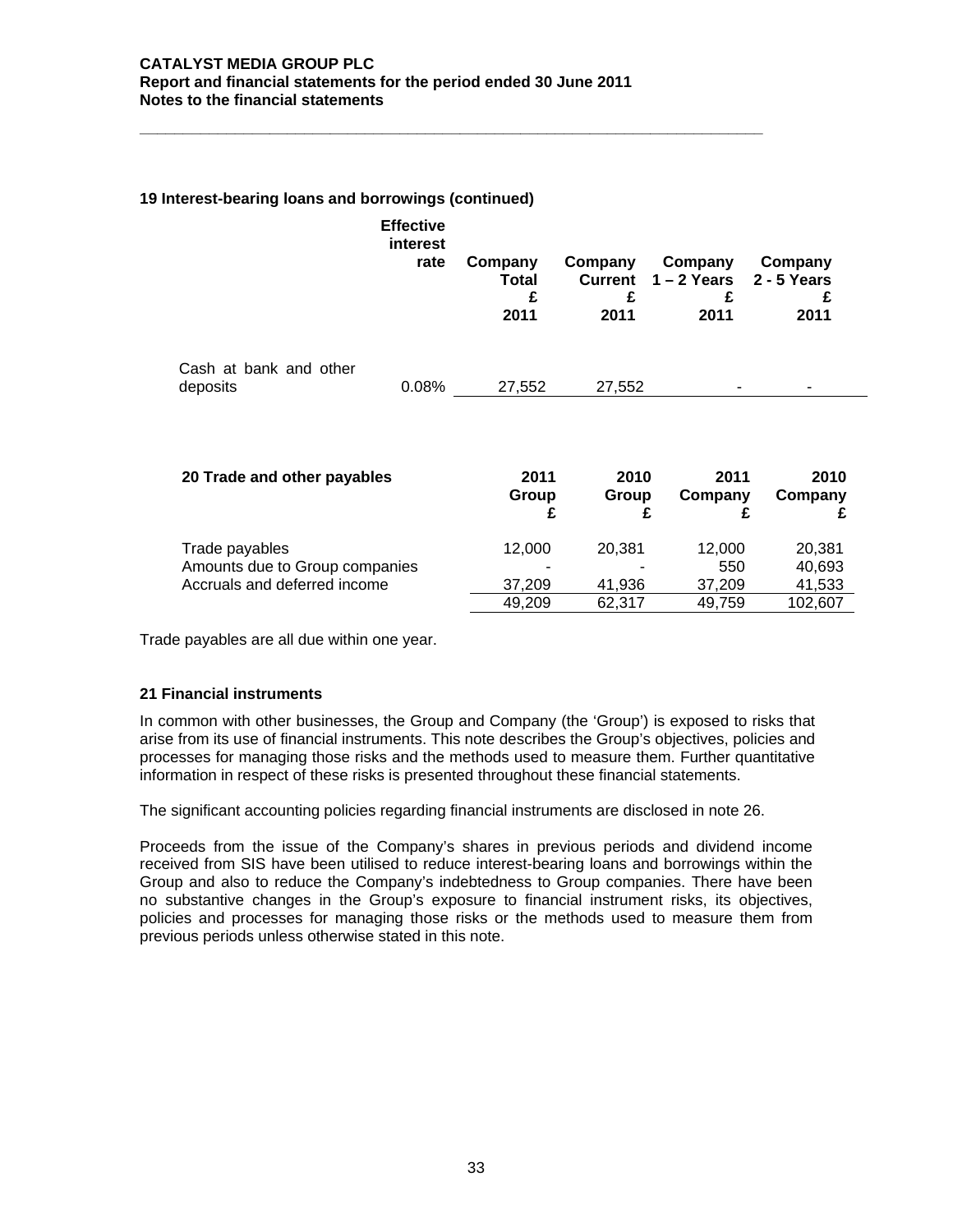### **21 Financial instruments (continued)**

#### *Principal financial instruments*

The principal financial instruments used by the Group, from which financial instrument risk arises, are as follows:

**\_\_\_\_\_\_\_\_\_\_\_\_\_\_\_\_\_\_\_\_\_\_\_\_\_\_\_\_\_\_\_\_\_\_\_\_\_\_\_\_\_\_\_\_\_\_\_\_\_\_\_\_\_\_\_\_\_\_\_\_\_\_\_\_\_\_\_\_\_\_\_\_** 

| Group                                            | 2011      | 2010      |
|--------------------------------------------------|-----------|-----------|
|                                                  | £         | £         |
| <b>Financial assets</b>                          |           |           |
| Loans and receivables                            |           |           |
| Trade and other receivables                      | 26,426    | 82,592    |
| Cash and cash equivalents                        | 27,582    | 46,444    |
| <b>Financial liabilities</b>                     |           |           |
| Financial liabilities measured at amortised cost |           |           |
| Trade and other payables                         | (49,209)  | (62, 317) |
| Interest-bearing loans and borrowings            | (634,635) | (806,854) |
|                                                  |           |           |
| Company                                          | 2011      | 2010      |
|                                                  | £         | £         |
| <b>Financial assets</b>                          |           |           |
| Loans and receivables                            |           |           |
| Trade and other receivables                      | 14,482    | 59,216    |
| Cash and cash equivalents                        | 27,552    | 46,385    |
| <b>Financial liabilities</b>                     |           |           |
| Financial liabilities measured at amortised cost |           |           |
| Trade and other payables                         | (49,759)  | (102.607  |

#### *General objectives, policies and processes*

The Board has overall responsibility for the determination of the Group's risk management objectives and policies and, while retaining ultimate responsibility for them, it has delegated the authority for designing and operating processes that ensure the effective implementation of the objectives and policies to the Group's finance function. The Board receives regular reports from financial consultants through which it reviews the effectiveness of the processes put in place and the appropriateness of the objectives and policies it sets.

The overall objective of the Board is to set polices that seek to reduce risk as far as possible without unduly affecting the Group's competitiveness and flexibility. Further details regarding these policies are set out below:

#### *Credit risk*

Credit risk arises principally from the Group's and Company's trade and other receivables. It is the risk that the counterparty fails to discharge its obligation in respect of the instrument. The maximum exposure to credit risk equals the carrying value of these items in the financial statements.

Credit risk with cash and cash equivalents is reduced by placing funds with banks with high credit ratings.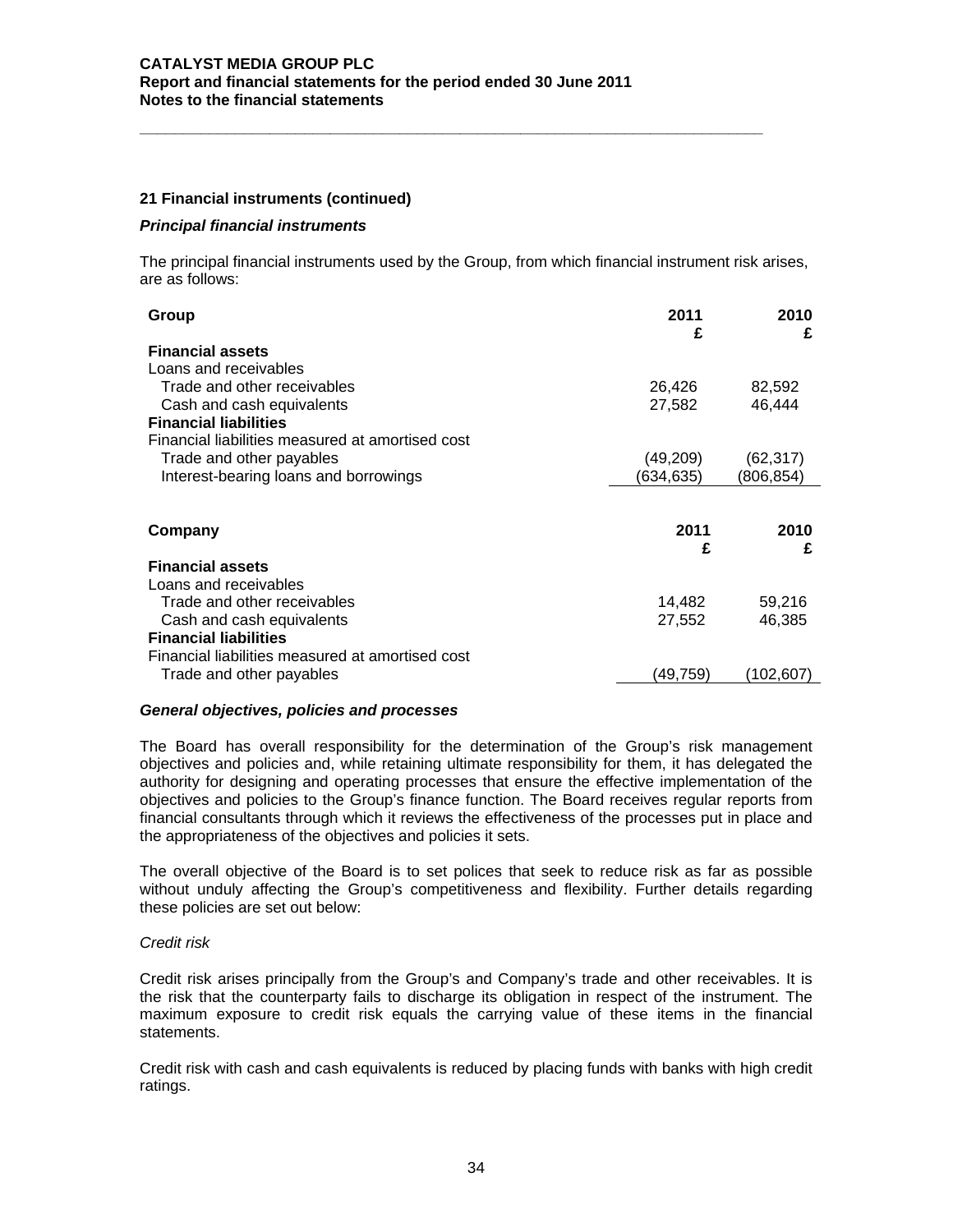#### **21 Financial instruments (continued)**

#### *Liquidity risk*

Liquidity risk arises from the Group's and Company's management of working capital and the amount of funding committed to its gaming software development programme. It is the risk that the Group will encounter difficulty in meeting its financial obligations as they fall due.

**\_\_\_\_\_\_\_\_\_\_\_\_\_\_\_\_\_\_\_\_\_\_\_\_\_\_\_\_\_\_\_\_\_\_\_\_\_\_\_\_\_\_\_\_\_\_\_\_\_\_\_\_\_\_\_\_\_\_\_\_\_\_\_\_\_\_\_\_\_\_\_\_** 

The Group's policy is to ensure that it will always have sufficient cash to allow it to meet its liabilities when they become due. The principal liabilities of the Group and Company arise in respect of administrative expenditure, trade and other payables and the servicing of interestbearing debt. Trade and payables are all payable within three months.

Further information in respect of the Group and Company interest-bearing indebtedness is disclosed in note 19.

The Board receives cash flow projections on a regular basis as well as information on cash balances.

#### *Interest rate risk*

The Group and the Company are exposed to interest rate risk in respect of its interest-bearing loans and borrowings which are variable rate instruments. The Group and Company are also exposed to interest rate risk in respect of surplus funds held on deposit. The Board does not currently undertake hedging arrangements.

#### **Interest rate table**

The following table demonstrates the sensitivity to a reasonable and possible change in interest rates, with all other variables held constant, of the Group's profit before tax, excluding share of profit of associate (through the impact on floating rate borrowings) and cash flows.

|          | Change in | 2011     | Change in | 2010      |
|----------|-----------|----------|-----------|-----------|
|          | rate      | £        | rate      | £         |
| Sterling | $-0.5%$   | 3,173    | $-0.5%$   | 4,034     |
|          | $-1.0\%$  | 6,346    | $-1.0\%$  | 8,069     |
|          | $-1.5%$   | 9,520    | $-1.5%$   | 12,103    |
| Sterling | 0.5%      | (3, 173) | 0.5%      | (4,034)   |
|          | 1.0%      | (6,346)  | 1.0%      | (8,069)   |
|          | 1.5%      | (9,520)  | 1.5%      | (12, 103) |

| <b>Fair value of financial liabilities</b> | 2011<br>f         | 2010              |
|--------------------------------------------|-------------------|-------------------|
| Bank loans<br>Trade and other payables     | 634.635<br>49.209 | 806.854<br>62.317 |
|                                            | 683.844           | 869.171           |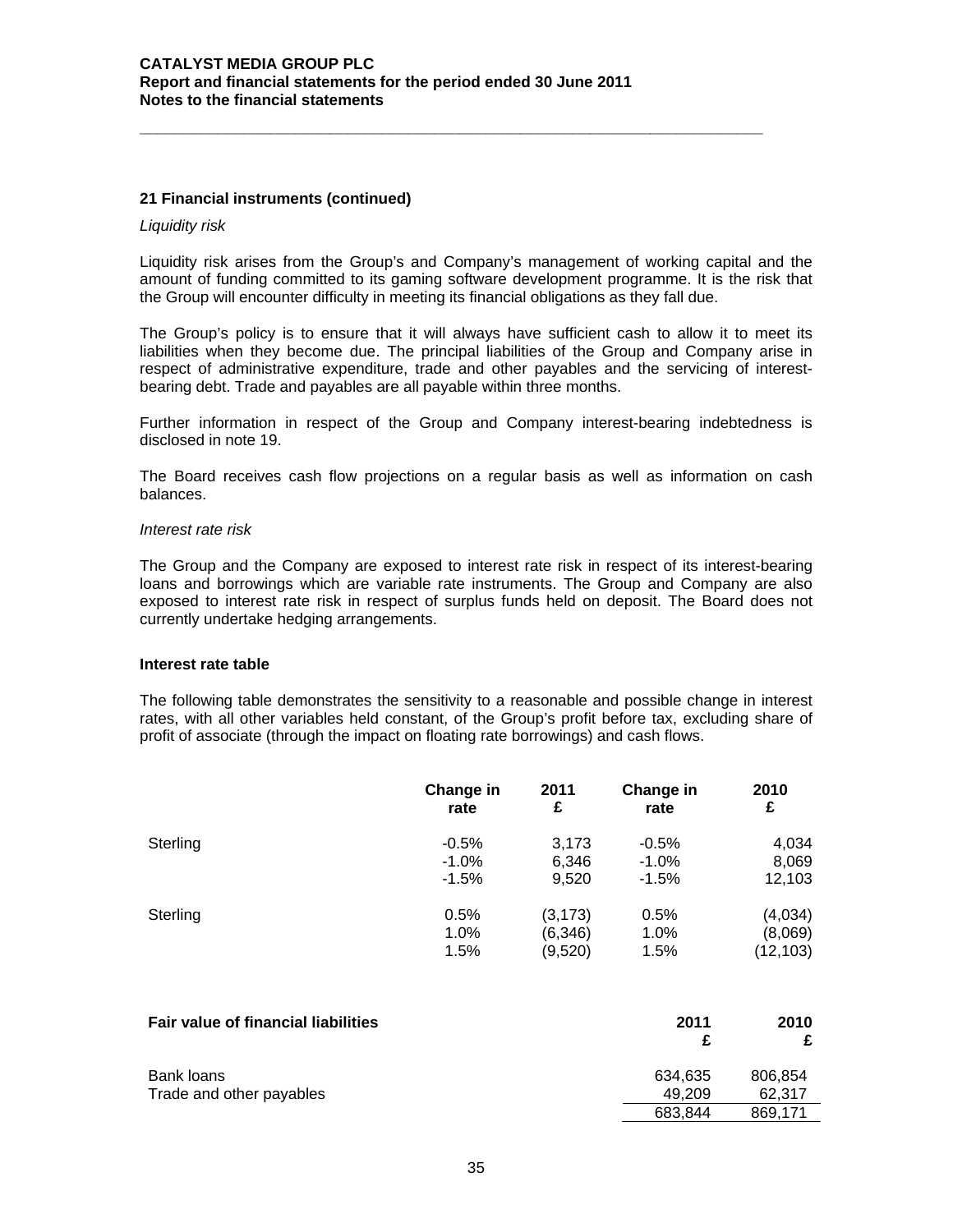# **21 Financial instruments (continued)**

The fair value of the bank loan has been calculated at 30 June 2011 as the interest rate is variable LIBOR rate plus a margin which the directors consider reflects current interest rates and current spreads for the entity. The fair value of trade and other payables is equal to the book values.

**\_\_\_\_\_\_\_\_\_\_\_\_\_\_\_\_\_\_\_\_\_\_\_\_\_\_\_\_\_\_\_\_\_\_\_\_\_\_\_\_\_\_\_\_\_\_\_\_\_\_\_\_\_\_\_\_\_\_\_\_\_\_\_\_\_\_\_\_\_\_\_\_** 

#### *Capital*

The Group considers its capital to comprise its ordinary share capital, share premium, merger reserve and the retained profit. In managing its capital, the Group's objectives are to provide a return for its equity shareholders through distributions and capital growth. Going forward the Group will seek to maintain a gearing ratio that balances risks and returns at an acceptable level and also to maintain a sufficient funding base to enable the Group to meet its working capital needs.

Details of the Group and Company capital are disclosed in the Group and Company statement of changes in equity.

There have been no other significant changes to the Group's management objectives, policies and processes in the period nor has there been any change in what the Group considers to be capital.

#### *Currency risk*

The Group and the Company are not exposed to any significant currency risk.

#### **22 Post-balance sheet events**

There are no significant post-balance sheet events arising since 30 June 2011.

#### **23 Capital commitments**

There were no capital commitments outstanding at 30 June 2011 for the Group or the Company.

#### **24 Ultimate Controlling party**

There was no ultimate controlling party in the current or the prior period.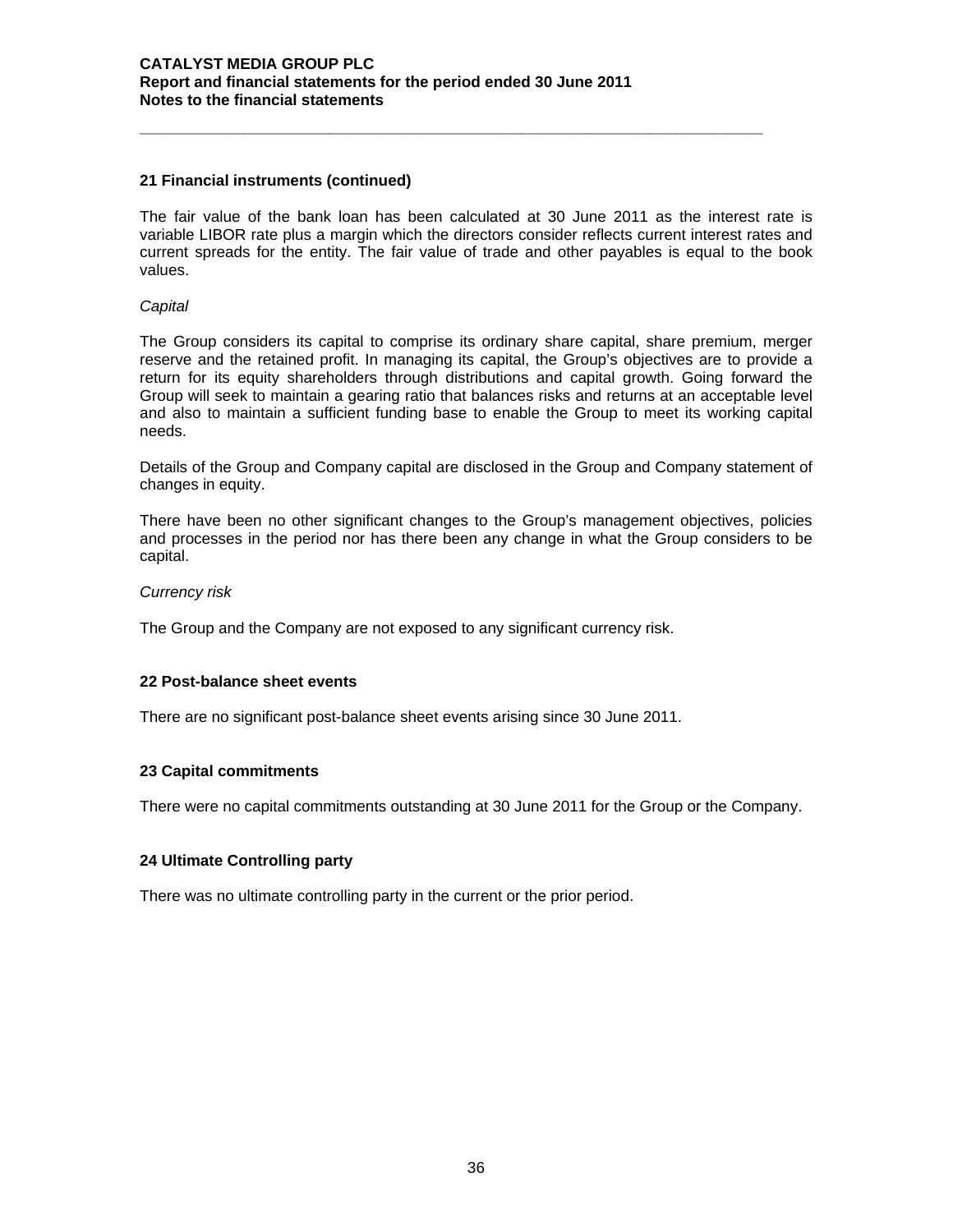#### **25 Related party transactions**

During the period, Satellite Information Services (Holdings) Limited paid the Group £31,250 (2010: £25,000) in respect of fees for the services of the directors. In addition Satellite Information Services (Holdings) Limited paid the Group £380,946 (2010: £544,032) in respect of consortium relief payments.

**\_\_\_\_\_\_\_\_\_\_\_\_\_\_\_\_\_\_\_\_\_\_\_\_\_\_\_\_\_\_\_\_\_\_\_\_\_\_\_\_\_\_\_\_\_\_\_\_\_\_\_\_\_\_\_\_\_\_\_\_\_\_\_\_\_\_\_\_\_\_\_\_** 

Christopher Mills is a director of Northern Atlantic Value LLP (NAV) and Oryx International Growth Fund Limited (together known as NASCIT). NAV have an interest in 3,500,000 ordinary shares of 10p each which represented 12.44% of the total share capital of the Company.

In the year to 31 March 2010, Christopher Mills provided a short term loan to the Group of £150,000. The purpose of the loan was to enable the Group to accelerate the reduction in its loan with National Westminster Bank Plc. The loan from Christopher Mills was repaid during the year to 31 March 2010 together with interest accrued at a rate of 12% per annum of £2,712.

Melvin Lawson and his associated companies ("Lawson") has an interest in 3,615,486 ordinary shares of 10p each in Catalyst Media Group plc representing 12.85% of the total issued share capital of the Company.

Mark Hawtin has an interest in 2,010,117 ordinary shares of 10p each in Catalyst Media Group plc representing 7.14% of the total issued share capital of the Company.

Michael Rosenberg has an interest in 10,520 ordinary shares of 10p each in Catalyst Media Group plc representing 0.04% of the total issued share capital of the Company.

|                 | Salary and<br>fees<br>2011<br>£ | <b>Other</b><br>benefits<br>2011<br>£ | Compensation<br>for loss of<br>office<br>2011<br>£ | Total<br>2011<br>£ |
|-----------------|---------------------------------|---------------------------------------|----------------------------------------------------|--------------------|
| M Rosenberg OBE | 20,375                          |                                       |                                                    | 20,375             |
| M Hawtin        | 12,500                          |                                       | ٠                                                  | 12,500             |
| C Mills         | 12,500                          |                                       |                                                    | 12,500             |
| M Lawson        | 12,500                          |                                       |                                                    | 12,500             |
|                 | 57,875                          |                                       | ٠                                                  | 57,875             |

|                 | Compensation                    |                                |                                    |                    |  |  |
|-----------------|---------------------------------|--------------------------------|------------------------------------|--------------------|--|--|
|                 | Salary and<br>fees<br>2010<br>£ | Other<br>benefits<br>2010<br>£ | for loss of<br>office<br>2010<br>£ | Total<br>2010<br>£ |  |  |
| M Rosenberg OBE | 19,375                          |                                | ۰                                  | 19,375             |  |  |
| M Hawtin        | 10,000                          |                                | $\overline{\phantom{0}}$           | 10,000             |  |  |
| C Mills         | 10,000                          |                                |                                    | 10,000             |  |  |
| M Lawson        | 10,000                          |                                | ۰                                  | 10,000             |  |  |
|                 | 49,375                          |                                |                                    | 49,375             |  |  |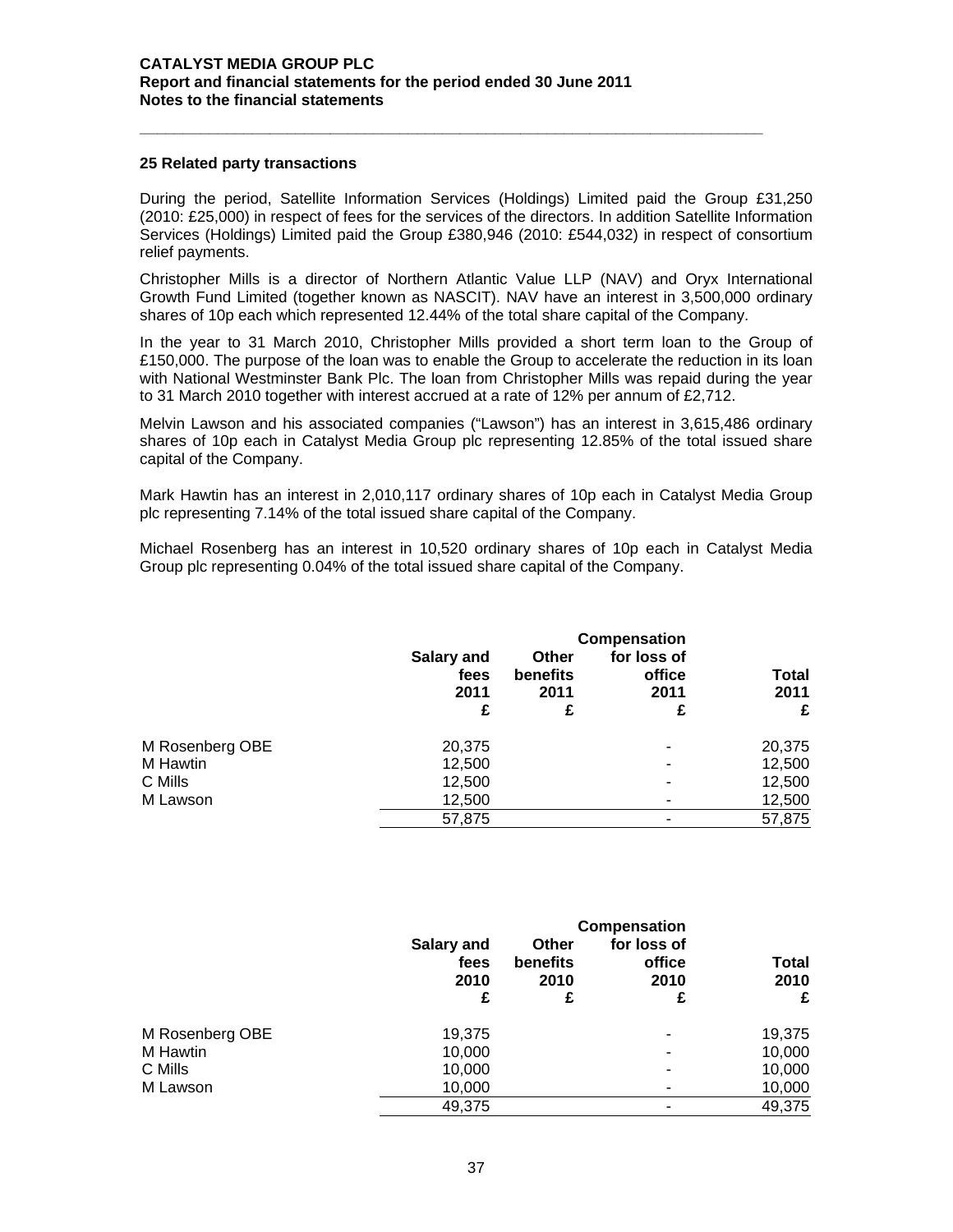### **26 Basis of preparation and significant accounting policies**

These consolidated financial statements of Catalyst Media Group plc have been prepared in accordance with accepted International Financial Reporting Standards (IFRSs), International Accounting Standards (IAS) and International Financial Reporting Interpretations Committee (IFRIC) interpretations (collectively "IFRSs") as adopted for use in the European Union and as issued by the International Accounting Standards Board and with those parts of the Companies Act 2006 applicable to companies reporting under IFRS. The accounting policies listed below include those applicable to Satellite Information Services (Holdings) Limited, given its materiality to the Group as a whole.

**\_\_\_\_\_\_\_\_\_\_\_\_\_\_\_\_\_\_\_\_\_\_\_\_\_\_\_\_\_\_\_\_\_\_\_\_\_\_\_\_\_\_\_\_\_\_\_\_\_\_\_\_\_\_\_\_\_\_\_\_\_\_\_\_\_\_\_\_\_\_\_\_** 

Catalyst Media Group plc is a publicly limited company registered in England and Wales where it is domiciled for tax purposes.

The financial statements are prepared under the historical cost convention.

#### **Companies Act s408 exemption**

The Company has taken advantage of the exemptions allowed under section 408 of the Companies Act 2006 and has not presented its own income statement in these financial statements. The Group profit for the period included a loss on ordinary activities after tax of £170,943 (2010: profit of £370,655) in respect of the Company which is dealt with in the financial statements of the parent Company.

#### **New financial reporting requirements**

The Group has applied the following financial reporting standards for the first time in preparing its financial statements for the period ended 30 June 2011. The impact on the Group financial statements is set out below:

IAS 7 (amended 2009) is applicable for financial periods beginning on or after 1 January 2010. Only expenditure which results in the recognition of an asset, is eligible to be classified as a cash flow from investing activities for the Group.

IAS 27 (revised 2008) replaces IAS 27 (revised 2003) and is effective for financial periods beginning on or after 1 July 2009. This standard provides changes to the treatment of acquisitions and disposals, and treatment of non-controlling interests at fair value where there is a negative balance.

IFRS 3 (revised 2010) replaces IFRS 3 (issued 2008) and is applicable for financial periods beginning on or after 1 July 2009. The revision addresses various issues regarding business consolidations. The amendment changes the scope, calculation of goodwill, treatment of contingent consideration and introduces the option to value non-controlling interest at fair value.

IFRS 8 (amended 2009) is applicable for financial periods beginning on or after 1 January 2010. Segment information in respect of total assets is required to be disclosed by the Group only if such information is reported to the chief operation decision maker on a regular basis.

IFRIC 17 is applicable for financial periods beginning on or after 1 November 2009 for EU preparers. This is a new interpretation for the Group and addresses non-cash dividends.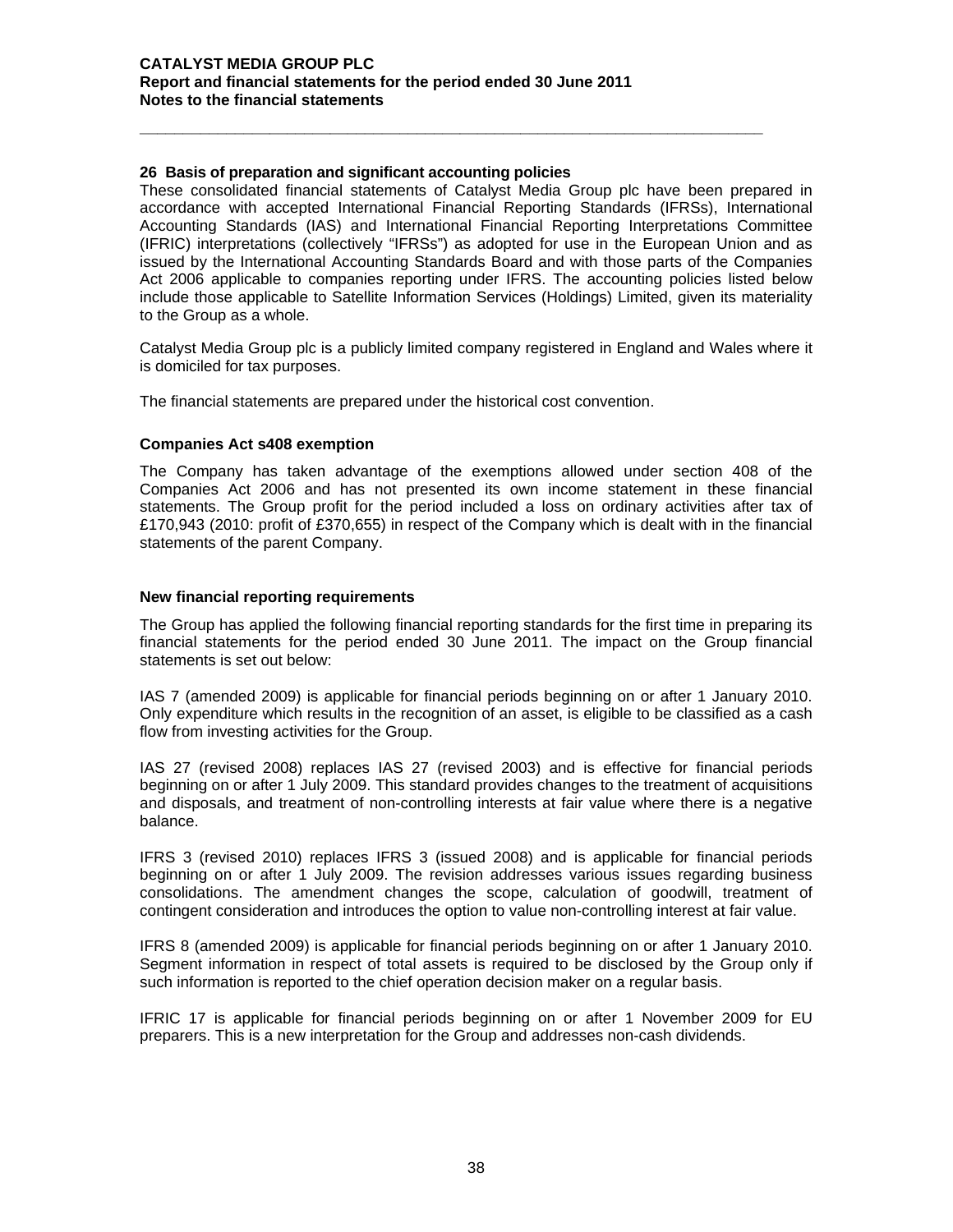#### **Standards, interpretations and amendments to published standards not yet effective**

**\_\_\_\_\_\_\_\_\_\_\_\_\_\_\_\_\_\_\_\_\_\_\_\_\_\_\_\_\_\_\_\_\_\_\_\_\_\_\_\_\_\_\_\_\_\_\_\_\_\_\_\_\_\_\_\_\_\_\_\_\_\_\_\_\_\_\_\_\_\_\_\_** 

At the date of authorisation of these consolidated financial statements, the IASB and IFRIC have issued the following standards and interpretations which are effective for annual accounting periods beginning on or after the stated effective date. These standards and interpretations are not effective for and have not been applied in the preparation of these consolidated financial statements:

- **ICC 1: Presentation of Financial Statements (Amended 2010) (effective as of 1 January 2011)**
- **IFMUALE 12: Income Taxes (Amended 2010) (effective as of 1 January 2012)**
- IAS 24: Related Party Disclosures (Revised 2010) (effective as of 1 January 2011)
- IAS 34: Interim Financial Reporting (Amended 2010) (effective as of 1 January 2011)
- **IFRS 1: First-time Adoption of International Financial Reporting Standards (Amended 2010)** (Revised 2010) (effective as of 1 July 2010; 1 January 2011 and 1 July 2011)
- IFRS 7: Financial Instruments Disclosures (Amended 2010) (Revised 2010) (effective as of 1 July 2010, 1 January 2011 and 1 July 2011)
- IFRS 9: Financial Instruments (Amended 2010) (effective as of 1 January 2013)
- IFRS 10: Consolidated Financial Statements (effective as of 1 January 2013)
- IFRS 11: Joint Arrangements (effective as of 1 January 2013)
- **IFRS 12: Disclosure of Interests in Other Entities (effective as of 1 January 2013)**
- **FRICE 13: Fair Value Measurement (effective as of 1 January 2013)**
- **IFRIC 13: Customer Loyalty Programmes (Amended 2010) (effective as of 1 January 2011)**
- **IFRIC 14: Prepayments of a Minimum Funding Requirement (effective as of 1 January 2011)**
- **IFRIC 19: Extinguishing Financial Liabilities with Equity Instruments (Amended 2010)** (effective as of 1 July 2010 and 1 January 2011).

The Directors anticipate that the adoption of these standards and interpretations will not have a material impact on the Group's financial statements in the period of initial adoption.

#### **Basis of consolidation**

The consolidated financial statements include the results of the Company and all of its subsidiary undertakings. A subsidiary is an entity controlled, directly or indirectly, by the Group. Control is the power to govern the financial and operating policies of the entity so as to obtain benefits from its activities.

The financial statements of subsidiaries are included in the consolidated financial statements from the date that control commences until the date that control ceases. The results of subsidiaries have been included from the date of acquisition using the merger method of accounting or the acquisition method of accounting as appropriate.

The consolidated financial statements present the results of the Company and its subsidiaries ("the Group") as if they formed a single entity. Inter-company transactions and balances between Group companies are therefore eliminated in full.

Non-controlling interests represent the portion of profit or loss and net assets not held by the Group and are presented separately in the statement of comprehensive income and within equity in the consolidated statement of financial position, separately from parent shareholders' equity.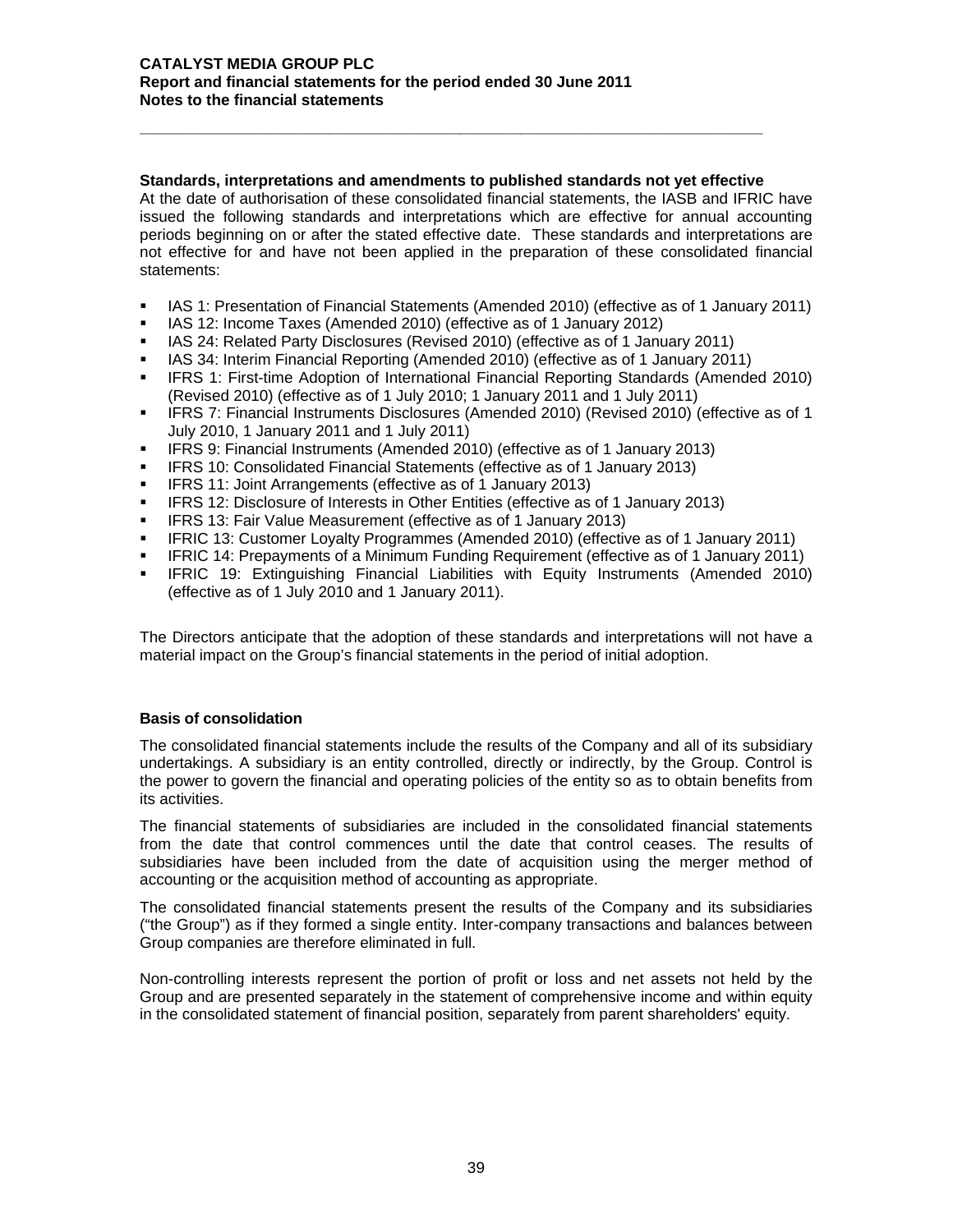# **Investments in subsidiaries**

Fixed asset investments in subsidiary undertakings are shown at cost. The cost of acquisition includes directly attributable professional fees and other expenses incurred in connection with the acquisition.

**\_\_\_\_\_\_\_\_\_\_\_\_\_\_\_\_\_\_\_\_\_\_\_\_\_\_\_\_\_\_\_\_\_\_\_\_\_\_\_\_\_\_\_\_\_\_\_\_\_\_\_\_\_\_\_\_\_\_\_\_\_\_\_\_\_\_\_\_\_\_\_\_** 

#### **Intangible assets**

Intangible assets acquired separately are measured on initial recognition at cost. The cost of intangible assets acquired in a business combination is fair value as at the date of acquisition. Following initial recognition, intangible assets are carried at cost less any accumulated amortisation and any accumulated impairment losses. Internally generated intangible assets, excluding capitalised development costs, are not capitalised and expenditure is reflected in profit or loss in the period in which the expenditure is incurred.

Intangible assets have useful lives that are finite and are subject to an annual impairment review.

Gains or losses arising from derecognition of an intangible asset are measured as the difference between the net disposal proceeds and the carrying amount of the asset and are recognised in profit or loss when the asset is derecognised.

#### **Goodwill**

Goodwill acquired separately is measured on initial recognition at cost. Following initial recognition, goodwill is not amortised but is reviewed annually for impairment.

#### **Development expenditure**

Research costs are expensed as incurred. Development expenditure on an individual project is recognised as an intangible asset when the Group can demonstrate the technical feasibility of completing the intangible asset so that it will be available for use or sale, its intention to complete and its ability to use or sell the asset, how the asset will generate future economic benefits, the availability of resources to complete the asset and the ability to measure reliably the expenditure during development. Following initial recognition of the development expenditure as an asset, the cost model is applied requiring the asset to be carried at cost less any accumulated amortisation and accumulated impairment losses. Amortisation of the asset begins when development is complete and the asset is available for use. It is amortised over the period of expected future benefit. During the period of development, the asset is tested for impairment annually.

#### **Licences**

Licence rights acquired are amortised over the period of the licence to exploit such rights, typically five to ten years. Licences acquired during the period do not start to run until the products to which they relate to are used. Provision is made for any impairment in value, and that is reviewed on an annual basis.

#### **Property, plant and equipment**

Property, plant and equipment are stated at cost of acquisition less accumulated depreciation and impairment losses. Depreciation is provided on a straight-line basis at rates calculated to write off the cost less the estimated residual value of each asset over its expected useful economic life. The residual value is the estimated amount that would currently be obtained from disposal of the asset if the asset were already of the age and in the condition expected at the end of its useful life.

Plant and equipment are depreciated using the straight-line method based on estimated useful lives.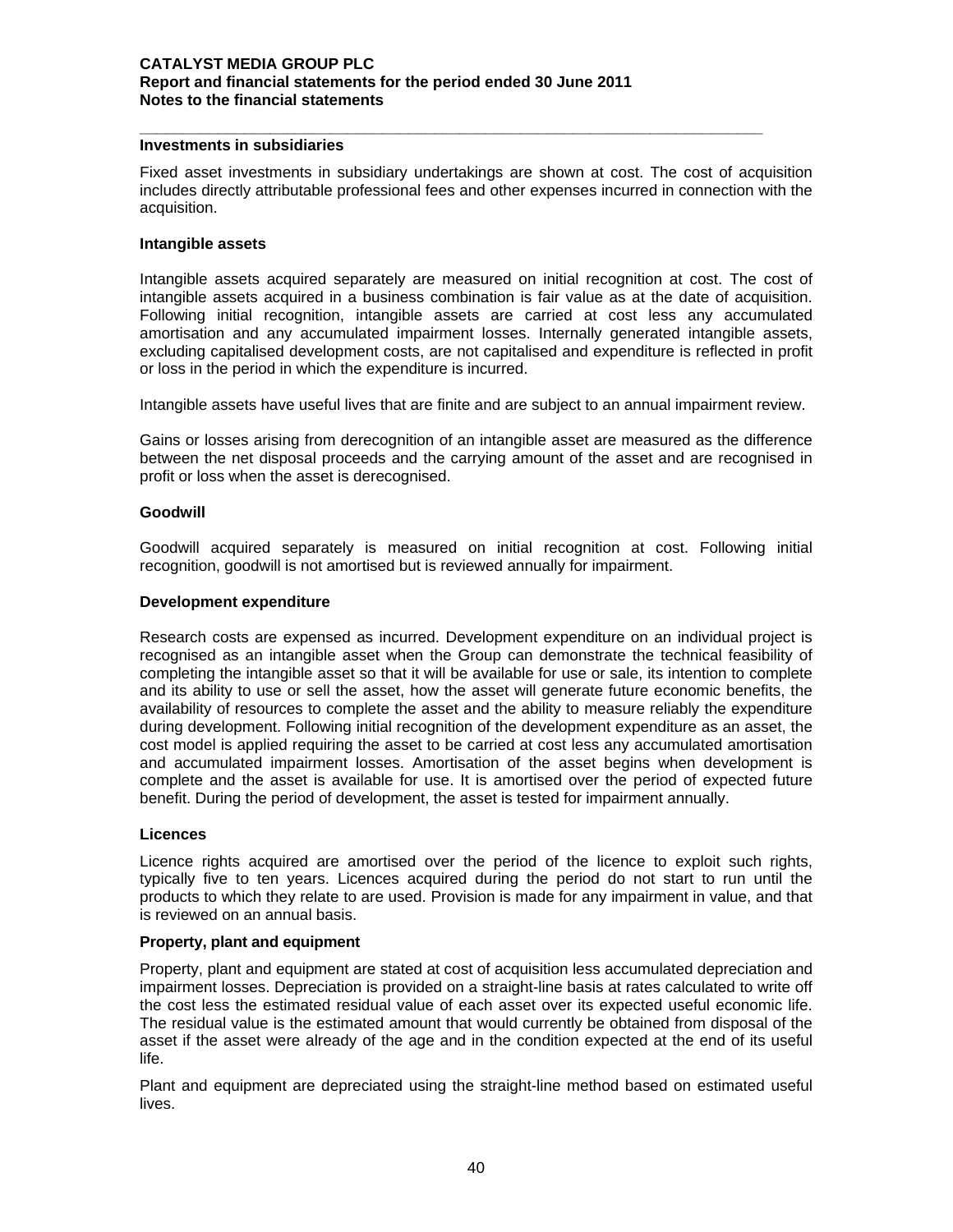The annual rate of depreciation for each class of depreciable asset is:

- Fixtures and fittings 25% straight line
- Office equipment 25% straight line

The carrying value of tangible fixed assets is assessed annually and any impairment is charged to the income statement.

**\_\_\_\_\_\_\_\_\_\_\_\_\_\_\_\_\_\_\_\_\_\_\_\_\_\_\_\_\_\_\_\_\_\_\_\_\_\_\_\_\_\_\_\_\_\_\_\_\_\_\_\_\_\_\_\_\_\_\_\_\_\_\_\_\_\_\_\_\_\_\_\_** 

#### **Investment in associate**

The Group's investment in its associate is accounted for using the equity method of accounting. An associate is an entity in which the Group has significant influence and which is neither a subsidiary nor a joint venture. Under the equity method, the investment in the associate is carried in the balance sheet at cost plus post-acquisition changes in the Group's share of net assets of the associate. Goodwill relating to the associate is included in the carrying amount of the investment and is not amortised. The income statement reflects the share of the results of operations of the associate. Where there has been a change recognised directly in the equity of the associate, the Group recognises its share of any changes and discloses this, when applicable, in the statement of changes in equity. Profits and losses resulting from transactions between the Group and the associate are eliminated to the extent of the interest in the associate. The financial statements of the associate are prepared either for the same reporting period as the parent company or a period not greater than three months different to the reporting period. Where necessary, adjustments are made to bring the accounting policies of associates in line with those of the Group.

# **Impairment of non-financial assets**

The Group assesses at each reporting date whether there is an indication that an asset may be impaired. If any such indication exists, or when annual impairment testing for an asset is required, the Group estimates the asset's recoverable amount. An asset's recoverable amount is the higher of an asset's or cash-generating unit's fair value less costs to sell and its value in use and is determined for an individual asset, unless the asset does not generate cash inflows that are largely independent of those from other assets or groups of assets. Where the carrying amount of an asset exceeds its recoverable amount, the asset is considered impaired and is written down to its recoverable amount. In assessing value in use, the estimated future cash flows are discounted to their present value using a pre-tax discount rate that reflects current market assessments of the time value of money and the risks specific to the asset. In determining fair value less costs to sell, an appropriate valuation model is used. These calculations are corroborated by valuation multiples, quoted share prices for publicly traded subsidiaries or other available fair value indicators.

Impairment losses of continuing operations are recognised in profit or loss in those expense categories consistent with the function of the impaired asset, except for property previously revalued where the revaluation was taken to equity. In this case the impairment is also recognised in equity up to the amount of any previous revaluation. For assets excluding goodwill, an assessment is made at each reporting date as to whether there is any indication that previously recognised impairment losses may no longer exist or may have decreased. If such indication exists, the Group makes an estimate of recoverable amount. A previously recognised impairment loss is reversed only if there has been a change in the estimates used to determine the asset's recoverable amount since the last impairment loss was recognised. If that is the case the carrying amount of the asset is increased to its recoverable amount. That increased amount cannot exceed the carrying amount that would have been determined, net of depreciation, had no impairment loss been recognised for the asset in prior years. Such reversal is recognised in profit or loss unless the asset is carried at revalued amount, in which case the reversal is treated as a revaluation increase.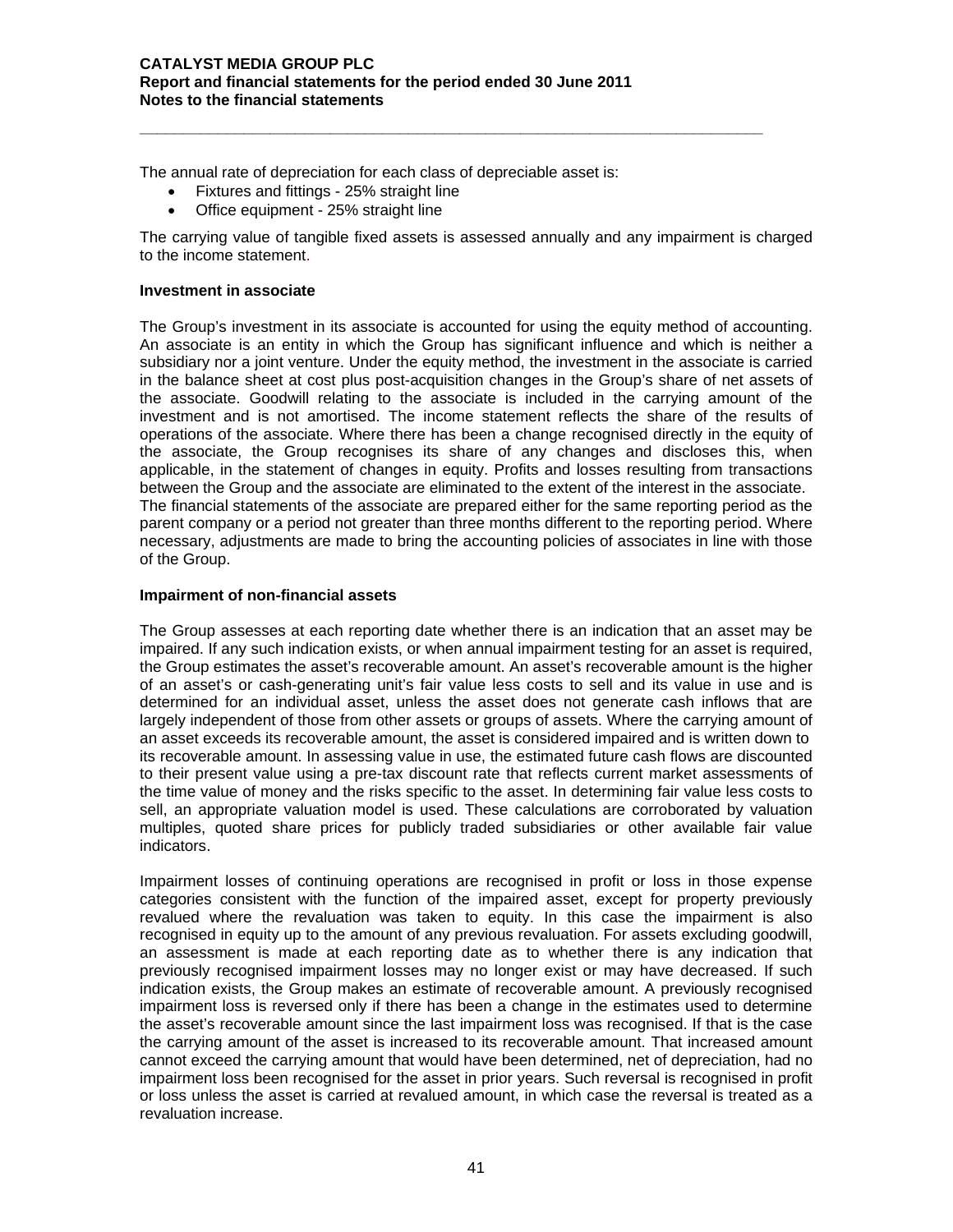The following criteria are also applied in assessing impairment of specific assets:

**\_\_\_\_\_\_\_\_\_\_\_\_\_\_\_\_\_\_\_\_\_\_\_\_\_\_\_\_\_\_\_\_\_\_\_\_\_\_\_\_\_\_\_\_\_\_\_\_\_\_\_\_\_\_\_\_\_\_\_\_\_\_\_\_\_\_\_\_\_\_\_\_** 

#### *Associates*

After application of the equity method, the Group determines whether it is necessary to recognise an additional impairment loss of the Group's investment in its associates. The Group determines at each balance sheet date whether there is any objective evidence that the investment in associate is impaired. If this is the case the Group calculates the amount of impairment as being the difference between the fair value of the associate and the acquisition cost and recognises the amount in profit or loss.

#### **Financial instruments**

#### *Financial assets*

The Group classifies its financial assets into one of the categories discussed below, depending on the purpose for which the asset was acquired.

#### *Loans and receivables*

*Trade and other receivables:* These are non-derivative financial assets with fixed or determinable payments that are not quoted in an active market. They arise principally through the provision of goods and services but also incorporate other types of contractual monetary assets. They are initially recognised at fair value plus transaction costs that are directly attributable to their acquisition or issue, and are subsequently carried at amortised cost using the effective interest rate method, less provision for impairment.

*Cash and cash equivalents:* These include cash in hand, deposits held at call with banks and bank overdrafts.

# *Financial liabilities*

The Group classifies its financial liabilities as:

*Financial liabilities measured at amortised cost.* The Group's financial liabilities at amortised cost include trade payables and other financial liabilities.

**Interest-bearing loans and borrowings:** These are initially recognised at fair value and subsequently carried at amortised cost using the effective interest rate method.

*Trade and other payables:* These are initially recognised at fair-value and then carried at amortised cost. These arise from the receipt of goods and services.

#### **Revenue**

Revenue is recognised to the extent that it is probable that the economic benefits will flow to the Group and the revenue can be reliably measured. Revenue is measured at the fair value of the consideration received, excluding discounts, rebates, and other sales taxes or duty. Revenue arising from the provision of services is recognised when and to the extent that the Group obtains the right to consideration in exchange for the performance of its contractual obligations.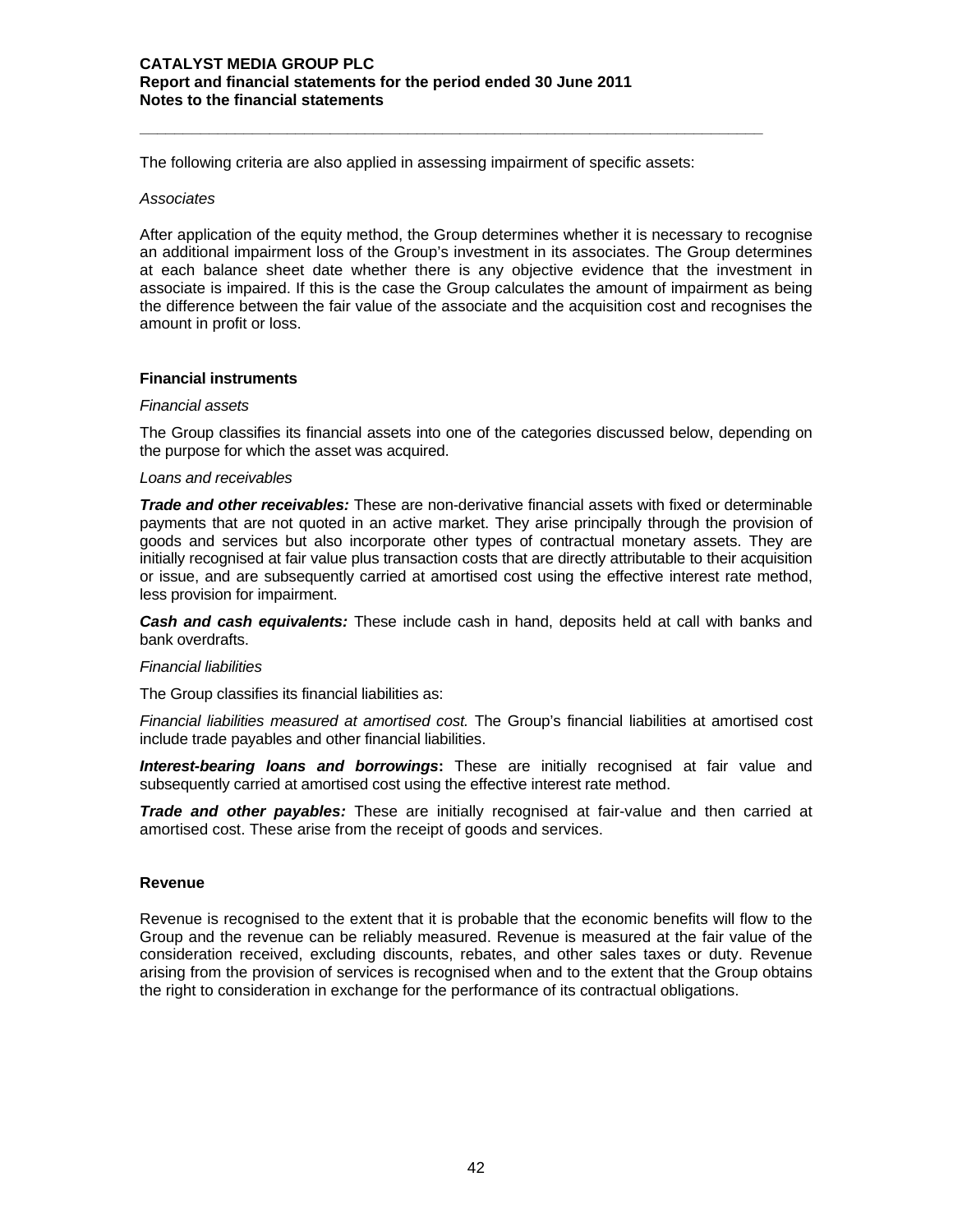#### **Foreign currency**

In preparing the financial statements of the individual entities, transactions in currencies other than the entity's functional currency (foreign currencies) are recorded at the rates of exchange prevailing on the dates of the transactions. At each balance sheet date, monetary items denominated in foreign currencies are retranslated at the rates prevailing at the balance sheet date.

**\_\_\_\_\_\_\_\_\_\_\_\_\_\_\_\_\_\_\_\_\_\_\_\_\_\_\_\_\_\_\_\_\_\_\_\_\_\_\_\_\_\_\_\_\_\_\_\_\_\_\_\_\_\_\_\_\_\_\_\_\_\_\_\_\_\_\_\_\_\_\_\_** 

Exchange differences arising on the settlement of monetary items and on the retranslation of monetary items is included in the income statement for the period.

For the purpose of presenting consolidated financial statements, income and expense items are translated at the average exchange rates for the period.

# **Taxation**

Tax expense or taxation recoverable represents the sum of the tax currently payable or recoverable and deferred tax.

The tax currently payable is based on taxable profit for the year. Taxable profit differs from profit as reported in the income statement because it excludes items of income or expense that are taxable or deductible in other years and it further excludes items that are never taxable or deductible. The Group's liability for current tax is calculated using tax rates that have been enacted or substantively enacted by the statement of financial position date.

Tax recoverable comprises amounts receivable in respect of consortium tax relief arising from the surrender of taxable losses to the Group's associated undertaking.

Deferred tax is recognised on differences between the carrying amounts of assets and liabilities in the financial statements and the corresponding tax bases used in the computation of taxable profit, and are accounted for using the balance sheet liability method. Deferred tax liabilities are generally recognised for all taxable temporary differences and deferred tax assets are recognised to the extent that it is probable that taxable profits will be available against which deductible temporary differences can be utilised.

The carrying amount of deferred tax assets is reviewed at each balance sheet date and reduced to the extent that it is no longer probable that sufficient taxable profits will be available to allow all or part of the asset to be recovered. Deferred tax is calculated at the tax rates that are expected to apply in the period when the liability is settled or the asset realised. Deferred tax is charged or credited to the income statement, except when it relates to items charged or credited directly to equity, in which case the deferred tax is also dealt with in equity.

Deferred tax assets and liabilities are offset when the Group has a legally enforceable right to offset current tax assets and liabilities and the deferred tax assets and liabilities relate to taxes levied by the same tax authority on either the same taxable Group company or different Group entities which intend to settle current tax assets and liabilities on a net basis, or to realise the assets and settle the liabilities simultaneously, in each future period in which significant amounts of deferred tax assets or liabilities are expected to be settled or recovered.

#### **Operating profit and loss**

Operating profit and loss comprises revenues less cost of sales and administrative expenses, including exceptional expenditures where relevant from continuing operations. Operating profit and loss attributed to discontinued operations is included as part of the net result of these operations and is disclosed separately.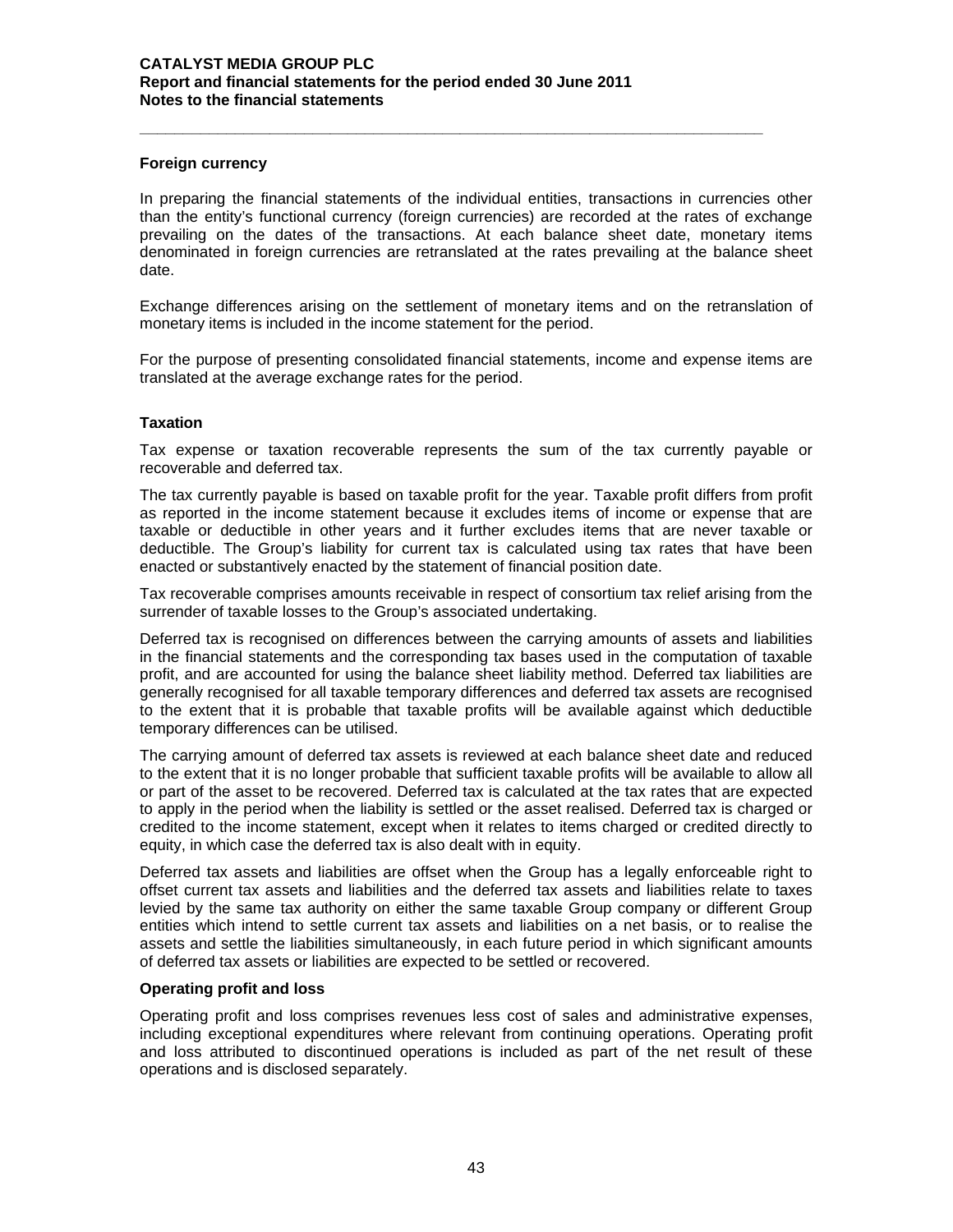#### **Pension scheme arrangements**

For any defined benefit pension scheme in operation, the Group would require contributions to be made to separately administered funds.

**\_\_\_\_\_\_\_\_\_\_\_\_\_\_\_\_\_\_\_\_\_\_\_\_\_\_\_\_\_\_\_\_\_\_\_\_\_\_\_\_\_\_\_\_\_\_\_\_\_\_\_\_\_\_\_\_\_\_\_\_\_\_\_\_\_\_\_\_\_\_\_\_** 

The cost of providing benefits under the defined benefit plan is determined using the projected unit method, which attributes entitlement to benefits to the current period (to determine current service cost) and to the current and prior periods (to determine the present value of defined benefit obligations) and is based on actuarial advice. Past service costs are recognised in profit or loss on a straight-line basis over the vesting period or immediately if the benefits have vested.

When a settlement or a curtailment occurs the change in the present value of the scheme liabilities and the fair value of the plan assets reflects the gain or loss which is recognised in the profit and loss account. Losses are measured at the date that the employer becomes demonstrably committed to the transaction and gains when all parties whose consent is required are irrevocably committed to the transaction.

The interest element of the defined benefit cost represents the change in present value of scheme obligations relating from the passage of time, and is determined by applying the discount rate to the opening present value of the benefit obligation, taking into account material changes in the obligation during the year. The expected return on plan assets is based on an assessment made at the beginning of the year of long-term market returns on scheme assets, adjusted for the effect on the fair value of plan assets of contributions received and benefits paid during the year. The difference between the expected return on plan assets and the interest cost is recognised in the income statement as other finance income or expense.

Actuarial gains and losses are recognised in full in the statement of comprehensive income in the period in which they occur. The defined benefit pension asset or liability in the balance sheet comprises the total for each plan of the present value of the defined benefit obligation (using a discount rate based on high quality corporate bonds that have been rated at AA or equivalent status), less any past service cost not yet recognised and less the fair-value of plan assets out of which the obligations are to be settled directly. Fair value is based on market price information and in the case of quoted securities is the published bid price. The value of a net pension benefit asset is limited to the amount that may be recovered either through reduced contributions or agreed refunds from the scheme

#### **Critical accounting estimates and judgements**

The Group makes estimates and assumptions concerning the future, which by definition will seldom result in actual results that match the accounting estimate. The estimates and assumptions that have a significant risk of causing a material adjustment to the carrying amount of assets and liabilities within the next financial year are discussed above.

#### *(i) Impairment of intangible assets*

The value of intangible assets is considered by the directors at the end of each reporting period. Impairments are recognised on the bases outlined in note 26 to the accounts.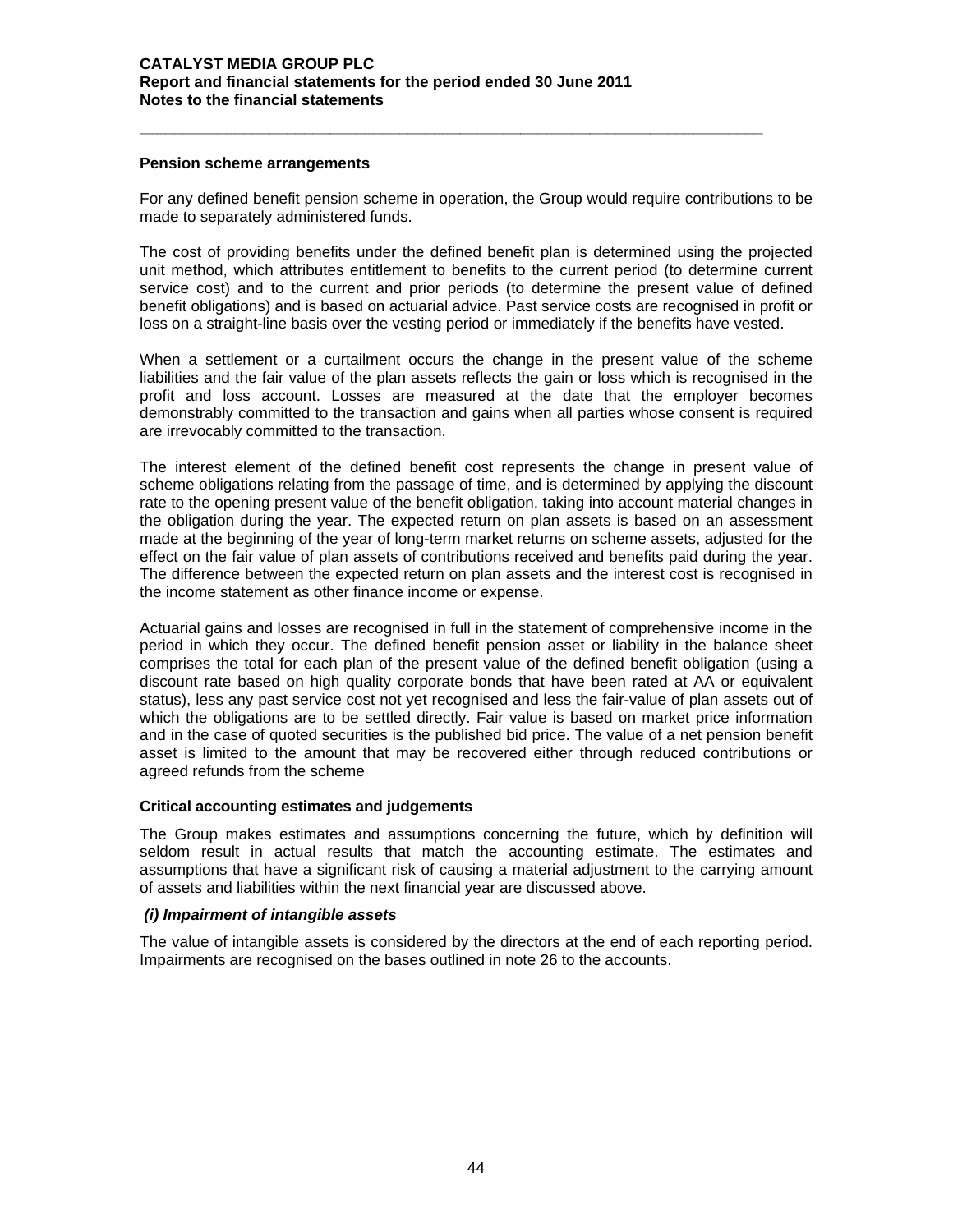#### **CATALYST MEDIA GROUP PLC Report and financial statements for the period ended 30 June 2011 Consolidated statement of changes in equity**

|                                                                                                             |                                | Attributable to equity holders of the Group |                                 |                                   |                                 |  |
|-------------------------------------------------------------------------------------------------------------|--------------------------------|---------------------------------------------|---------------------------------|-----------------------------------|---------------------------------|--|
| 30 June 2011                                                                                                | <b>Share</b><br><b>Capital</b> | <b>Share</b><br><b>Premium</b>              | <b>Merger</b><br><b>Reserve</b> | <b>Retained</b><br><b>Profits</b> | Total<br>shareholders<br>equity |  |
|                                                                                                             | £                              | £                                           | £                               | £                                 | £                               |  |
| At 1 April 2010                                                                                             | 9,243,197                      | 38,904,450                                  | 2,402,674                       | (21,007,910)                      | 29,542,411                      |  |
| Capital reduction - deferred<br>shares<br>Capital reduction - share<br>premium                              | (6,428,878)                    | (38,904,450)                                |                                 | 6,428,878<br>38,904,450           |                                 |  |
| Profit for the period<br>Other comprehensive income:<br>Share of other comprehensive<br>income of associate |                                |                                             |                                 | 2,383,259<br>118,105              | 2,383,259<br>118,105            |  |
| Total comprehensive income<br>for the period                                                                | (6,428,878)                    | (38,904,450)                                |                                 | 47,834,692                        | 2,501,364                       |  |
| At 30 June 2011                                                                                             | 2,814,319                      |                                             | 2,402,674                       | 26,826,782                        | 32,043,775                      |  |

On 20 October 2010, the Group, as a whole, reduced its capital. Both the share premium account of £38,904,450 and issued share capital of £6,428,878 were cancelled and credited to the profit and loss account reserve. The capital reduction was undertaken to allow the Group, as a whole to have distributable reserves.

The notes on pages 19 to 42 form part of these financial statements.

The following describes the nature and purpose of each reserve within owners' equity.

| Share capital    | Amount subscribed for shares at nominal value.                  |
|------------------|-----------------------------------------------------------------|
| Share premium    | Amount subscribed for share capital in excess of nominal value. |
| Merger reserve   | Amounts arising from the merger of subsidiary investments.      |
| Retained profits | Cumulative profit of the Group attributable to equity           |
|                  | shareholders.                                                   |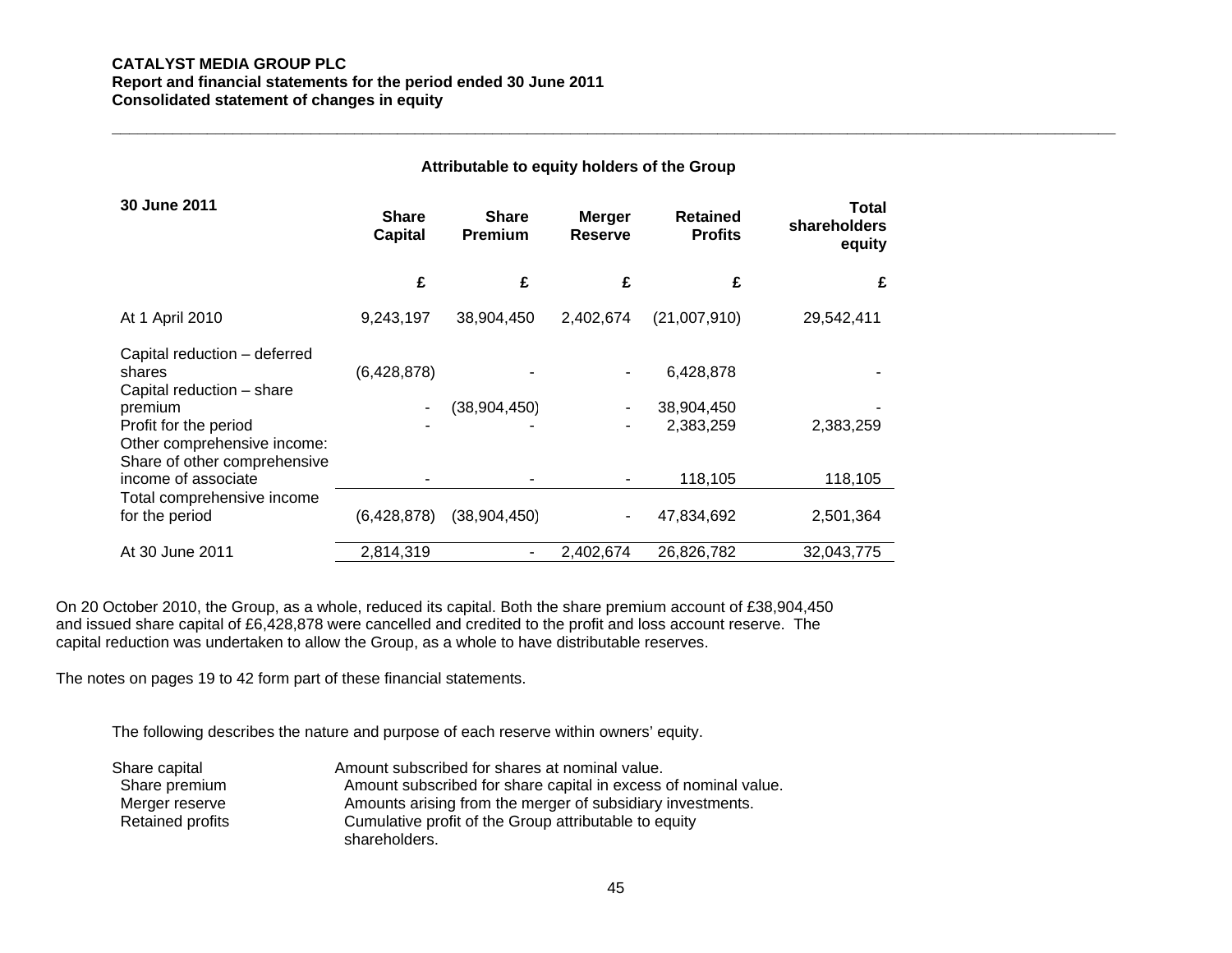#### **CATALYST MEDIA GROUP PLC Report and financial statements for the period ended 30 June 2011 Consolidated statement of changes in equity**

# **Attributable to equity holders of the Group**

| 31 March 2010                                                                      | <b>Share</b><br><b>Capital</b> | <b>Share</b><br><b>Premium</b> | <b>Merger</b><br>Reserve | <b>Retained</b><br>deficit | <b>Total</b><br>shareholders<br>equity |
|------------------------------------------------------------------------------------|--------------------------------|--------------------------------|--------------------------|----------------------------|----------------------------------------|
|                                                                                    | £                              | £                              | £                        | £                          | £                                      |
| At 1 April 2009<br>As previously reported                                          | 9,243,19                       | 38,904,450                     | 2,402,674                | (25, 145, 127)             | 25,405,194                             |
| Prior year adjustment                                                              |                                |                                |                          | 299,884                    | 299,884                                |
| At 1 April 2009<br>As restated                                                     | 9,243,19                       | 38,904,450                     | 2,402,674                | (24, 845, 243)             | 25,705,078                             |
| Profit for the year<br>Other comprehensive income:<br>Share of other comprehensive |                                |                                |                          | 4,021,988                  | 4,021,988                              |
| income of associate                                                                |                                |                                |                          | (184, 655)                 | (184, 655)                             |
| Total comprehensive income<br>for the year                                         |                                |                                |                          | 3,837,333                  | 3,837,333                              |
| At 31 March 2010                                                                   | 9,243,19                       | 38,904,450                     | 2,402,674                | (21,007,910)               | 29,542,411                             |

The notes on pages 19 to 42 form part of these financial statements.

The following describes the nature and purpose of each reserve within owners' equity.

| Share capital    | Amount subscribed for shares at nominal value.                    |
|------------------|-------------------------------------------------------------------|
| Share premium    | Amount subscribed for share capital in excess of nominal value.   |
| Merger reserve   | Amounts arising from the merger of subsidiary investments.        |
| Retained deficit | Cumulative loss of the Group attributable to equity shareholders. |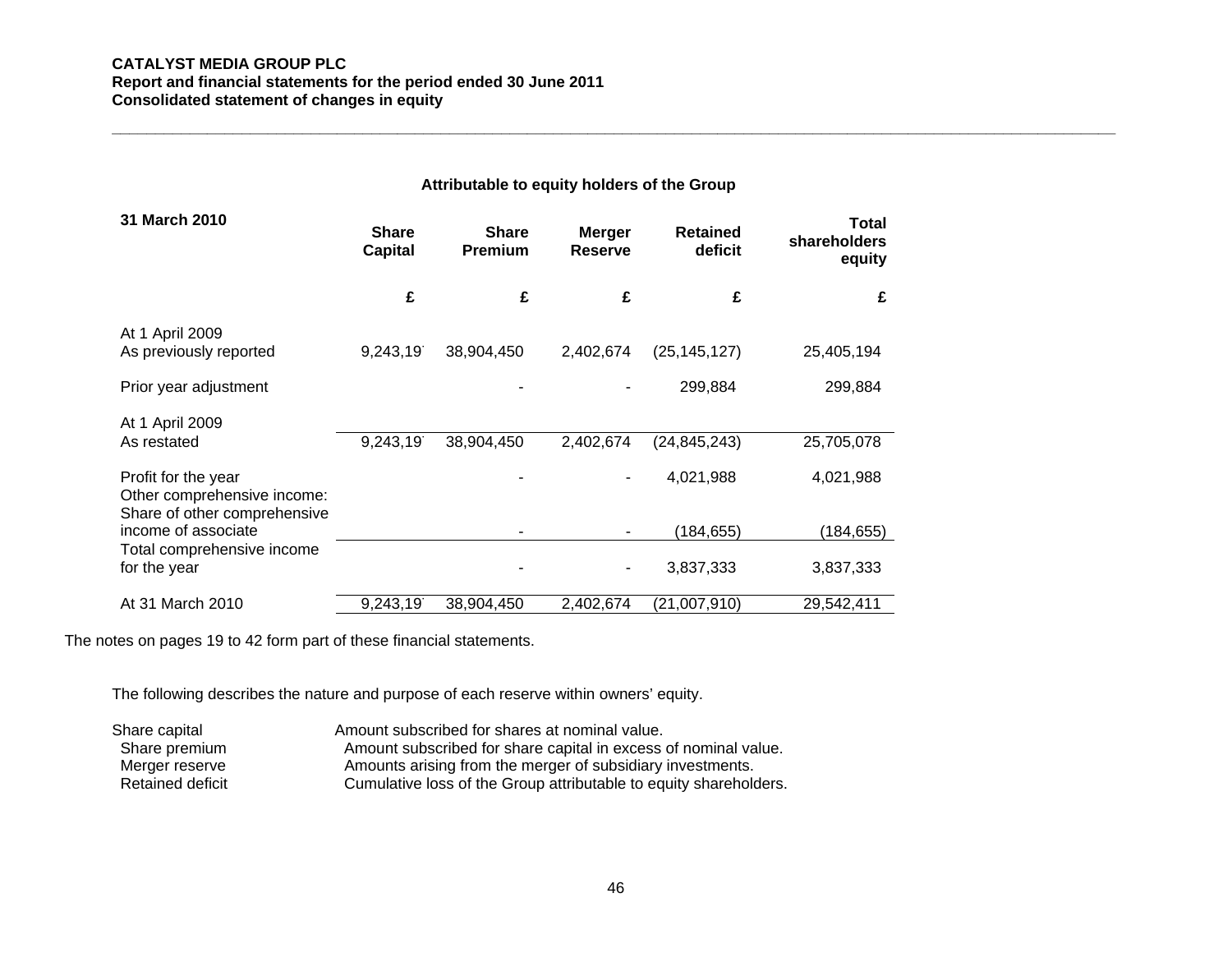#### **CATALYST MEDIA GROUP PLC Report and financial statements for the period ended 30 June 2011 Company statement of changes in equity**

| Attributable to equity holders of the Company                                                   |                                |                                |                                 |                                       |                                 |  |
|-------------------------------------------------------------------------------------------------|--------------------------------|--------------------------------|---------------------------------|---------------------------------------|---------------------------------|--|
| 30 June 2011                                                                                    | <b>Share</b><br><b>Capital</b> | <b>Share</b><br><b>Premium</b> | <b>Merger</b><br><b>Reserve</b> | <b>Retained</b><br><b>Profits</b>     | Total<br>shareholders<br>equity |  |
|                                                                                                 | £                              | £                              | £                               | £                                     | £                               |  |
| At 1 April 2010                                                                                 | 9,243,197                      | 38,904,450                     | 2,912,060                       | (31, 104, 761)                        | 19,954,946                      |  |
| Loss for the period<br>Capital reduction - deferred shares<br>Capital reduction - share premium | (6,428,878)                    | (38, 904, 450)                 | ۰.                              | (170, 943)<br>6,428,878<br>38,904,450 | (170, 943)                      |  |
| Total comprehensive income for the period                                                       | (6,428,878)                    | (38, 904, 450)                 | ۰.                              | 45,162,385                            | (170, 943)                      |  |
| At 30 June 2011                                                                                 | 2,814,319                      |                                | 2,912,060                       | 14,057,624                            | 19,784,003                      |  |

On 20 October 2010, the company reduced its capital. Both the share premium account of £38,904,450 and issued share capital of £6,428,878 were cancelled and credited to the profit and loss account reserve. The capital reduction was undertaken to allow the company to have distributable reserves.

The notes on pages 19 to 42 form part of these financial statements.

The following describes the nature and purpose of each reserve within owners' equity.

| Share capital           | Amount subscribed for shares at nominal value.                           |
|-------------------------|--------------------------------------------------------------------------|
| Share premium           | Amount subscribed for share capital in excess of nominal value.          |
| Merger reserve          | Amounts arising from the merger of subsidiary investments.               |
| <b>Retained profits</b> | Cumulative profit of the Company attributable to equity<br>shareholders. |
|                         |                                                                          |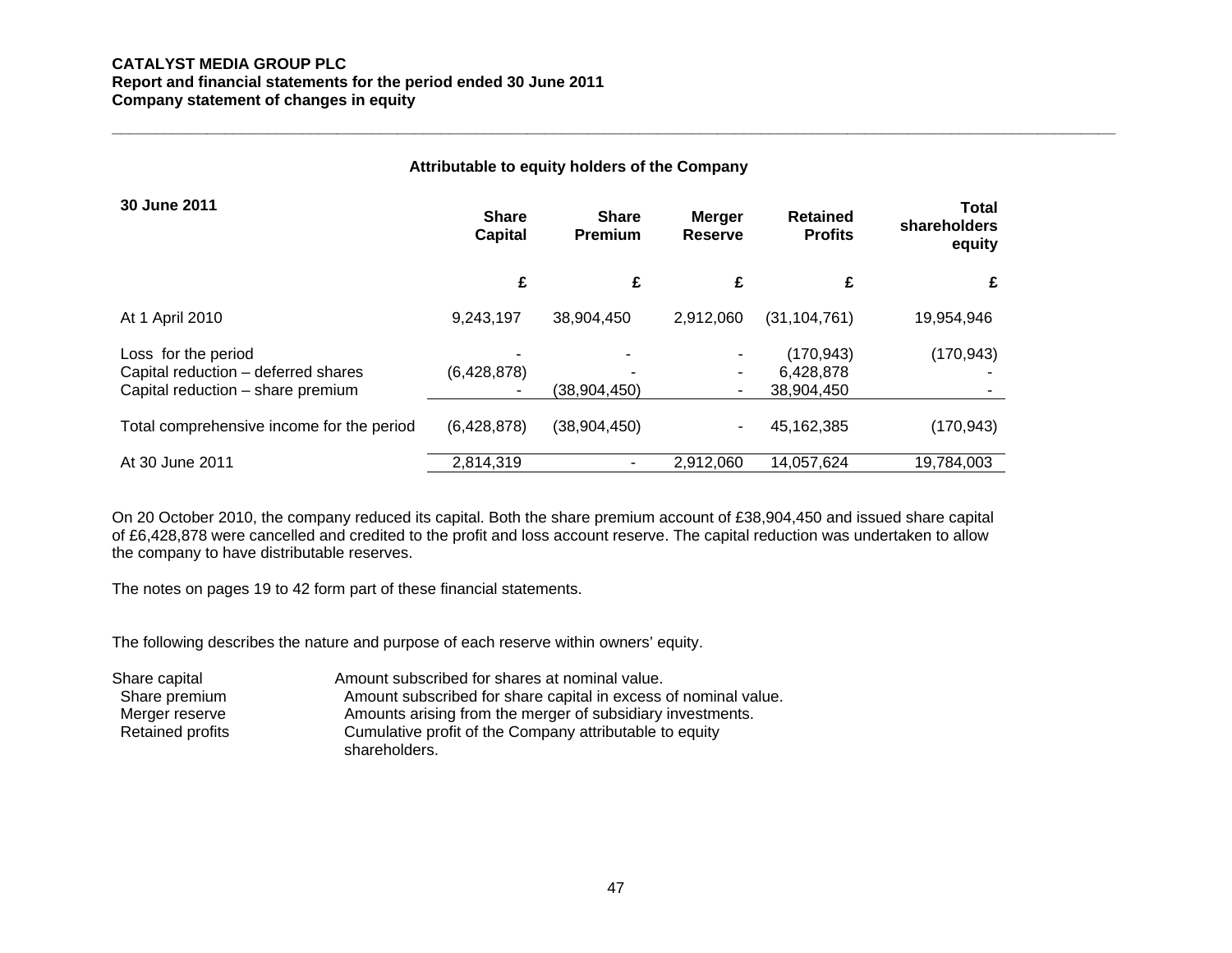#### **CATALYST MEDIA GROUP PLC Report and financial statements for the period ended 30 June 2011 Company statement of changes in equity**

| Attributable to equity holders of the Company |                                |                                |                                 |                                   |                                        |  |  |
|-----------------------------------------------|--------------------------------|--------------------------------|---------------------------------|-----------------------------------|----------------------------------------|--|--|
| 31 March 2010                                 | <b>Share</b><br><b>Capital</b> | <b>Share</b><br><b>Premium</b> | <b>Merger</b><br><b>Reserve</b> | <b>Retained</b><br><b>Deficit</b> | <b>Total</b><br>shareholders<br>equity |  |  |
|                                               | £                              | £                              | £                               | £                                 | £                                      |  |  |
| At 1 April 2009                               | 9,243,197                      | 38,904,450                     | 2,912,060                       | (31, 475, 416)                    | 19,584,291                             |  |  |
| Profit for the year                           | ۰                              |                                | ٠                               | 370,655                           | 370,655                                |  |  |
| Total comprehensive income for the year       | $\blacksquare$                 | $\overline{\phantom{0}}$       | ۰                               | 370,655                           | 370,655                                |  |  |
| At 31 March 2010                              | 9,243,197                      | 38,904,450                     | 2.912.060                       | (31, 104, 761)                    | 19,954,946                             |  |  |

The notes on pages 19 to 42 form part of these financial statements.

The following describes the nature and purpose of each reserve within owners' equity.

Share capital **Amount subscribed for shares at nominal value.**<br>Share premium **Amount subscribed for share capital in excess** Share premium Amount subscribed for share capital in excess of nominal value.<br>Merger reserve Amounts arising from the merger of subsidiary investments. Amounts arising from the merger of subsidiary investments. Retained deficit Cumulative loss of the Company attributable to equity shareholders.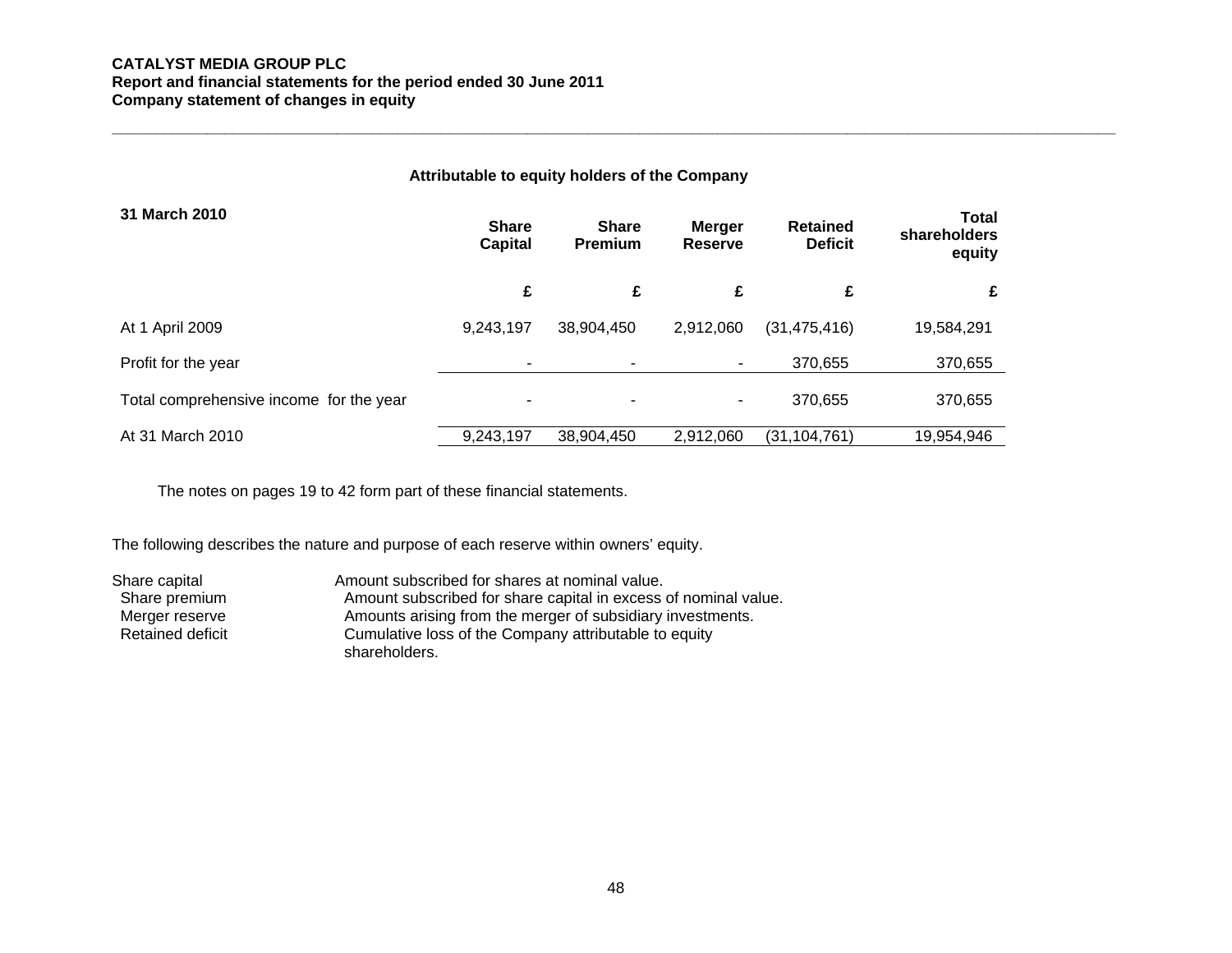# **Catalyst Media Group PLC (registered in England and Wales with number 03955206)**

**\_\_\_\_\_\_\_\_\_\_\_\_\_\_\_\_\_\_\_\_\_\_\_\_\_\_\_\_\_\_\_\_\_\_\_\_\_\_\_\_\_\_\_\_\_\_\_\_\_\_\_\_\_\_\_\_\_\_\_\_\_\_\_\_\_\_\_\_\_\_\_\_** 

FORM OF PROXY FOR USE AT AN ANNUAL GENERAL MEETING

# IN BLOCK CAPITALS PLEASE

I/We,…………………………………………………………………………………………………………

…

being (a) holder(s) of ordinary shares of 10p each in the capital of the Company HEREBY APPOINT the Chairman of the Meeting (see Note 1) or

…………………………………………………………………………………..to be my/our proxy to vote for me/us on my/our behalf at the Annual General Meeting of the Company to be held at the offices of GAM, 20 King Street, London SW1Y 6QY, on 12th December 2011 at 9.30 a.m. or any adjournment thereof.

I/We request such proxy to vote on the following resolutions as mentioned below request such proxy to vote on the following resolutions as mentioned below as indicated by an X in the appropriate box below and otherwise as my/our proxy shall think fit (see Note 2)

|                                                                                                                                                          | For | <b>Against</b> | Vote<br>Withheld |
|----------------------------------------------------------------------------------------------------------------------------------------------------------|-----|----------------|------------------|
| <b>ORDINARY RESOLUTIONS</b>                                                                                                                              |     |                |                  |
| 1. To receive the audited financial statements and<br>the report of the directors and the auditors for the<br>Company for the period ended 30 June 2011. |     |                |                  |
| To approve the directors' remuneration report<br>2.<br>for the Company for the period ended 30 June 2011.                                                |     |                |                  |
| 3. To reappoint H W Fisher & Company as auditors<br>of the Company to hold office until the conclusion of<br>the next annual general meeting.            |     |                |                  |
| 4. To authorise the directors to fix the remuneration<br>of the auditors.                                                                                |     |                |                  |
| To re-elect Christopher Mills as a director.<br>5.                                                                                                       |     |                |                  |
| <b>SPECIAL RESOLUTIONS</b>                                                                                                                               |     |                |                  |
| 6. To grant the Company authority to make market<br>purchases of its own ordinary shares                                                                 |     |                |                  |
| Signature (see note4)                                                                                                                                    |     |                |                  |

Dated this ……… …..day of … ……………2011